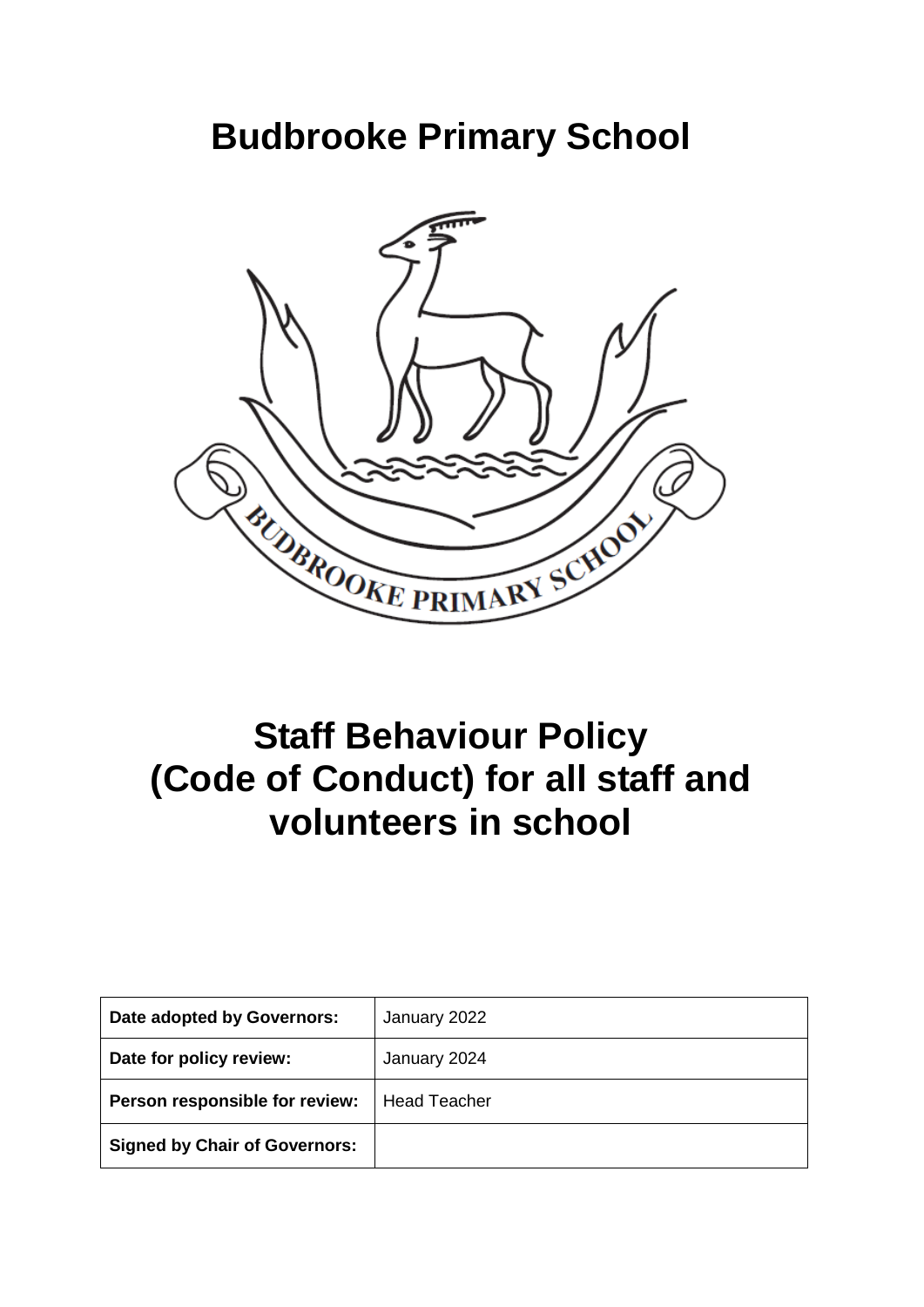# **Contents**

# **Section 1 Overview**

| 1.2 |         |
|-----|---------|
| 1.3 | $4 - 5$ |
| 1.4 |         |
| 1.5 | - 6     |
| 1.6 |         |
|     |         |

# **Section 2 Code of Safe Working Practice and appropriate professional conduct**

| 1                |                                                                        | 8         |
|------------------|------------------------------------------------------------------------|-----------|
| $\overline{2}$   |                                                                        | 8         |
| 3                |                                                                        | $8-9$     |
| 4                |                                                                        | $9 - 10$  |
| 5                |                                                                        | 10        |
| 6                |                                                                        | $11 - 12$ |
| 7                |                                                                        | $12 - 14$ |
| 8                |                                                                        | 14        |
| $\boldsymbol{9}$ |                                                                        | $14 - 15$ |
| 10               |                                                                        | $15 - 16$ |
| 11               |                                                                        | $16 - 17$ |
| 12               | Communication with children, young people and their parents/carers     |           |
|                  |                                                                        | $17 - 18$ |
| 13               | Use of social media, personal websites and blogs by staff and          |           |
|                  | volunteers on school premises, while on official duty and outside work | 18-19     |
| 14               | Physical contact                                                       | $20 - 21$ |
| 15               |                                                                        | $21 - 22$ |
| 16               |                                                                        | $22 - 23$ |
| 17               |                                                                        | 24        |
| 18               |                                                                        | $24 - 25$ |
| 19               |                                                                        | 26        |
| 20               |                                                                        | 27        |
| 21               |                                                                        | 28-29     |
| 22               |                                                                        | 29-30     |
| 23               | Educational visits, trips, outings and after-school activities         | $31 - 32$ |
| 24               |                                                                        | 32-33     |
| 25               |                                                                        | 33-34     |
| 26               |                                                                        | 34-35     |
| 27               | Personal living accommodation including on site provision              | 35-36     |
| 28               |                                                                        | 36        |
| 29               |                                                                        | 36-37     |
| 30               |                                                                        | 37        |
| 31               |                                                                        | 38-39     |
| 32               |                                                                        | 39        |
| 33               |                                                                        | 39        |
| 34               |                                                                        | 40        |
| 35               |                                                                        | 40        |
| 36               |                                                                        | 40        |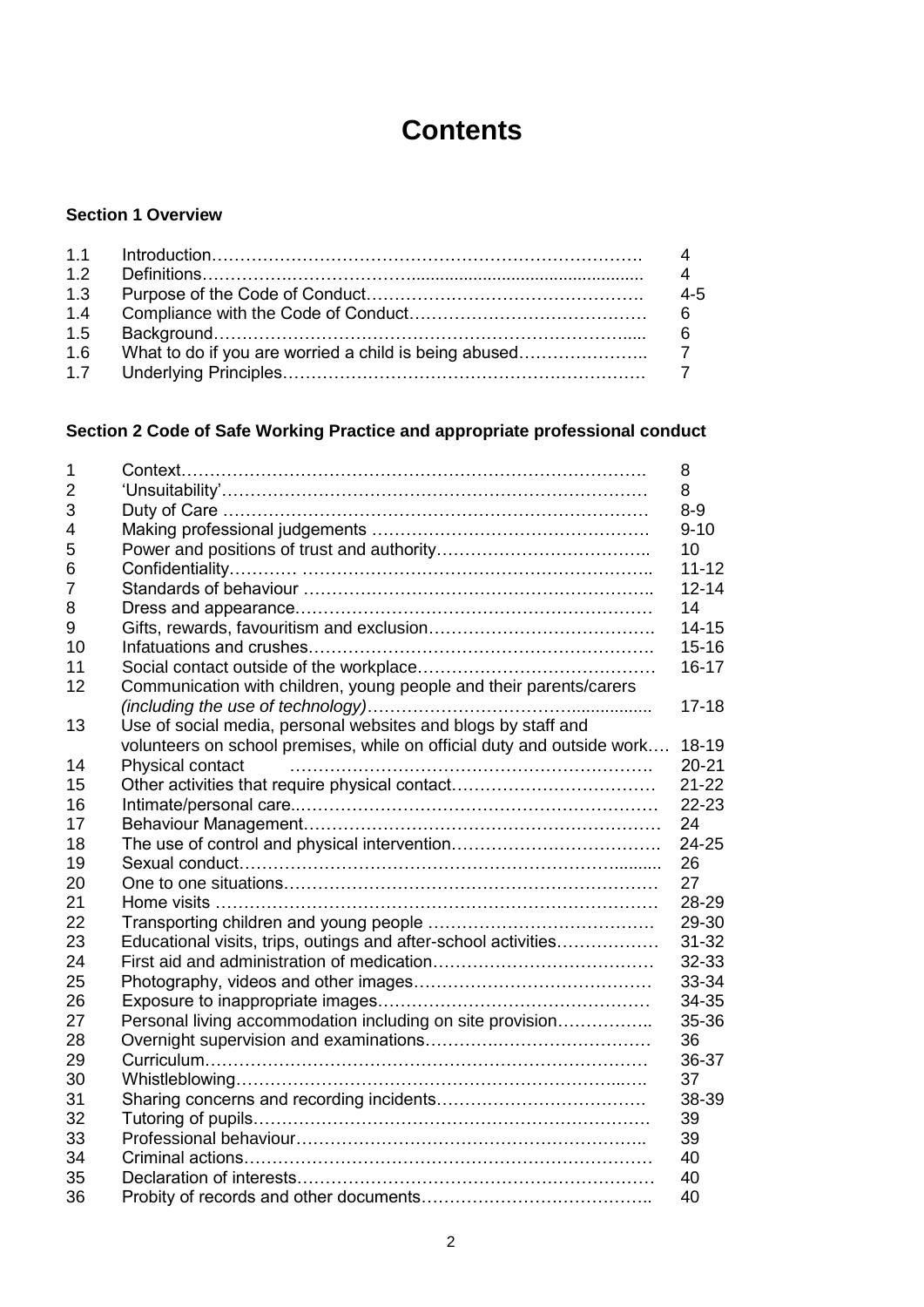| 37<br>38<br>39<br>40<br>41<br>42 | Use of school premises, equipment & communication systems | $40 - 42$<br>42<br>42<br>42<br>$42 - 43$<br>44 |
|----------------------------------|-----------------------------------------------------------|------------------------------------------------|
| Appendix 1                       |                                                           |                                                |
| Appendix 2                       |                                                           | 47                                             |

For further information, please contact your line manager, HR provider or the Education Safeguarding Service.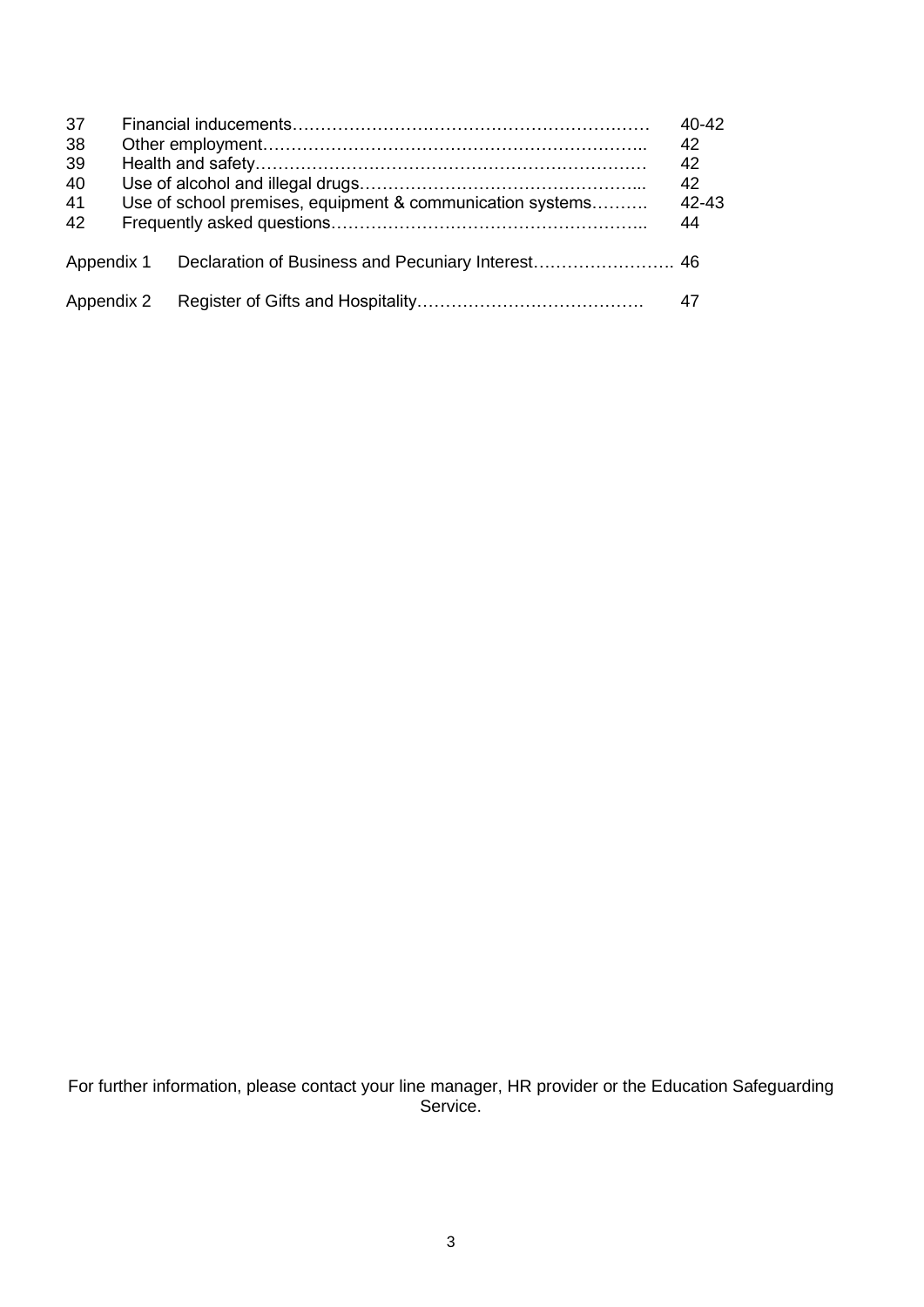#### **Section 1: Overview**

#### **1.1 Introduction**

This Code of Conduct is the school's Staff Behaviour Policy (Code Of Conduct) as required by statutory guidance *Keeping Children Safe in Education* (DfE 2021). It is a core component of the school's strategy to fulfil its statutory responsibilities to safeguard and promote the welfare of all pupils/students. The Code of Conduct is referred to throughout the document as 'the Code'*.* 

All employees and volunteers have personal and legal responsibilities that are wider than their safeguarding responsibilities, including treating others with dignity and respect; acting honestly; using public funds and school equipment appropriately; adhering to health and safety guidelines; and practising equal opportunities at all times. These expectations are also set out in the Code and should be fully observed by all staff and volunteers, including the Headteacher/ Principal, Senior Management team and any volunteers permitted to work in the school/setting.

Employees and volunteers should ensure they are familiar with other specific policies that underpin these expectations, which are referred to as "Required Reading" throughout the Code.

# **1.2 Definitions**

References made to 'child' and 'children' refer to children and young people under the age of 18 years. However, the principles of the Code apply to professional behaviours towards all pupils, including those over the age of 18 years. 'Child' should therefore be read to mean **any pupil** at the school or school.

References made to adults and staff refer to all those who work with pupils in an educational establishment, in either a paid or unpaid capacity. This would also include, for example, those who are not directly employed by the school or school, e.g. Local Authority staff, sports coaches and volunteers.

The term 'allegation' means where it is alleged that a person who works with children has

- behaved in a way that has harmed a child, or may have harmed a child;
- possibly committed a criminal offence against or related to a child; or,
- behaved towards a child or children in a way that indicates they may pose a risk of harm to children.

# **1.3 Purpose of the Code of Conduct**

This Code is based on an update by the Safer Recruitment Consortium of a document previously published for schools by DfES. It was initially issued as those working with children had expressed concern about their vulnerability and requested clearer advice about what constitutes illegal behaviour and what might be considered as misconduct. Education staff asked for practical guidance about which behaviours constitute safe practice and which behaviours should be avoided.

The Code seeks to ensure that the responsibilities of school and educational schools leaders towards children and staff are discharged by:

- raising awareness of illegal, unsafe, unprofessional and unwise behaviour;
- clarifying which behaviours constitute safe practice and which behaviours should be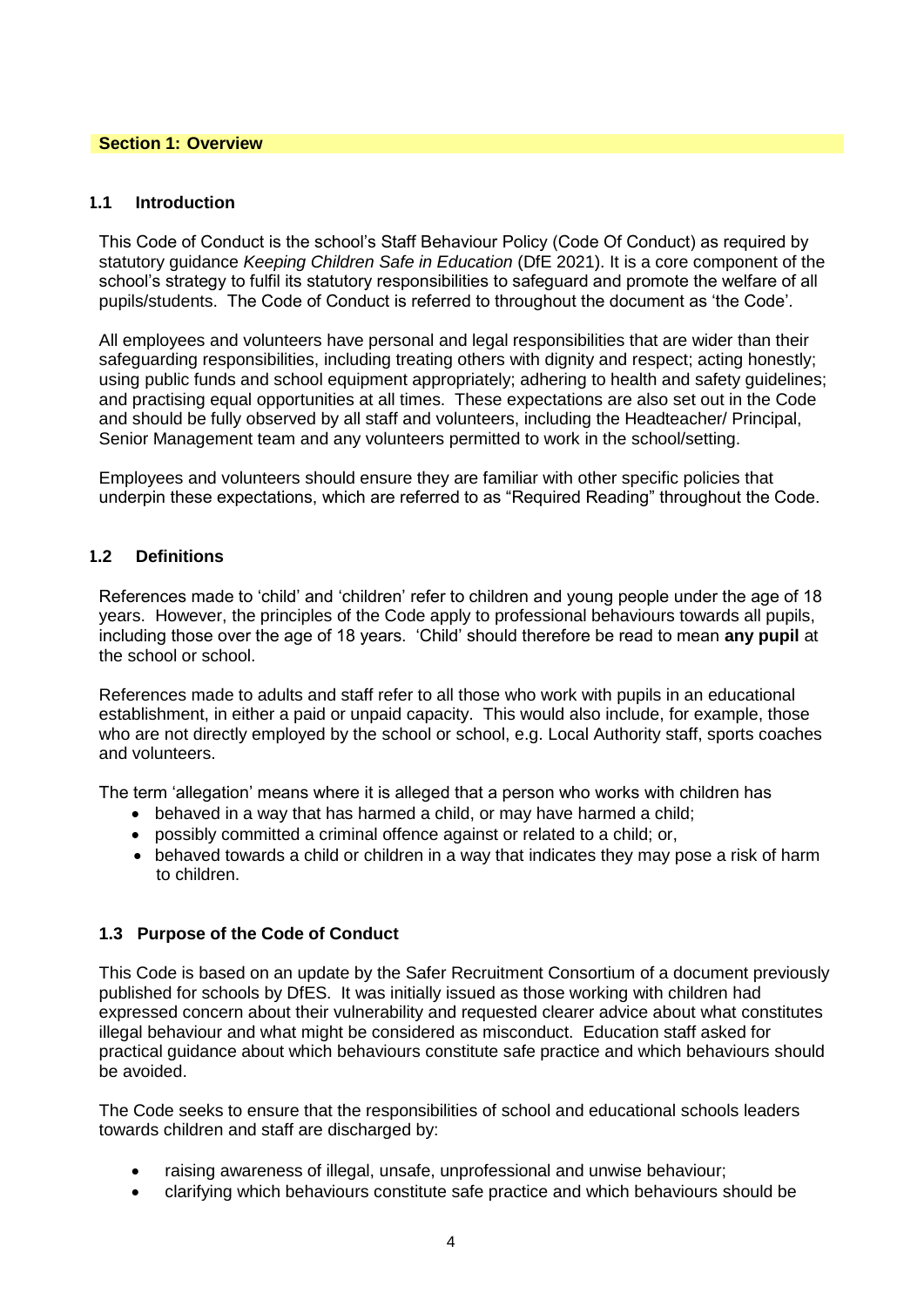avoided;

- assisting staff to monitor their own standards and practice and reduce the risk of allegations being made against them;
- reducing the incidence of positions of trust being abused or misused;
- support safer recruitment practice.

It is also recognised that not all people who work with children work as paid or contracted employees. It is important that all adults working with children understand that the nature of their work and the responsibilities related to that work place them in a position of trust. The principles and guidance outlined in the Code apply and should be followed by any person whose work brings them into contact with children.

The Code is intended to provide a clear message that unacceptable behaviour will not be tolerated and that, where appropriate, legal or disciplinary action is likely to follow. The school/setting may refer to the Code in any disciplinary proceedings.

Whilst every attempt has been made to cover a wide range of situations, it is recognised that any guidance cannot cover all eventualities. There may be times when professional judgements are made in situations not covered by this Code, or which directly contravene the Code. It is expected that in these circumstances staff will always advise their senior colleagues of the justification for any such action already taken or proposed.

All adults who work with children have a responsibility to be aware of systems within their school/setting which support safeguarding and these should be explained to them as part of staff induction and in regular staff training sessions. This includes this Code and the school's safeguarding and child protection policy.

It is recognised that the vast majority of adults who work with children act professionally and aim to provide a safe and supportive environment which secures the well-being and very best outcomes for children in their care. However, it is also recognised that achieving those aims is not always straightforward, as much relies on child and staff interactions where tensions and misunderstandings can occur. This Code aims to reduce the risk of those misunderstandings.

It must be recognised that some allegations will be genuine as there are people who seek out, create or exploit opportunities to harm children. However, allegations may also be false or misplaced and may arise from differing perceptions of the same event. When they occur, they are inevitably distressing and difficult for all concerned. It is therefore essential that all possible steps are taken to safeguard children and ensure that the adults working with them do so safely.

The Designated Officer in the Local Authority (formerly known as the LADO<sup>1</sup>) will be informed within one working day of all allegations that a member of staff or volunteer has:

- $\circ$  behaved in a way that has harmed a child, or may have harmed a child;
- o possibly committed a criminal offence against or related to a child; or
- o behaved towards a child or children in a way that indicates he or she would pose a risk of harm if they work regularly or closely with children.

l <sup>1</sup> Working Together 2015 refers to the Designated Officer. Agencies in Warwickshire continue to refer to the LADO (Local Authority Designated Officer).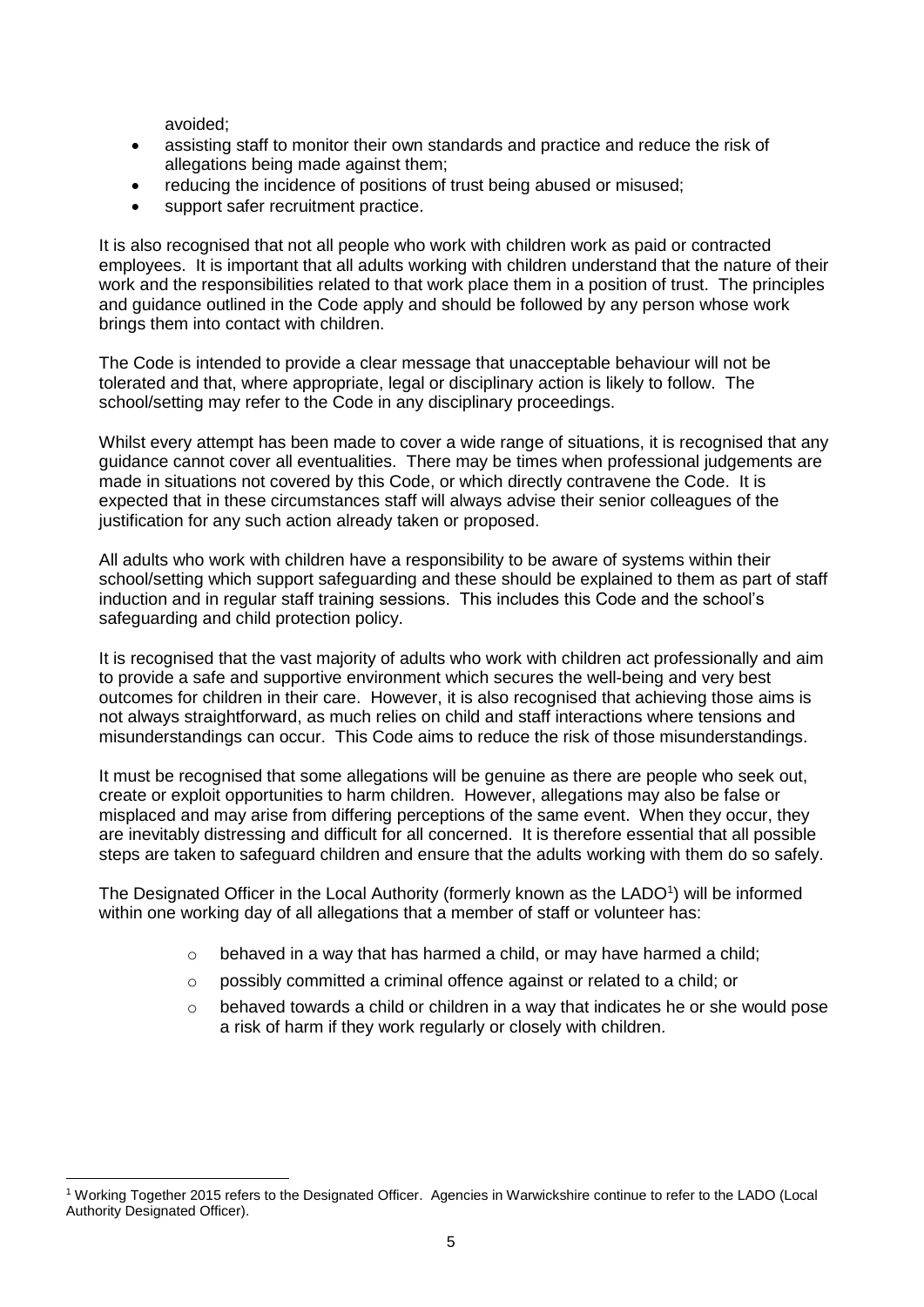# **1.4 Compliance with the Code of Conduct**

The Code forms part of an employee's contract of employment. Failure to comply with it and with the associated school policies as highlighted in 'Required Reading' may result in disciplinary action being taken where breaches of the Code warrant such action.

The Code should be provided for all staff and volunteers (either electronically or by providing a paper copy) to read before they commence work at the school or setting. Before having any contact with pupils, all staff and volunteers should be given an opportunity to discuss the Code with a member of the school leadership team and ask any questions in order to clarify understanding. They should then be asked to sign a pro forma to confirm that they have read, understood and agree to comply with the Code.

All employees are expected to treat pupils, other colleagues, parents and external contacts with dignity and respect and to comply with all relevant school policies. Unacceptable behaviour such as discrimination, bullying, harassment or intimidation will not be tolerated in the school. This includes physical and verbal abuse and use of inappropriate language or unprofessional behaviour with colleagues, pupils and parents.

# **1.5 Background**

All adults who come into contact with children in their work whether paid or unpaid have a duty of care<sup>2</sup> to safeguard and promote their welfare.

The Education Act 2002 (section 175), the Education (Independent School Standards) Regulations 2014 and the Education (Non-Maintained Special Schools) (England) Regulations 2015 place duties upon all schools and colleges to carry out their duties with regard to safeguarding and promoting the welfare of children.

The Children Act 2004 places a duty on organisations to safeguard and promote the well-being of children and young people. This includes the need to ensure that all adults who work with or on behalf of children and young people in these organisations are competent, confident and safe to do so.

Working Together to Safeguard Children<sup>3</sup> (DfE2015) and *Keeping Children Safe in Education<sup>4</sup>* (DfE 2021) define safeguarding as 'protecting children from maltreatment; preventing impairment of children's mental health and physical development; ensuring that children grow up in circumstances consistent with the provision of safe and effective care; and taking action to enable all children to have the best outcomes'.

The Code has due regard to current legislation and statutory guidance.

l

<sup>&</sup>lt;sup>2</sup> The duty which rests upon an individual to ensure that all reasonable steps are taken to ensure the safety of a child or young person involved in any activity, or interaction for which that individual is responsible. Any person in charge of, or working with children and young people in any capacity is considered, both legally and morally, to owe them a duty of care. <sup>3</sup> Working Together to Safeguard Children - A guide to interagency working to safeguard and promote the welfare of children

<sup>-</sup> DfE 2015

<sup>4</sup> Keeping Children Safe in Education - statutory guidance for schools and colleges – DfE 2021.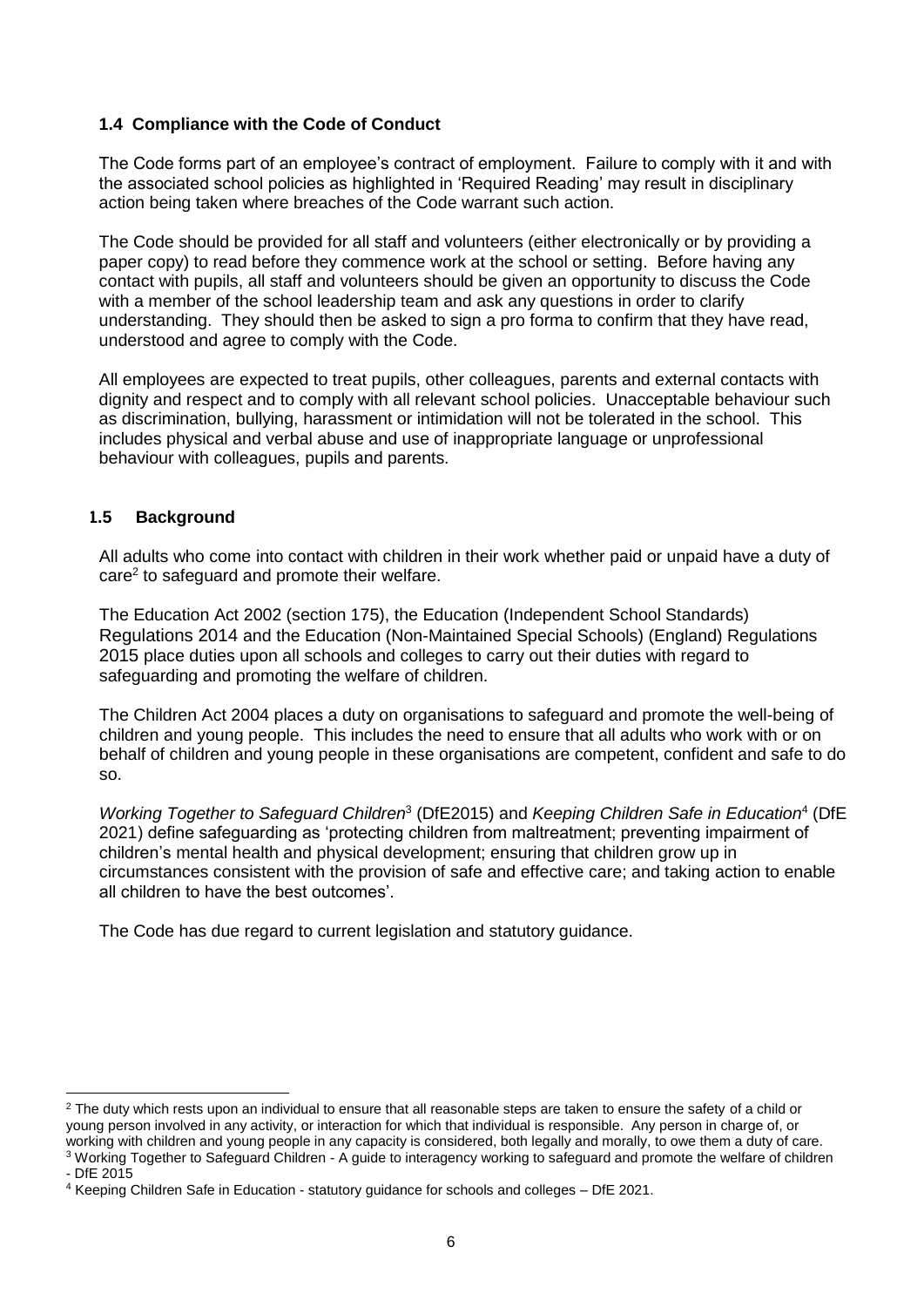# **1.6 What to do if you are worried a child is being abused**

Staff and volunteers must be familiar with the school's child protection & safeguarding policy and whistle blowing policy.

If a member of staff or a volunteer has a concern about a child they should raise that concern with the school's Designated Safeguarding Lead.

However, **concerns about abuse which may involve staff members must be referred to the Headteacher**. Concerns about the conduct of the Headteacher or Principal should be referred to the Chair of Governors, Board of Trustees or Academy Trust. Such referrals can also be made directly to the Designated Officer in the Local Authority (formerly known as the LADO).

**If, at any point, there is a risk of immediate serious harm to a child a referral should be made to the Multi-Agency Safeguarding Hub (MASH) or – in extreme circumstances – to the Police directly. Anybody can make a referral. If the child's situation does not appear to be improving the staff member/volunteer with concerns should press for reconsideration.** 

# **1.7 Underlying Principles**

- $\bullet$  The welfare of the child is paramount.<sup>5</sup>
- Staff and volunteers should understand their responsibilities to safeguard and promote the welfare of pupils.
- Staff and volunteers are responsible for their own actions and behaviour and should avoid any conduct which would lead any reasonable person to question their motivation and intentions.
- Staff and volunteers should work, and be seen to work, in an open and transparent way.
- Staff and volunteers should acknowledge that deliberately invented/malicious allegations are extremely rare and that all concerns should be reported and recorded.
- Staff and volunteers should discuss and/or take advice promptly from their line manager if they have acted in a way which may give rise to concern.
- Staff and volunteers should apply the same professional standards regardless of culture, disability, gender, language, racial origin, religious belief and sexual orientation.
- Staff and volunteers should not consume or be under the influence of alcohol or any substance, including prescribed medication, which may affect their ability to care for children.
- Staff and volunteers should be aware that breaches of the law and other professional guidelines could result in disciplinary action being taken against them, criminal action and/or other proceedings including barring by the Disclosure & Barring Service (DBS) from working in regulated activity, or, for acts of serious misconduct by teachers, prohibition from teaching by the National College of Teaching & Leadership (NCTL).
- Staff and managers should continually monitor and review practice to ensure this guidance is followed.
- Staff and volunteers should be aware of and understand the school/setting's child protection and safeguarding policy, arrangements for managing allegations against staff, staff behaviour

l

<sup>5</sup> Children Act 1989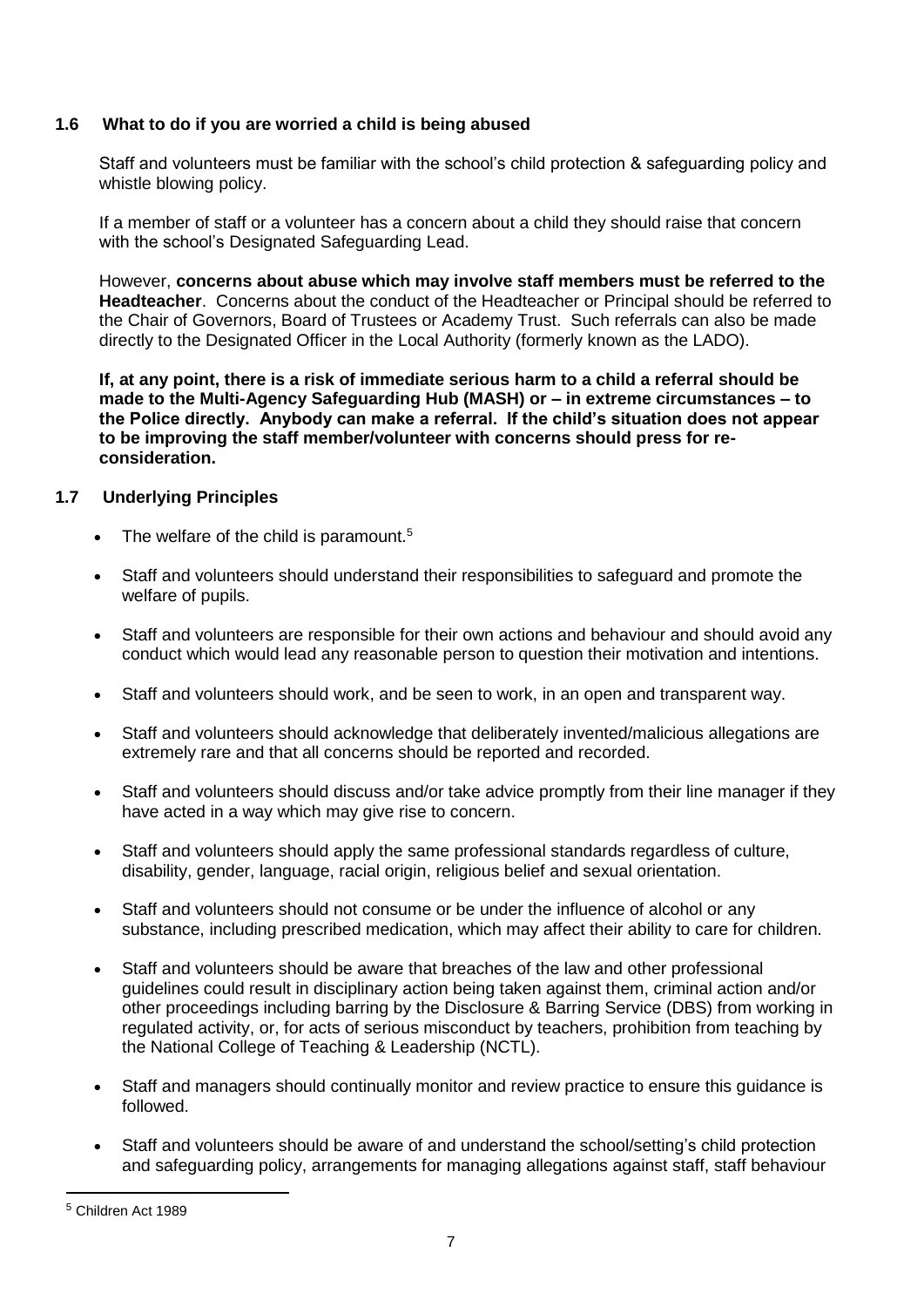policy, whistle blowing procedure and their Local Safeguarding Children Board LSCB procedures.

### **Section 2: Code of Safe Working Practice and appropriate professional conduct**

#### **1. Context**

All adults who work with children and young people have a crucial role to play in their lives. They have a unique opportunity to interact with children and young people in ways that are both affirming and inspiring. This guidance has been produced to help them establish the safest possible learning and working environments which safeguard children and reduce the risk of them being falsely accused of improper or unprofessional conduct.

#### **2. 'Unsuitability'**

The guidance contained in this Code is an attempt to identify what behaviours are expected of staff and volunteers who work with children and young people in or on behalf of the school/setting. Adults whose practice deviates from this Code may bring into question their suitability to work with children and young people. The guidance may be used as reference by managers and the Designated Officers in the Local Authority when responding to allegations made against or concerns about the behaviour of staff in education and early years settings.

#### *This means that this Code:*

 *applies to all adults working in all education and early years settings, whatever their position, role, or responsibilities*

*This means that employees and volunteers should:*

- *have a clear understanding about the nature and content of this Code*
- *discuss any uncertainties or confusion with their line manager*
- *understand what behaviours may call into question their suitability to continue to work with children and young people*

# **3. Duty of Care**

All adults who work with and on behalf of children are accountable for the way in which they exercise authority; manage risk; use resources; and safeguard children and young people.

Whether working in a paid or voluntary capacity, those adults have a responsibility to keep children and young people safe and to protect them from sexual, physical and emotional harm, neglect and contextual safeguarding concerns, including sexual and criminal exploitation. Children and young people have a right to be safe and to be treated with respect and dignity. It follows that trusted adults are expected to take reasonable steps to ensure the safety and well-being of children and young people. Failure to do so may be regarded as professional misconduct.

The safeguarding culture of a school or setting is, in part, exercised through the development of respectful, caring and

*This means that employees and volunteers should:*

- *understand the responsibilities that are part of their employment or role and be aware that sanctions will be applied if those responsibilities are breached*
- *always act and be seen to act in the best interests of children*
- *avoid any conduct which would lead any reasonable person to question their motivation and intentions*
- *take responsibility for their own actions and behaviour*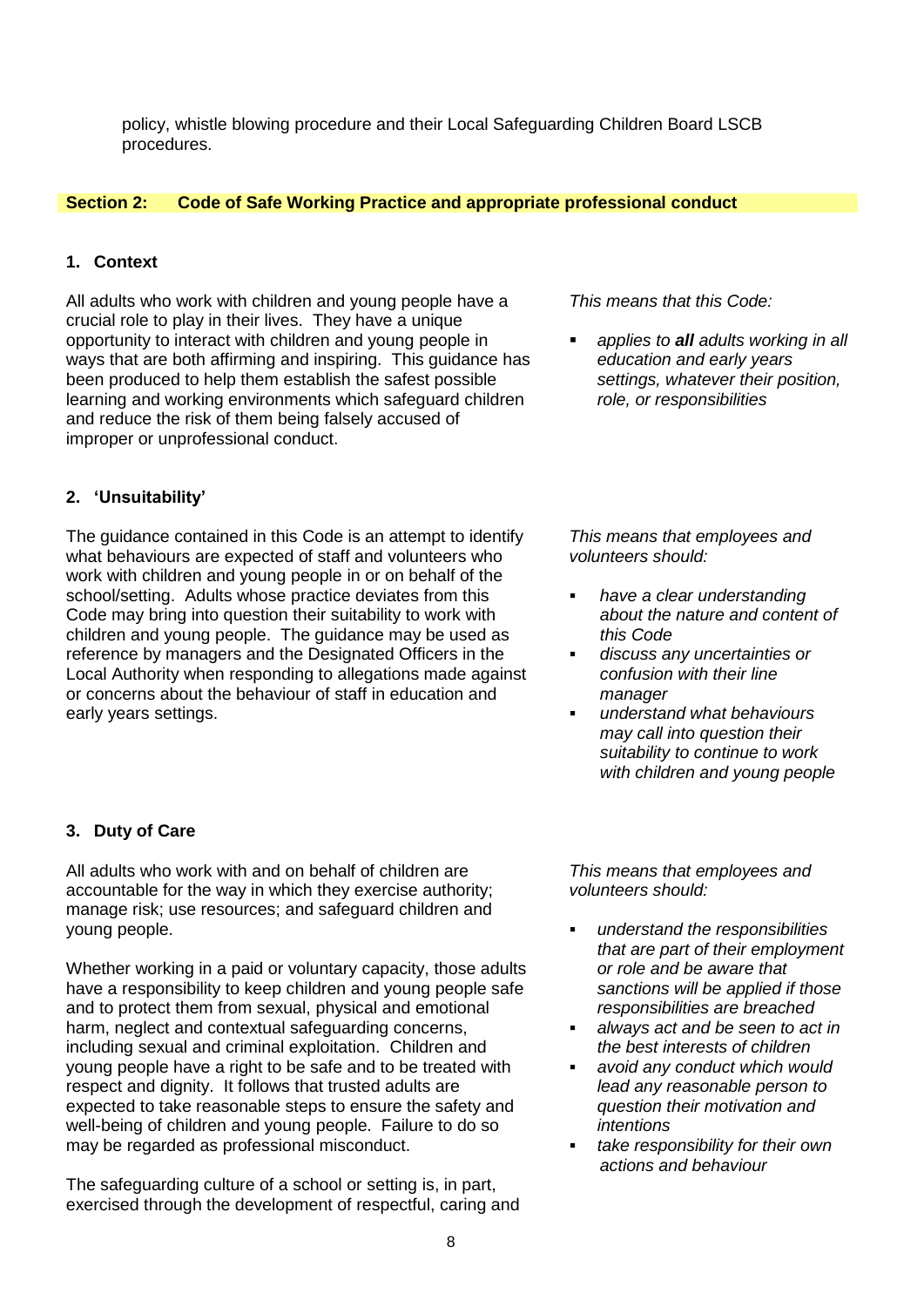professional relationships between adults and children and young people. It is also exercised through the behaviour of adults, which at all times should demonstrate integrity, maturity and good judgement.

The public, local authorities, employers and parents/carers will have expectations about the nature of professional involvement in the lives of children and young people. When individuals accept a role working in an education or early years setting they should understand and acknowledge the responsibilities and trust involved in that role.

Employers also have a duty of care towards their employees, both paid and unpaid, under Health and Safety legislation which requires them to provide a safe working environment for staff.

Legislation also imposes a duty on employees<sup>6</sup> to take care of themselves and anyone else who may be affected by their actions or failings. Health and Safety duties and the adults' responsibilities towards children should not conflict. Safe practice can be demonstrated through the use and implementation of this guidance.

*This means that employers should:*

- *promote a culture of openness and support*
- *ensure that systems are in place for concerns to be raised*
- *ensure that adults are not placed in situations which render them particularly vulnerable*
- *ensure that all adults are aware of expectations, policies and procedures*
- *ensure that this Code of Conduct and safer working practices are continually monitored and reviewed*
- *ensure that, where services or activities are provided by another body, the body concerned has appropriate safeguarding policies and procedures*
- *ensure all employees and volunteers have access to and understand this Code and related policies and procedures*
- *ensure that all job and role descriptions and person specifications clearly identify each member of staff and volunteer's responsibility for safeguarding children in school and the competences necessary to fulfil the school's and the individual's duty of care*

*This means that Managers/ Proprietors/ Governing Bodies should:* 

 *ensure that appropriate safeguarding and child protection policies and procedures are distributed, adopted, implemented and monitored* 

# **4. Making professional judgements**

This guidance cannot provide a complete checklist of what is or is not appropriate behaviour for employees and volunteers in all circumstances. It does highlight, however, behaviour which is illegal, inappropriate or inadvisable. There will be rare occasions and circumstances in which employees or volunteers have to make decisions or take action in the best interests of a pupil/student which could contravene this

*This means that where no specific guidance exists employees and volunteers should:*

 *discuss the circumstances that informed their action, or their proposed action, with a senior* 

l <sup>6</sup> Health and Safety at Work Act 1974 Part I, Section.7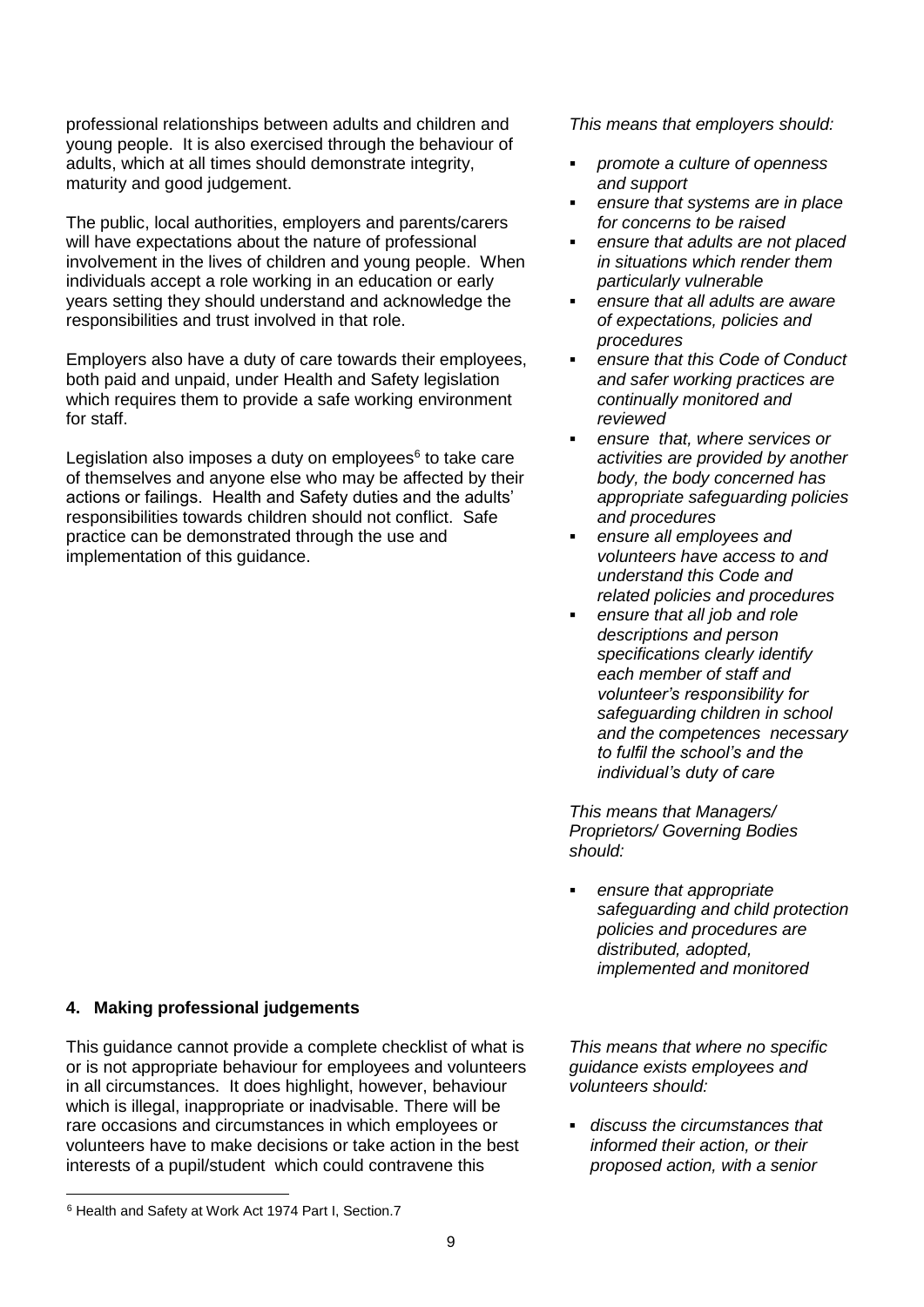guidance or where no guidance exists. Individual members of staff and volunteers are expected to make judgements about their behaviour in order to secure the best interests and welfare of the pupils/students in their charge and, in so doing, will be seen to be acting reasonably. Such judgements, in those circumstances, should always be recorded and shared with a senior manager.

Staff and volunteers should always consider whether their actions are warranted, proportionate, safe and applied equitably.

**5. Power and positions of trust and authority**

As a result of their knowledge, position and/or the authority invested in their role, all adults working with children in a school are in positions of trust in relation to those children.

The relationship between an adult working with a child/ren is one in which the adult has a position of power or influence. It is vital for all such adults to understand this power; that the relationship cannot be one between equals and the responsibility they must exercise as a consequence.

The potential for exploitation and harm of vulnerable children and young people means that adults have a responsibility to ensure that an unequal balance of power is not used for personal advantage or gratification.

Employees and volunteers should always maintain appropriate professional boundaries and avoid behaviour which could be misinterpreted by others. They should report and record any such incident.

Where a person aged 18 or over is in a specified position of trust with a child under 18, it is an offence<sup>7</sup> for that person to engage in sexual activity with or in the presence of that child, or to cause or incite that child to engage in or watch sexual activity.

*manager or, where appropriate, the school's Designated Safeguarding Lead. This will help to ensure that the safest practices are employed and reduce the risk of actions being misinterpreted* 

- *always discuss any action which could be misinterpreted, misunderstanding, accident or threat with the Headteacher or Designated Safeguarding Lead.*
- *always record discussions and actions taken with their justifications.*
- *record any areas of disagreement about a course of action taken and, if necessary, refer to another agency/the LADO/Ofsted/TRA/other regulatory body*

*This means that employees and volunteers should not:*

- *use their position to gain access to information for their own or others' advantage and/or a child or family's detriment*
- *use their position to intimidate, bully, humiliate, threaten, coerce or undermine pupils/students*
- *use their status and standing to form or promote relationships with children or young people which are of a sexual nature or which may become so*

l <sup>7</sup> Sexual Offences Act 2003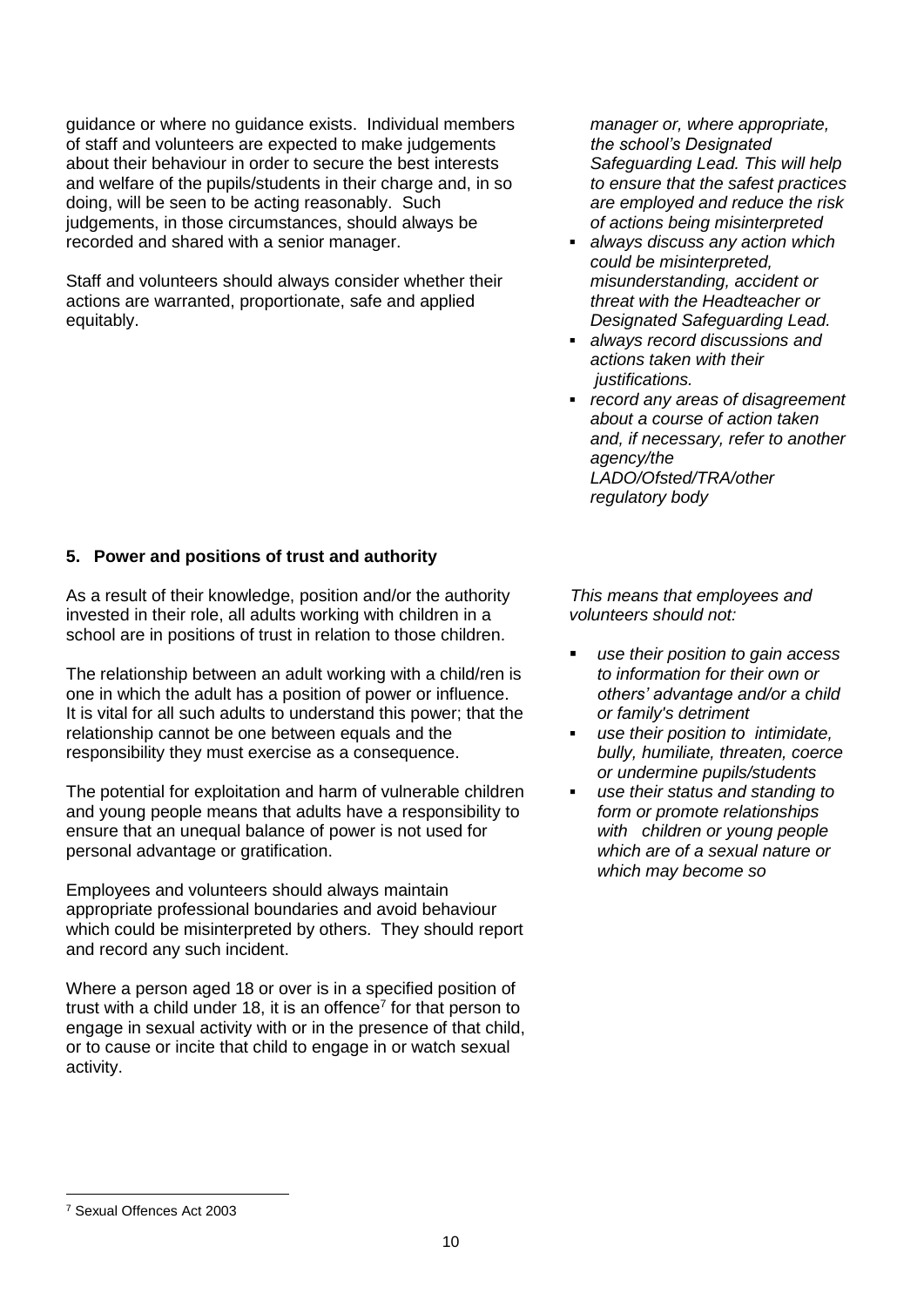# **6. Confidentiality**

The storing and processing of personal information is governed by the General Data Protection Regulations 2017 (GDPR) and Data Protection Act 2018. Employers should provide clear advice to employees and volunteers about their responsibilities under this legislation so that, when considering sharing confidential information, those principles are applied.

Employees and volunteers may have access to special category personal data about children, young people and their families which must be kept confidential at all times and only shared when legally permissible to do so and in the interests of the child or young person. Records should only be shared with those who have a legitimate professional need to see them.

Employees and volunteers should never use confidential or personal information about a pupil or her/his family for their own, or others' advantage (including that of partners, friends, relatives or other organisations). Information must never be used to intimidate, humiliate, or embarrass the child. Confidential information should never be used casually in conversation or shared with any person other than on a need-to-know basis. In circumstances where the child's identity does not need to be disclosed, the information should be used anonymously.

There are some circumstances in which an employee or volunteer may be expected to share information about a child, for example when abuse is alleged or suspected. In such cases, individuals have a duty to pass information on without delay but only to those with designated safeguarding responsibilities or statutory services.

If a child – or their parent / carer – makes a disclosure regarding abuse or neglect, the member of staff or volunteer should follow the school/setting's procedures. Whilst employees and volunteers need to be aware of the need to listen to and support children and young people, they must also understand the importance of not promising a child or parent/carer that they will keep secrets that relate in any way to the safety or well-being of any individual but should give reassurance that the information will be treated sensitively.

If a member of staff or volunteer is in any doubt about whether to share information or keep it confidential he or she should seek guidance from the Designated Safeguarding Lead. Any media or legal enquiries should be passed to senior management.

Additionally, concerns and allegations about adults should be treated as confidential and passed to the Headteacher or Principal (or the Chair of Governors, Board of Trustees, Academy Trust or LADO if the concerns are about the

*This means that Managers/ Proprietors/ Governing Bodies should:*

 *Ensure that all staff who need to share 'special category personal data' are aware that the DPA 2018 contains 'safeguarding of children and individuals of risk' as a processing condition that allows practitioners to share information without consent, if it is not possible to gain consent, it cannot be reasonably expected that a practitioner gains consent or if to gain consent would place a child at risk.*

This *means that employees and volunteers:*

- *need to know the name of their Designated Safeguarding Lead and be familiar with WSB child protection procedures and guidance*
- *are expected to treat information they receive about children, young people and families in a discreet and confidential manner*
- *should seek advice from a Designated Safeguarding Lead if they are in any doubt about sharing information they hold or which has been requested of them*
- *need to be clear about when information can/ must be shared and in what circumstances*
- *need to know the procedures for responding to allegations against staff and volunteers and to whom any concerns or allegations should be reported*
- *need to ensure that where personal information is recorded electronically that systems and devices are kept secure.*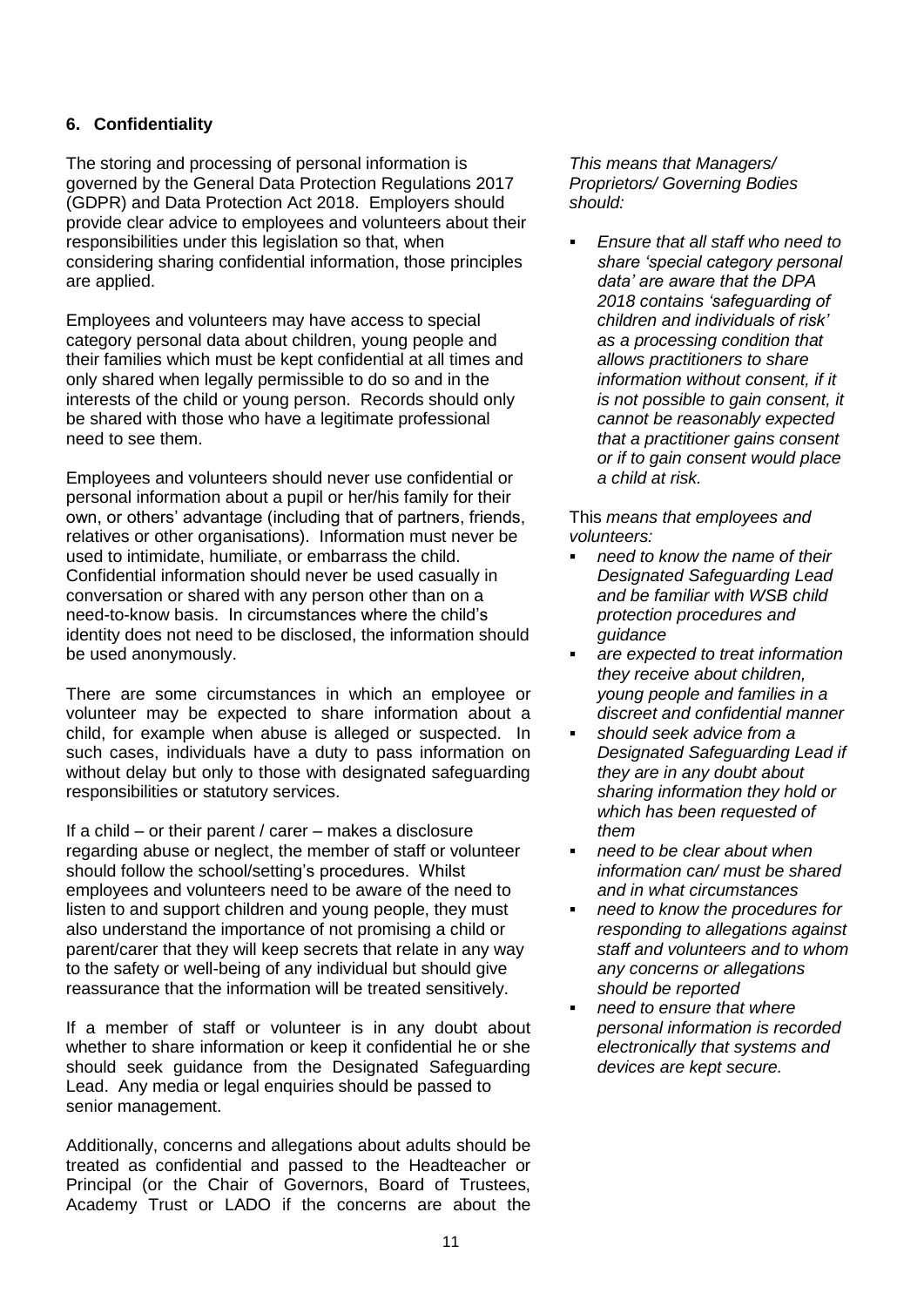### Headteacher or Principal) without delay.

There are circumstances in which staff are obliged to release pupil data, e.g. parents seeking information about pupil progress or other colleagues in the school. Staff should be aware that, from time to time, information about employees' salaries is matched with other public sector information (tax office records, police) in terms of a legal obligation and in order to prevent fraudulent claims.

Everyone has the right to request access to data that is held about them and such requests should be made to the Headteacher/Principal.

# **7. Standards of Behaviour**

All employees and volunteers have a responsibility to maintain public confidence in their ability to safeguard the welfare and best interests of children and young people. They should adopt high standards of personal conduct in order to maintain the confidence and respect of the general public and all those with whom they work.

This includes the way in which staff and volunteers speak to pupils/students. A positive, respectful and encouraging tone should be used at all times. Where it is necessary to challenge inappropriate behaviour or to get pupils/students' attention, it is reasonable for staff and volunteers to raise their voices and/or use an authoritative tone. However, it is not appropriate for employees/volunteers to shout at pupils/students habitually or speak to them disrespectfully.

Employees/volunteers should never set out to cause a pupil/student to feel frightened, ashamed or humiliated. Admonishments should focus on behaviour rather than the pupil/student's personality or character and targets for desired behaviour should be described by the member of staff or volunteer.

Employees and volunteers should refer to pupils/students by name. Disrespectful nicknames, words and terms should be avoided. Staff and volunteers should exercise caution in referring to pupils/students by affectionate nicknames and more general terms of endearment or familiarity such as 'Dear, Love, Petal, Mate, Dude'.

Employees and volunteers should be aware that use of such terms might cause some pupils/students to feel confused and/or uncomfortable, could be construed as being part of a 'grooming' process and as such will give rise to concerns about their behaviour.

If members of staff or volunteers choose to speak to pupils/students using such informal language, they should ensure it is not reserved for particular individuals in order to avoid any allegations of favouritism or concern about

*This means that employees and volunteers should not:*

- *behave in a manner which would lead any reasonable person to question their suitability to work with children or to act as an appropriate role model.*
- *make, or encourage others to make sexual remarks to, or about, a pupil*
- *use inappropriate language to or in the presence of pupils*
- *discuss their personal or sexual relationships with or in the presence of pupils*
- *make (or encourage others to make) unprofessional personal comments which scapegoat, demean or humiliate, or which might be interpreted as such*
- *withhold information about any issues in respect of their relationships, associations or any other matters both with and outside of the school (including online) which may have implications for the safeguarding of children in school*

*This means that employees and volunteers should:* 

 *inform the Headteacher/Principal or specified person of any cautions, convictions or relevant orders accrued and/or if they are charged with a criminal offence; and/or any matter which might have implications for the*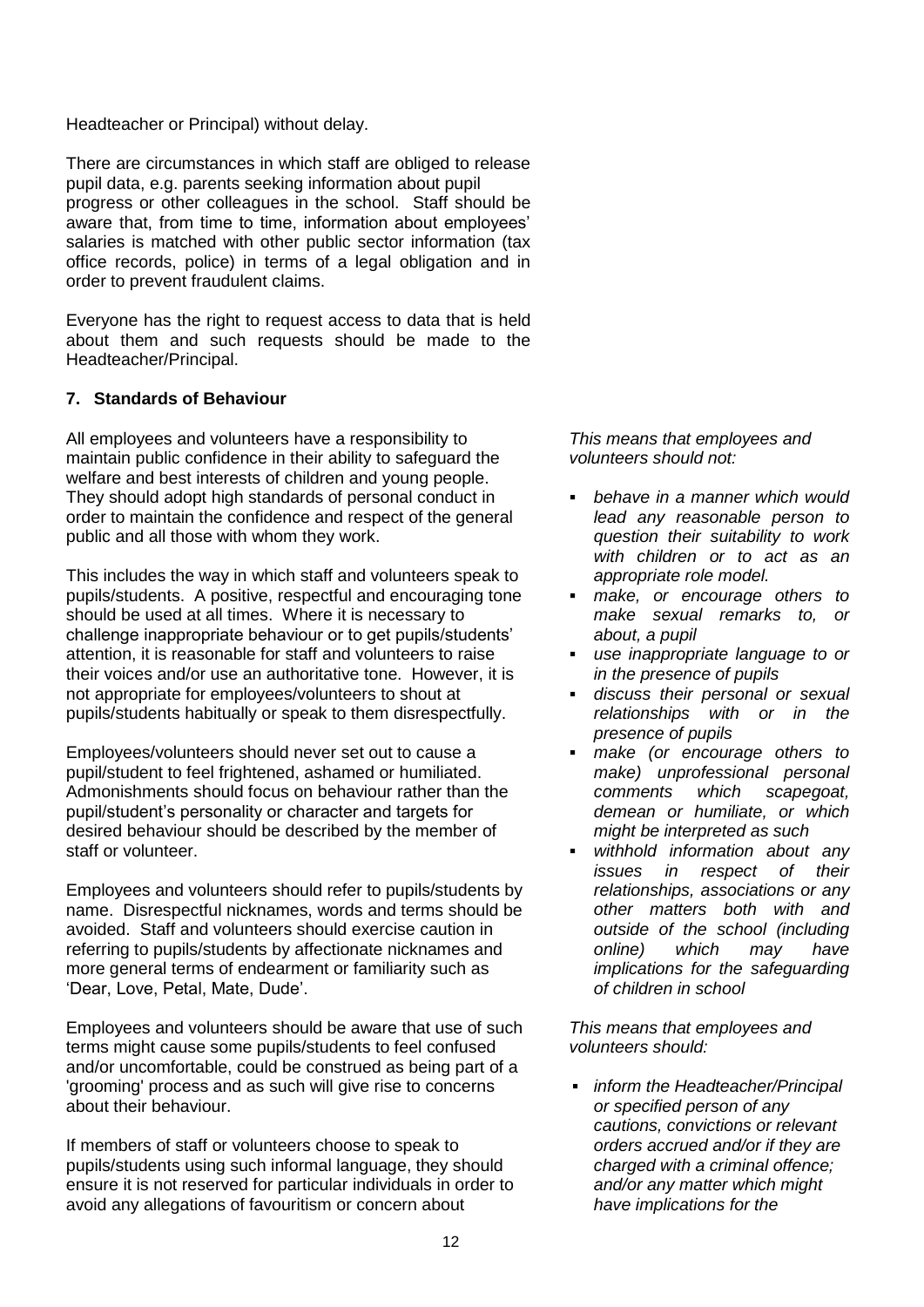grooming behaviour. Staff and volunteers should be particularly careful not to refer to pupils/students using words that are specifically associated with grooming such as 'Sweetheart, Princess, Angel, Darling'.

There may be times when an employee or volunteer's behaviour or actions in their personal life come under scrutiny from local communities, the media or public authorities, including with regard to their own children, or children or adults in the community. This could be because their behaviour is considered to compromise their position in the school/setting or indicates an unsuitability to work with children or young people. Misuse of drugs, alcohol or acts of violence would be examples of such behaviour.

Employees and volunteers should therefore understand and be aware that safe practice also involves using judgement and integrity about behaviours in places other than the work setting. That includes behaviours on social media websites and other online behaviours.

The behaviour of an employee or volunteer's partner or other family members may raise similar concerns and require careful consideration by the Headteacher/Principal as to whether there may be a potential risk to children and young people in school.

Employees and volunteers should be aware that any such behaviour, either in or out of the workplace, could compromise their position within the work setting in relation to the protection of children, loss of trust and confidence, or bringing the school/setting into disrepute. Such behaviour may also result in prohibition from teaching by the Teaching Regulation Agency (TRA), a bar from engaging in regulated activity, or action by another relevant regulatory body.

The Childcare (Disqualification) Regulations 2018 set out grounds for disqualification under the Childcare Act 2006 where an individual meets certain criteria set out in the Regulation. For example, an individual will be disqualified where they have committed a relevant offence against a child; been subject to a specified order relating to the care of a child; committed certain serious sexual or physical offences against an adult; been included on the DBS children's barred list; been made subject to a disqualification order by the court; previously been refused registration as a childcare provider or provider or manager of a children's home or had such registration cancelled*.*

A disqualified person is prohibited from providing relevant early or later years childcare as defined in the Childcare Act 2006 or being directly concerned in the management of such childcare. Schools and private childcare settings are also prohibited from employing a disqualified person in respect of relevant early or later years childcare.

*safeguarding of children in school during their employment*

 *be aware that behaviour including online behaviour by themselves, those of whom they have a relationship or association or others in their personal lives may impact upon their work with children and young people*

*This means that school leaders should:*

- *have a clear expectation that staff will discuss with the Headteacher/Principal/ specified person any relationship/association (in or out of school or online) that may have implications for the safeguarding of children in school*
- *create a culture where staff feel able to raise these issues*
- *safeguard their employees' welfare and contribute to their duty of care towards their staff*
- *identify whether arrangements are needed to support these staff*
- *consider whether there are measures that need to be put in place to safeguard children (eg. by putting arrangements in place to stop or restrict a person coming into school where a potential risk to children has been identified)*

*Schools must not:*

 *ask intrusive questions of staff regarding those they live with or have relationships/associations with*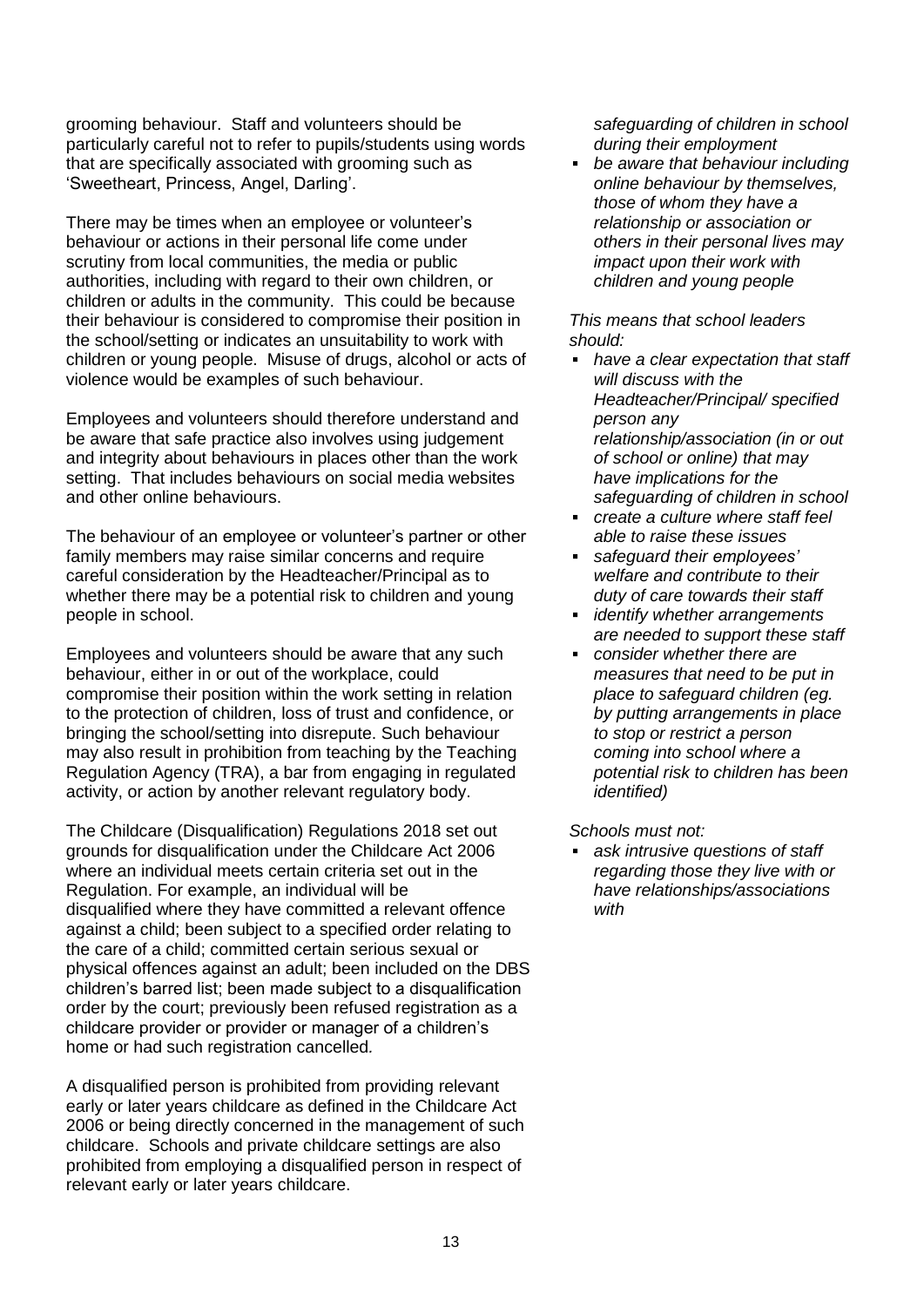The Disqualification under the Childcare Act 2006 (Regulations 2018) state that schools should make clear their expectation that staff should disclose any relationship or association (in the real world or online) that may impact on the school's ability to safeguard pupils. This applies to all staff in all schools, not just those in early or later years childcare.

Staff are expected to inform the school in writing or in discussion with the Headteacher about any such matter which might have implications for the safeguarding of children in school so that the school can safeguard the welfare of the member of staff as well as pupils/students.

# **8. Dress and Appearance**

A person's dress and appearance are matters of personal choice and self-expression and some individuals will wish to exercise their own cultural customs. However employees and volunteers should select a manner of dress and appearance appropriate to their professional role and those may need to be different to how they dress when not at work.

Employees and volunteers should ensure they are dressed decently, safely and appropriately for the tasks and work they undertake. Those who dress or appear in a manner which could be viewed as offensive, inappropriate or provocative will render themselves vulnerable to criticism or allegation.

In our schools we have agreed that our staff dress in a smart 'professional manner', we therefore do not wear denim of any description. We also understand the importance of setting a good example for the children so all of our staff wear suitable PE clothing for all PE/games sessions.

# **9. Gifts, rewards, favouritism and exclusion**

The giving of gifts or rewards to pupils/students should be in accordance with agreed practice, consistent with the school or setting's behaviour policy, recorded and not based on favouritism. In some situations, the giving of gifts as rewards may be accepted practice for a group of children, whilst in other situations the giving of a gift to an individual child or young person will be part of an agreed plan, which is recorded and discussed with a senior manager and parents/carers.

There may be specific occasions, such as when a pupil/ student suffers a serious illness or accident, when staff or volunteers may wish to give a child or young person a gift. However, staff and volunteers need to be aware that the giving of gifts could be interpreted by others as a gesture either to bribe or groom<sup>8</sup>. It might also be perceived that a

l

*This means that employees and volunteers should wear clothing which:*

- *promotes a positive and professional image*
- *is appropriate to their role*
- *is not likely to be viewed as offensive, revealing, or sexually provocative*
- *does not distract, cause embarrassment or give rise to misunderstanding*
- *is absent of any political or otherwise contentious slogans*
- *is not considered to be discriminatory*
- *is compliant with professional standards*

*This means that employees and volunteers should:* 

- *be aware of and understand the school's relevant policies, e.g. rewarding positive behaviour and the giving and receiving of gifts*
- *ensure that gifts received or given in situations which may be misconstrued are declared and recorded*
- *generally, only give gifts to an individual child as part of an agreed reward system*
- *where giving gifts other than as above, ensure that these are of*

 $8$  grooming' – the act of gaining the trust of a child so that some form of abuse or exploitation can take place.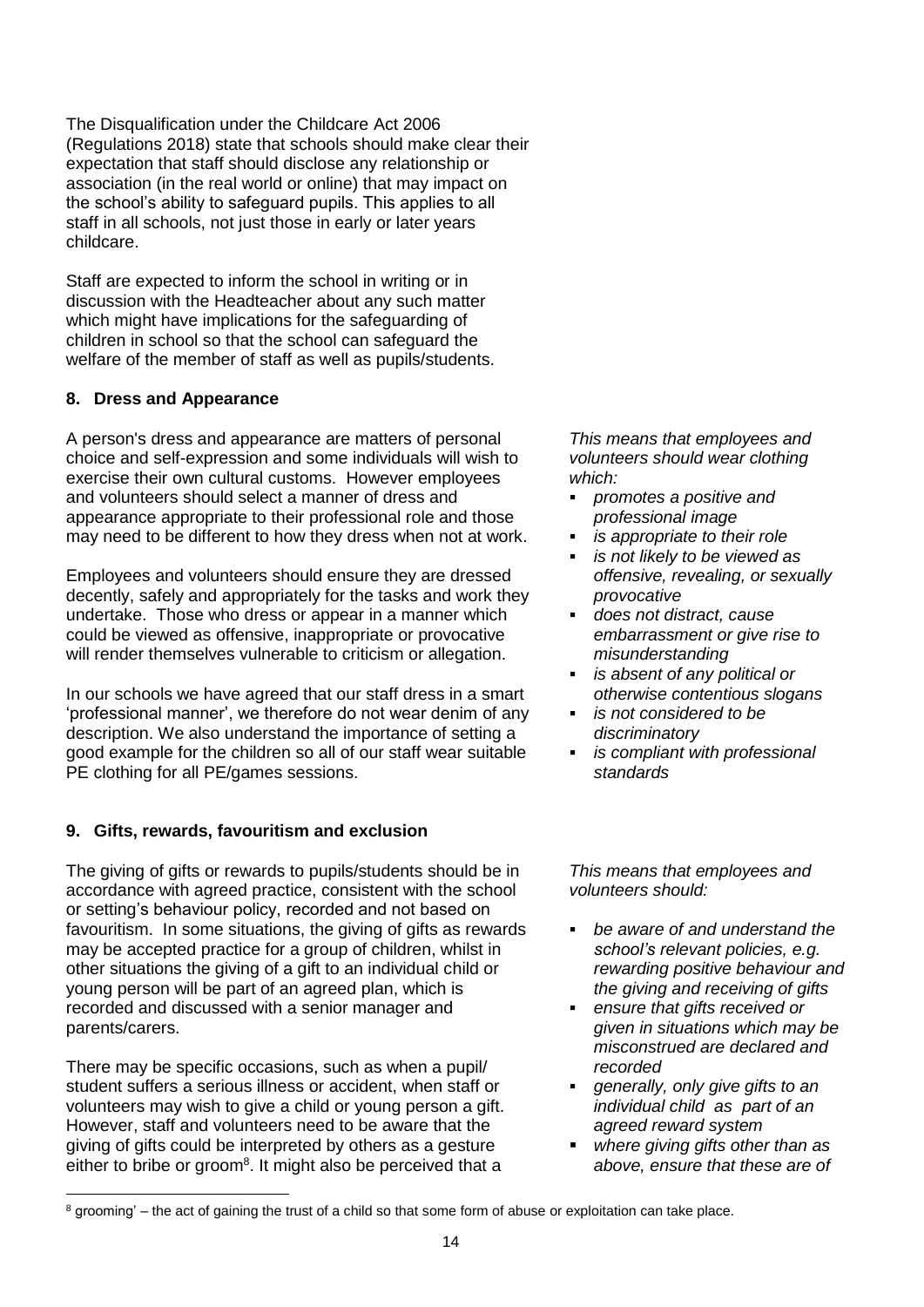'favour' of some kind is expected in return. It is therefore recommended that when gifts are given in specific circumstances, they should be given by the whole staff group or by groups of staff (e.g. a vocational department) or on behalf of the whole school, in line with the agreed policy, by agreement with a senior manager and the action should be recorded.

Staff and volunteers should exercise care when selecting children and/or young people for specific activities, jobs or privileges in order to avoid perceptions of favouritism, unfairness or injustice. Similar care should be exercised when pupils are excluded from an activity. Methods and criteria for selection and exclusion should always be subject to clear, fair, agreed criteria and subject to scrutiny.

Staff and volunteers should take care to ensure that they do not accept any gift that might be construed as a bribe by others, or lead the giver to expect preferential treatment.

There are occasions when children, young people or parents may wish to pass small tokens of appreciation to staff and volunteers, e.g. to mark a special achievement, occasion or religious festival or as a thank you and this is usually acceptable.

However, it is unacceptable for staff or volunteers to receive gifts on a regular basis or that are of any significant value.

See 37.3-37.5 for declaration of gifts.

# **10. Infatuations and 'crushes'**

l

All staff and volunteers need to recognise that it is not uncommon for a child or young person to be strongly attracted to an adult who works with them and/or develop a 'crush' or infatuation. They should make every effort to ensure that their own behaviour cannot be brought into question, does not appear to encourage this and be aware that such infatuations may carry a risk of their words or actions being misinterpreted.

Any member of staff or volunteer who receives a report, overhears something, or otherwise notices any sign, however small or seemingly insignificant, that a child or young person has become or may be becoming infatuated with either themselves or a colleague, should immediately report this to the Headteacher<sup>9</sup>. In this way appropriate early intervention can be taken which can prevent escalation and avoid hurt, embarrassment or distress for those concerned.

*insignificant value and given to all pupils equally* 

- *ensure that all selection processes which concern children and young people are fair and that wherever practicable these are undertaken and agreed by more than one member of staff*
- *ensure that they do not behave in a manner which is or could be construed as either favourable or unfavourable to individual pupils*

*This means that employees and volunteers should:*

- *Record and report to the Headteacher any incidents or indications (verbal, written or physical) that suggest a pupil/student may have developed an infatuation with a member of staff or volunteer*
- *always acknowledge and maintain professional boundaries*

*This means that senior managers should:* 

 *put action plans in place where concerns are brought to their* 

<sup>&</sup>lt;sup>9</sup> If the headteacher has the concern that a young person is becoming infatuated with them, they should report this to the chair of governors.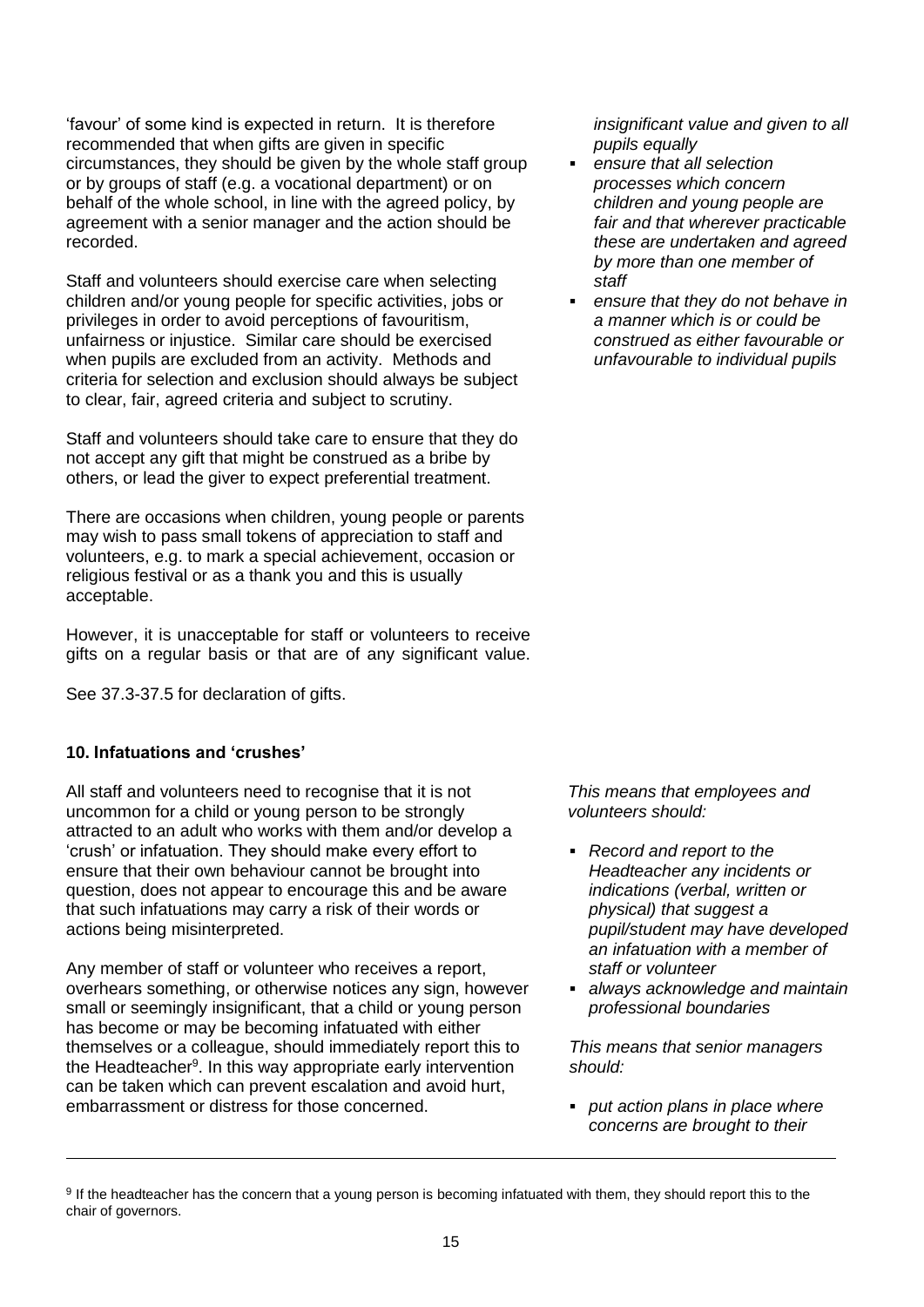The Headteacher (or chair of governors) should give careful thought to those circumstances where the staff member/volunteer, child or young person and their parents/ carers should be spoken to and should ensure a plan to manage the situation is put in place. This plan should respond sensitively to the child and staff member/volunteer and maintain the dignity of all. This plan should involve all parties, be robust and regularly monitored and reviewed.

# **11. Social Contact outside of the workplace**

Members of staff and volunteers should not establish or seek to establish social contact with pupils/students or their families for the purposes of securing a friendship or to pursue or strengthen a relationship.

However, it is acknowledged that staff and volunteers may have genuine friendships and social contact with parents/ carers of pupils/students, independent of the professional relationship, such as when a parent and teacher are part of the same family/personal network or social/recreational circle. Those circumstances will usually be easily recognised, openly acknowledged and should be explicitly declared in writing by staff/volunteers to the Headteacher/ Principal. Members of staff and volunteers should always take care to maintain appropriate personal and professional boundaries in any such circumstances

Furthermore, staff and volunteers should also be aware that professionals who sexually harm children often seek to establish relationships and contact outside of the workplace with both the child and their parents, in order to 'groom' the adult and the child and/or create opportunities for sexual abuse.

It is also important to recognise that social contact may provide opportunities for other types of grooming such as for the purposes of sexual exploitation or radicalisation.

Staff should recognise that some types of social contact with pupils or their families could be perceived as harmful or exerting inappropriate influence on children, and may bring the school/setting into disrepute (e.g. attending a political protest, circulating propaganda).

Staff and volunteers should therefore be aware that social contact in certain situations can be misconstrued as grooming.

If a pupil/student or parent seeks to establish social contact, or if this occurs coincidentally, the member of staff or volunteer should exercise her/his professional judgement in making a response but should always discuss the situation with their manager and, if advised to do so by their manager, with the parent of the child or young person.

*attention* 

*This means that employees and volunteers should:*

- *inform senior management in writing of any relationship with a parent/carer which extends beyond the usual parent/professional relationship and is likely to lead to social contact with pupils or their parents/carers*
- *advise senior management of any social contact they have with a pupil or her/his family which could give rise to concern*
- *refrain from sending personal communication to pupils or parents unless agreed with senior managers*
- *report and record any situation, which may place a child at risk or which may compromise the school/setting or their own professional standing*
- *be aware that the sending of personal communications such as birthday or faith cards should always be recorded and/or discussed with their line manager.*
- *understand that some communications may be called into question and need to be justified.*
- *inform senior management of any requests or arrangements where parents wish to use their services outside of the workplace e.g. babysitting, tutoring*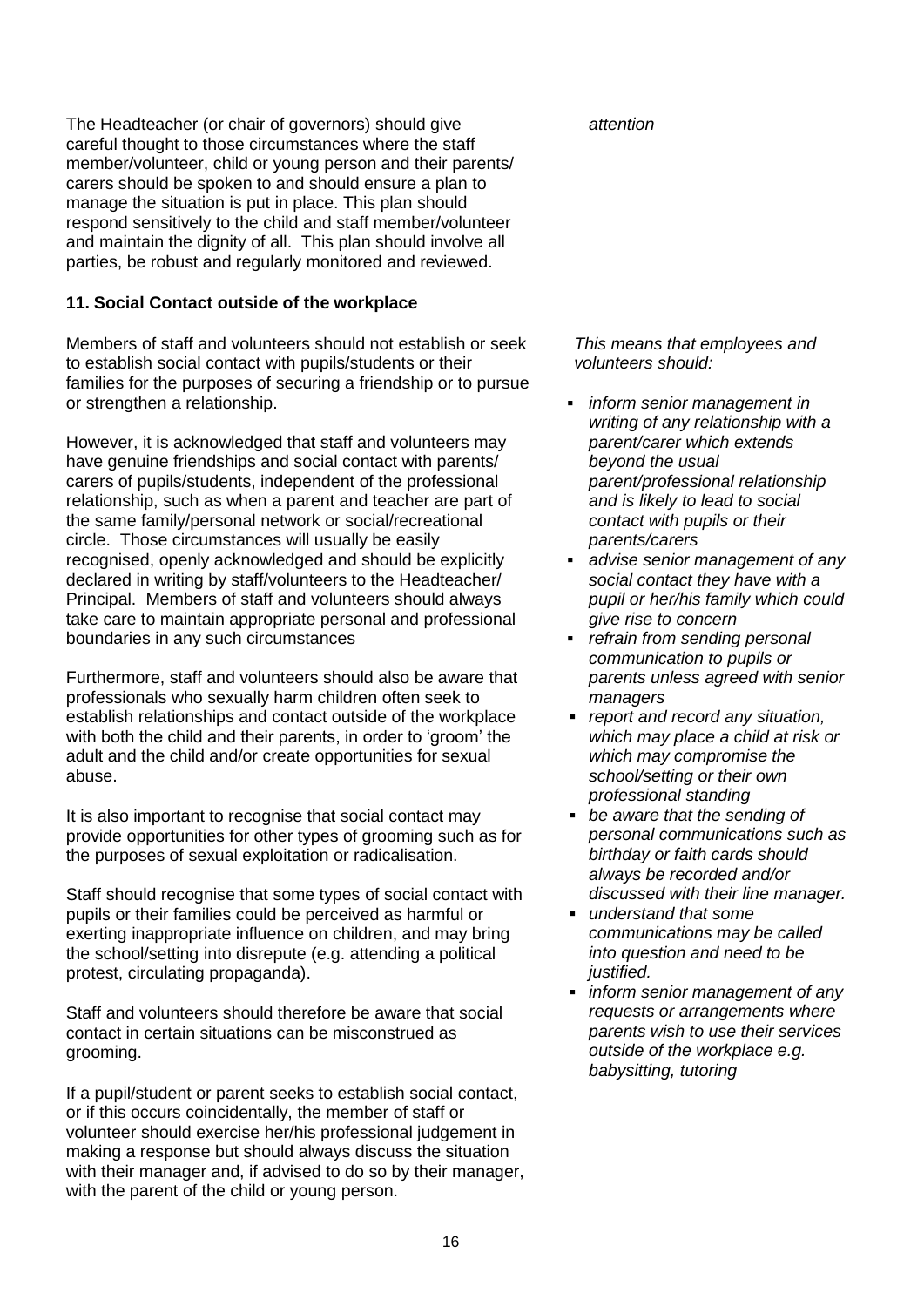This also applies to social contacts made through outside interests or the staff member/volunteer's own family.

Some staff and volunteers may, as part of their professional role, be required to support a parent or carer, for instance when initiating an Early Help assessment or supporting a parent who experiences difficulties in managing their child's behaviour or a personal crisis such as bereavement, domestic abuse or a relationship breakdown.

Care needs to be exercised in those situations where the parent comes to depend upon the member of staff for support outside their professional role. This situation should be discussed with senior management and, where necessary, referrals made to the appropriate support agency.

### *12.* **Communication with children, young people and their parents/carers** *(including the use of technology)*

In order to make best use of the many educational and social benefits of new and emerging technologies, pupils need opportunities to use and explore the digital world. Online safety risks are posed more by behaviours and values than the technology itself.

Staff should ensure that they establish safe and responsible online behaviours, working to local and national guidelines and acceptable use policies which detail how new and emerging technologies may be used.

Communication with children both in the 'real' world and through web based and telecommunication interactions should take place within clear and explicit professional boundaries. This includes the use of computers, tablets, phones, texts, e-mails, instant messages, social media such as Facebook and Twitter, chat-rooms, forums, blogs, websites, gaming sites, digital cameras, videos, web-cams and other hand held devices (given the ever changing world of technology it should be noted that this list gives examples only and is not exhaustive).

Staff/volunteers who communicate with pupils/students and their parents using e mail, telephone, text or social networking should only do so for professional purposes and by use of school accounts and school owned ICT equipment. E mail should only be sent to the pupil/student's school e mail address.

Staff should not request or respond to any personal information from pupils/students or their parents other than which may be necessary in their professional role. They should ensure that their communications are open and transparent and avoid any communication which could be interpreted as 'grooming behaviour'.

*This means that the school will:*

- *have in place an up to date Acceptable Use Policy (AUP)*
- *continually review the school's online safety policy and practice in the light of new and emerging technologies*
- *have a communication policy which specifies acceptable and permissible modes of communication between staff/volunteers and pupils/students*
- *provide school devices such as cameras and mobile phones and not expect staff/volunteers to use their own equipment (e.g. on school trips and residentials.)*

*This means that employees and volunteers should:*

- *follow the school/setting's Acceptable Use Policy (AUP) and online safety guidance*
- *ensure that privacy schools are set at maximum on any social networking sites they use privately and that pupils/students and their parents/carers are never able to view the content or are listed as approved contacts*
- *never use or access social*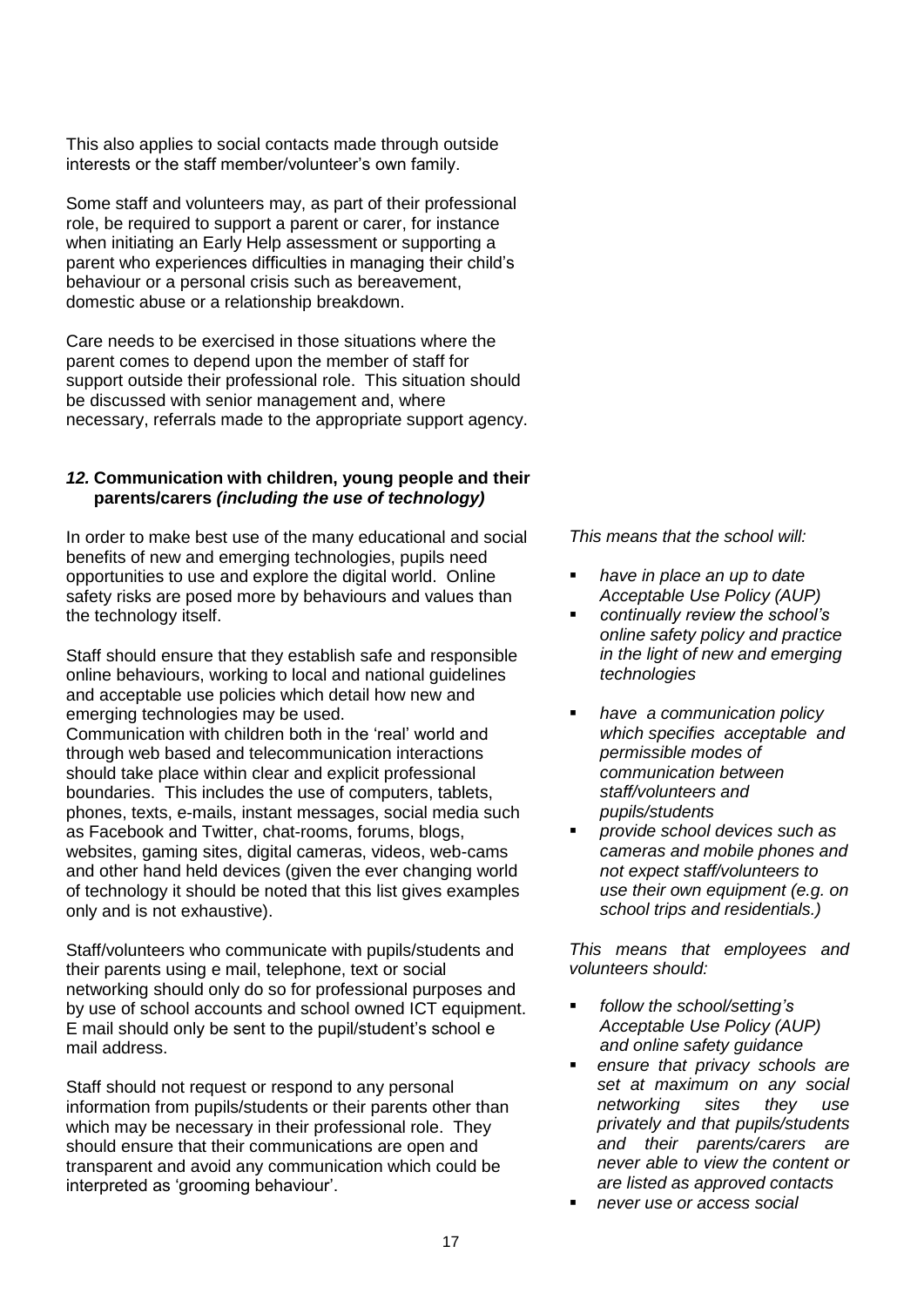Staff and volunteers should not seek contact with or respond to requests for contact from pupils/students or their parents via personal telephone, text, e-mail or social networking accounts and should not therefore give their personal contact details, e.g. e-mail address, home or mobile telephone numbers, details of web based identities to pupils/students or their parents. If pupils/students or their parents locate these by any other means and attempt to contact or correspond with a staff member or volunteer, the latter should not respond and must report the matter to their line manager.

The pupils/student/parent should be firmly and politely informed that this is not acceptable.

Staff should, in any communication with children, also follow the guidance in section 7 'Standards of Behaviour'.

Staff should adhere to the school/setting's policies, including those with regard to communication with parents and carers and the information they share when using the internet.

E-mail, text or social networking communications between a member of staff or volunteer and a pupil/student/parent outside this Code and agreed protocols may lead to disciplinary and/or criminal investigations.

School e-mail and social networking accounts should only be used in accordance with the school's policy.

# **13. Use of social media, personal websites and blogs by staff and volunteers on school premises, while on official duty and outside work**

There are a number of ways in which staff and volunteers may use social media, personal websites and blogs for different purposes:

- For work related purposes using school equipment and accounts either on school premises or offsite. Access to some journals, blogs and social networking sites is permitted for these purposes;
- For personal (ie. not work related) purposes using school equipment and accounts either on school premises or offsite;
- For personal (ie. not work related) purposes using personally owned devices and accounts during work time;

*networking sites of pupils or their parents/carers.*

- *not give their personal contact details to pupils/students or their parents/carers*
- *not seek to communicate/make contact or respond to contact with pupils or their parents/carers outside of the purposes of their work*
- *only use equipment, e.g. mobile phones, and internet services provided by the school/setting to communicate with pupils/ students and their parents/ carers, making sure that parents/carers have given permission for this form of communication to be used*
- *only make contact with children for professional reasons and in accordance with this Code and other school policies*
- *recognise that text messaging should only be used as part of an agreed protocol and when other forms of communication are not possible; and recognise that text messaging is rarely an appropriate response to a child in a crisis situation or at risk of harm*
- *not discuss or share data relating to children/parents/carers in staff*
- *or private social media groups ensure that their use of technologies could not bring the school/setting into disrepute*

*This means that staff and volunteers should:*

 *act in accordance with the school's ICT acceptable use policy (AUP)*

*This means that the school should:*

 *ensure that the acceptable use of the internet and social media is fully defined in the AUP.*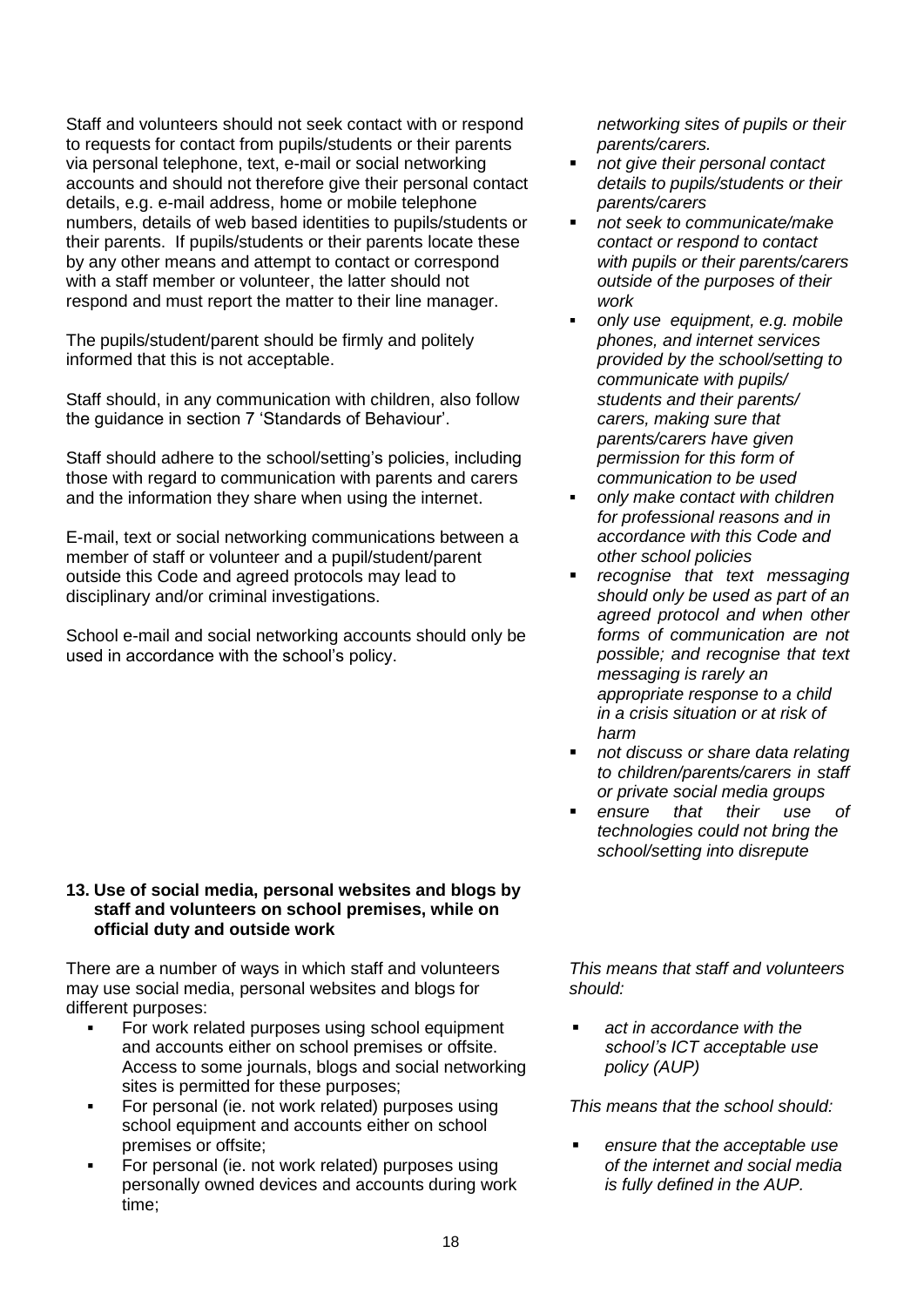For personal (ie not work related) purposes using personally owned devices outside work time;

All such uses is subject to the school's use policy (AUP), which may restrict or prohibit some of the above, and this code.

The school must ensure that confidentially and it's reputation are protected. Therefore, in all uses(both school and personally owned) of social media, websites, blogs etc., all staff and volunteers must:

- always act in the best interest of the school;
- not make any defamatory remarks about the school; pupils/students; staff/volunteers; parents/carers; associated professionals or contractors; or conduct themselves in a way that is detrimental to the reputation of the school;
- must not disclose personal data or information about the school; pupils/students; staff/volunteers; parents/carers; associated professionals or contractors that could breach the Data Protection Act 2018, for example, posting photographs or images of pupils/students or colleagues.

The school/setting respects employees' and volunteer' rights to a private life. However, employees who wish to set up personal web forums, websites or 'blogs' must do so outside of work and not use school equipment for the purpose.

In addition to the above expectations, employees and volunteers using personal social media accounts, websites, web forums or 'blogs' must:

- refrain from identifying themselves as working for the school in a way which has, or may have, the effect of bringing the school into disrepute;
- not identify other school employees, volunteers or pupils;
- not allow pupils/students or their parents/carers to access their personal social networking accounts;
- when they are contacted by a pupil or parent/carer, bring that to the attention of the Headteacher/Principal at the earliest opportunity.

Any breach of these expectations may lead to disciplinary action.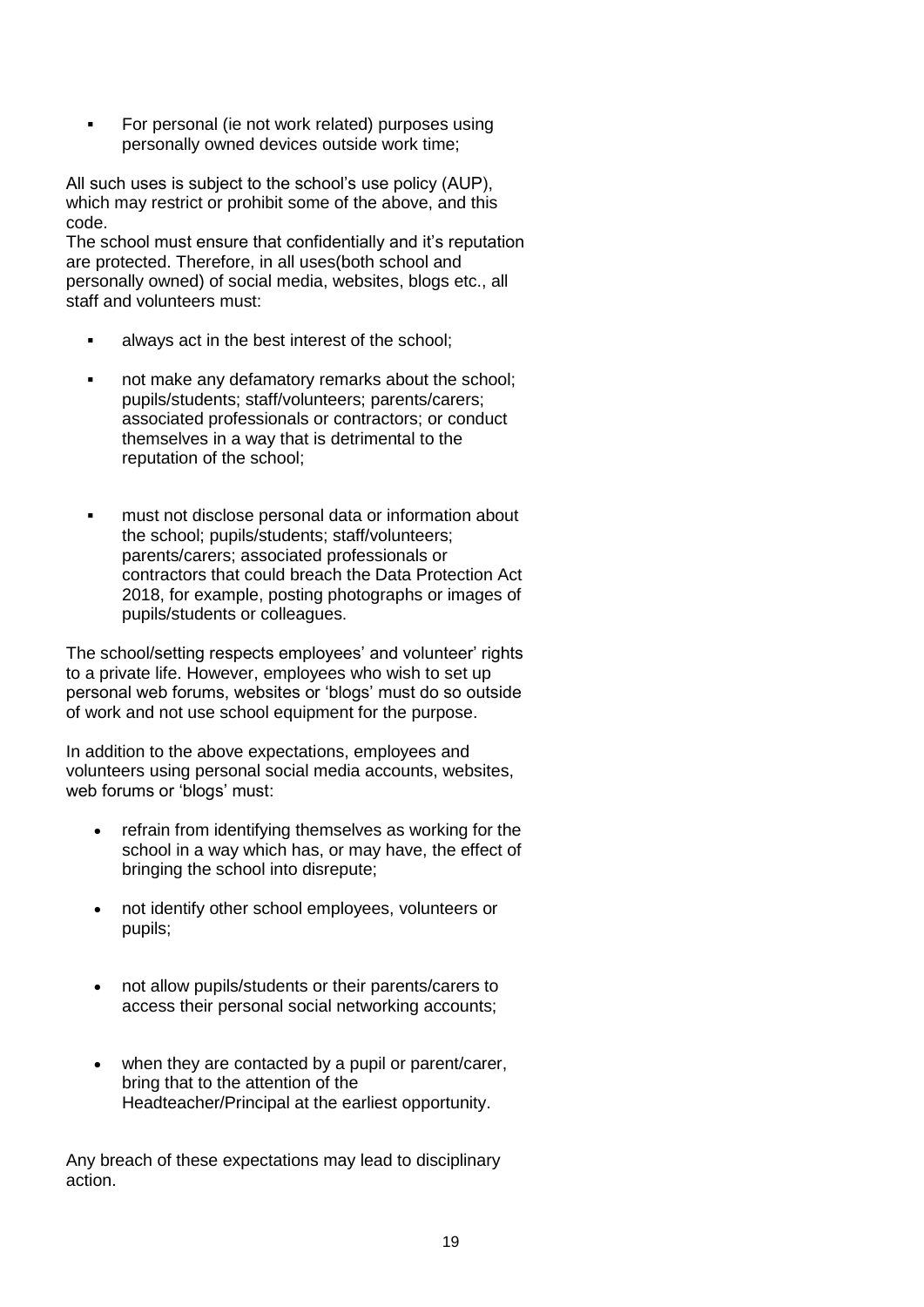# **14. Physical contact**

There are occasions when it is entirely appropriate and proper for staff and volunteers to have physical contact with pupils/students with whom they are working. However, it is crucial that they only touch children in ways which are necessary and appropriate to their professional or agreed role and responsibilities and in relation to the pupil's individual needs and any agreed care plan.

There may be some occasions when staff or volunteers consider that a distressed child needing comfort and reassurance requires physical contact. Young children, in particular, may need immediate physical comfort, for example after a fall, separation from a parent etc. Staff and volunteers should use their professional judgement to comfort or reassure a child in an age-appropriate way whilst maintaining clear professional boundaries.

However, it is important to emphasise that not all children and young people feel comfortable about physical contact. This should be recognised and, wherever possible, adults should seek the pupil's permission before initiating contact and be sensitive to any signs that they may be uncomfortable or embarrassed. Staff and volunteers should acknowledge that some pupils are more comfortable with touch than others and/or may be more comfortable with touch from some adults than others. Staff and volunteers should listen, observe and take note of the child's reaction or feelings and, so far as is possible, use a level of contact and/or form of communication which is acceptable to the pupil.

Where a member of staff or volunteer has a particular concern about the need to provide comfort or reassurance that includes physical contact, or is concerned that an action may be misinterpreted, this should be reported and discussed with a senior manager, who will make a judgement about when and how to inform parents/carers. It is important that staff and volunteers take particular care when working with a pupil/student on a one-to-one basis.

It is not possible to be specific about the appropriateness of each physical contact, since an action that is appropriate with one child in one set of circumstances may be inappropriate in another, or with a different child.

Any physical contact should be in response to the child's needs at the time, of limited duration and appropriate to their age, stage of development, gender, ethnicity and background. Adults should therefore, use their professional judgement at all times.

Physical contact should never be secretive, or for the gratification of the member of staff or volunteer, or represent a misuse of authority. If a member of staff or volunteer believes that an action by them or a colleague could be

- *be aware that even well intentioned physical contact may be misconstrued by the child, an observer or by anyone to whom this action is described*
- *never touch a child in a way which may be considered indecent*
- *always be prepared to report and explain actions and accept that all physical contact will be open to scrutiny*
- *not indulge in 'horseplay' or 'fun' fights*
- *always allow/encourage children, where able, to undertake self-care tasks independently*
- *ensure the way they offer comfort to a distressed pupil is age appropriate*
- *not assume that all children seek physical comfort if they are distressed*
- *wherever possible, avoid offering physical reassurance in one to one situations and always record such actions in those circumstances*
- *always tell a line manager/SLT member when and how they offered comfort to a distressed pupil*
- *establish the preferences of pupils*
- *consider alternatives, where it is anticipated that a pupil might misinterpret or be uncomfortable with physical contact*
- *always explain to the pupil the reason why contact is necessary and what form that contact will take*
- *report and record situations which may give rise to concern*
- *be aware of cultural or religious views about touching and always be sensitive to issues of gender*
- *understand that physical contact in some circumstances can be easily misinterpreted*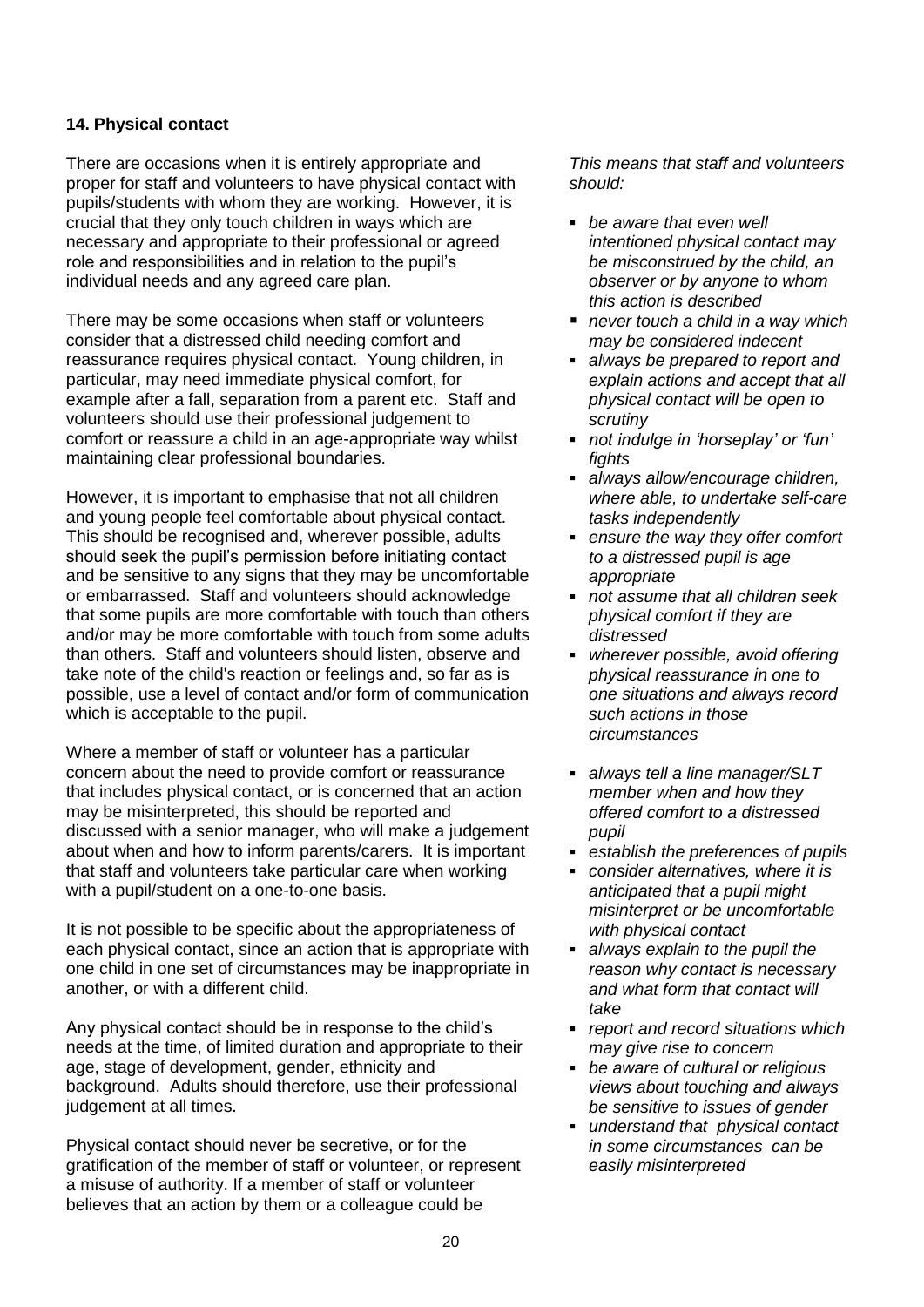misinterpreted, or if an action is observed which is possibly abusive the incident and circumstances should be reported immediately to the Headteacher/Principal and an appropriate record made. Where appropriate, the Headteacher/Principal should consult with the Designated Officer in the Local Authority (LADO).

Extra caution may be required where it is known that a child has suffered previous abuse or neglect. Staff and volunteers need to be aware that the child may associate physical contact with such experiences. They should also recognise that these pupils may seek out inappropriate physical contact. In all circumstances where a child or young person initiates inappropriate physical contact, it is the responsibility of the adult to deter the child sensitively and help them understand the importance of personal boundaries. Such circumstances must always be reported and discussed with the Headteacher/Principal and the parent/carer.

Where a child seeks or initiates inappropriate physical contact with a member of staff or volunteer, the situation should be handled sensitively and care taken to ensure that contact is not exploited in any way. Careful consideration must be given to the needs of the pupil/student and advice and support given to the member of staff or volunteer concerned.

A general culture of 'safe touch' should be adopted, where appropriate, to the individual requirements of each child. Pupils with special educational needs or disabilities may require more physical contact to assist their everyday learning. The arrangements should be understood and agreed by all concerned, justified in terms of the pupil's needs, consistently applied and open to scrutiny.

Physical contact which occurs regularly with an individual pupil/student is likely to raise questions unless there is explicit agreement on the need for, and nature of, that contact. This would then be part of a formally agreed and written plan or within the parameters of established, agreed and legal professional protocols on physical contact, e.g. sport activities or medical procedures. Any such arrangements should be understood and agreed by all concerned, justified in terms of the child's needs, consistently applied and open to scrutiny.

# **15. Other activities that require physical contact**

Members of staff and volunteers who work in certain curriculum areas, such as PE, drama, music or outdoor activities, may need to initiate some physical contact with pupils/students, for example to demonstrate technique in the use of a particular piece of equipment, adjust posture, or perhaps to support a pupil/student so they can perform an activity safely or prevent injury. Such activities should be carried out in accordance with existing regulations and *This means that the school should:*

- *ensure it has a system in place for recording incidents and the means by which information about incidents and outcomes can be easily accessed by senior management*
- *make adults aware of relevant professional or organisational guidance in respect of physical contact with children and meeting medical needs of children and young people where appropriate*
- *be explicit about what physical contact is appropriate for adults working in the school*
- *provide staff, on a 'need to know' basis, with relevant information about vulnerable children in their care*

- *treat pupils/students with dignity and respect and avoid contact with intimate parts of their bodies*
- *always explain to a pupil/student*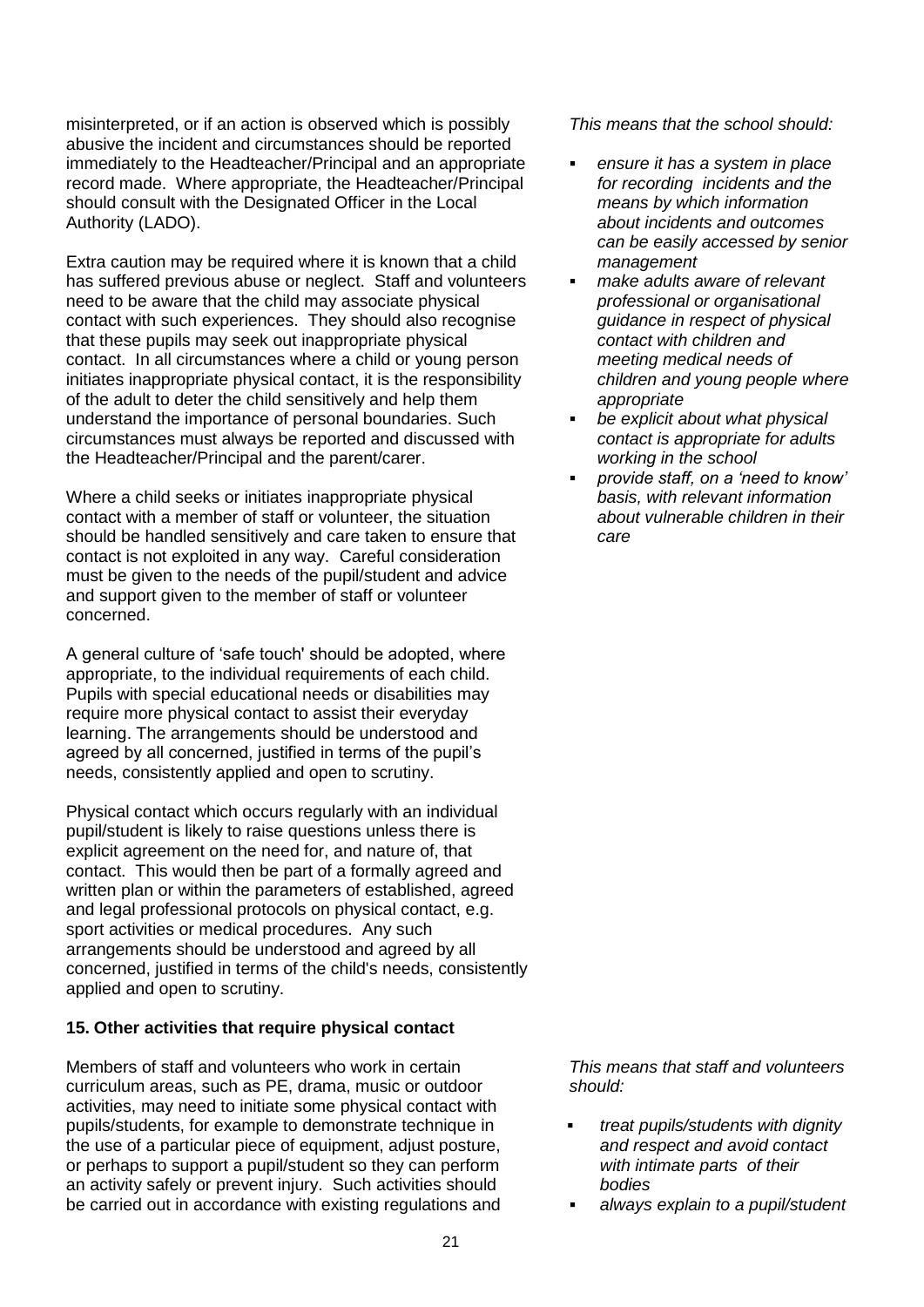best practice. Guidance and protocols around safe and appropriate physical contact may be provided, for example, by sports governing bodies or major arts organisations and should be understood and applied consistently.

Physical contact should take place only when it is necessary in relation to a particular activity. It should take place in a safe and open environment, i.e. one easily observed by others and last for the minimum time necessary. The extent of the contact should be made clear and undertaken with the permission of the pupil/student. Contact should be relevant to their age and level of understanding and adults should remain sensitive to any discomfort expressed verbally or non-verbally by the pupil/student.

 Any incidents of physical contact that cause concern or fall outside of these protocols and guidance should be reported to the Headteacher and parent or carer.

It is good practice that all parties clearly understand at the outset what physical contact is necessary and appropriate in undertaking specific activities. Keeping parents/carers and pupils/students informed of the extent and nature of any physical contact may also prevent allegations of misconduct or abuse arising.

*contact will take seek consent of parents where a* 

*the reason why contact is necessary and what form that* 

- *pupil/student is unable to give informed consent because of communication difficulties or a disability*
- *consider alternatives, where it is anticipated that a pupil/student might misinterpret any such contact,*
- *be familiar with and follow recommended guidance and protocols*
- *conduct activities where they can be seen by others*
- *be aware of gender, cultural or religious issues that may need to be considered prior to initiating physical contact*

*This means that the school/setting should:*

- *have in place up to date guidance and protocols on appropriate physical contact, which promote safe practice and include clear expectations of behaviour and conduct.*
- *ensure that staff are made aware of this Code and that safe practice is continually promoted through supervision and training.*

# **16. Intimate /personal care**

Schools and schools should have clear nappy or pad changing and intimate / personal care policies which ensure that the health, safety, independence and welfare of children are promoted and their dignity and privacy are respected. Arrangements for intimate and personal care should be open and transparent and accompanied by recording systems.

Pupils/students should be encouraged to act as independently as possible and to undertake as much of their own personal care as is possible and practicable. When assistance is required, this should normally be undertaken by one member of staff. However, another appropriate adult who is aware of the task to be undertaken should always be in the vicinity and visible and/or audible. Intimate or personal care procedures should not involve more than one member of staff unless the pupil's care plan specifies the reason for this.

*This means that the school/setting should:* 

- *have written care plans in place for any pupil who could be expected to require intimate care*
- *ensure that pupils are actively consulted about their own care plan*

- *adhere to the school's intimate care and nappy changing policies*
- *make other staff aware of the task being undertaken*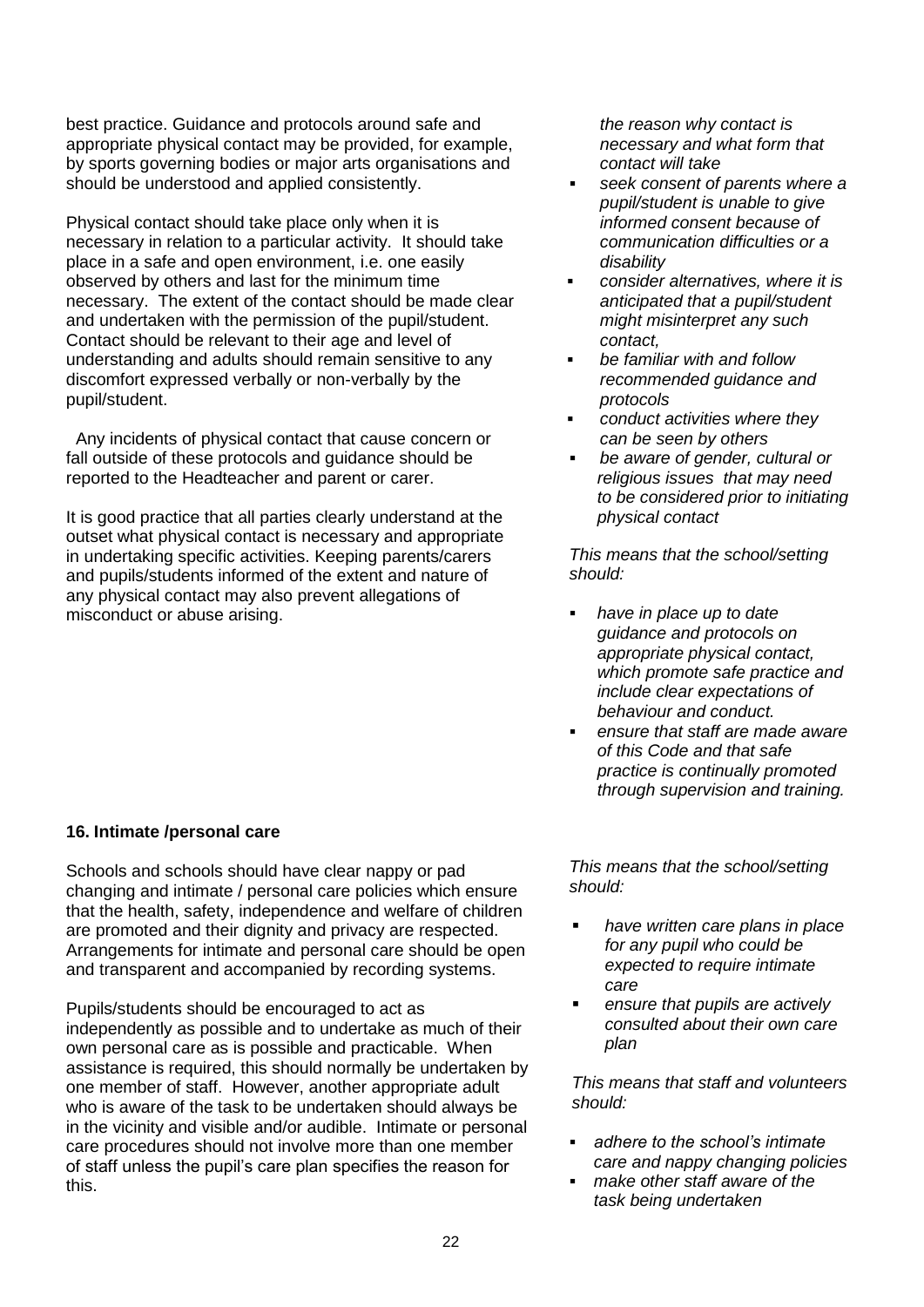The emotional responses of any child to intimate care should be carefully and sensitively observed and, where necessary, any concerns passed to senior managers and/or parents/ carers.

A signed record should be kept of all intimate and personal care tasks undertaken and, where these have been carried out in another room, should include times when the pupil/ student and staff members left and returned.

Staff should also be aware of and work in compliance with the Warwickshire County Council document *'Guidance on Special Toileting Needs in Schools and Early Years Schools' (2013)<sup>10</sup> .*

Any vulnerability, including those that may arise from a physical or learning difficulty, should be considered when formulating the individual pupil's care plan. The views of parents, carers and the pupil/student, regardless of their age and understanding, should be actively sought in formulating the plan and in the necessary regular reviews of these arrangements.

Pupils are entitled to respect and privacy at all times and especially when in a state of undress, including, for example, when changing, toileting and showering. However, there needs to be an appropriate level of supervision in order to safeguard pupils, satisfy health and safety considerations and ensure that bullying or teasing does not occur. This supervision should be appropriate to the needs and age of the young people concerned and sensitive to the potential for embarrassment.

When supervising children or young people who are in the course of dressing or undressing as part of curriculum activities such as sport, swimming, dance or drama; or while engaged in a residential visit, staff and volunteers need to seek a balance between safeguarding pupils/students, for instance by ensuring that bullying does not take place, while respecting pupils/students' entitlement to privacy when changing and in a state of undress. Staff should therefore announce their intention of entering a changing room or dormitory, maintain a brisk and business like presence but avoid lingering in the room, looking at and any form of physical contact with a pupil/student while they are in a state of undress.

- *always explain to the pupil/student what is happening before a care procedure begins*
- *consult with senior managers and parents/carers where any variation from the agreed procedure/care plan is necessary*
- *record the justification for any variations to the agreed procedure/care plan and share this information with the pupil/student and parents/ carers*
- *avoid any visually intrusive behaviour*
- *where there are changing rooms, announce their intention of entering*
- *always consider the supervision needs of the pupils and only remain in the room where their needs require this*

*This means that adults should not:* 

- *change or toilet in the presence or sight of pupils*
- *shower with pupils*
- *assist with intimate or personal care tasks which the pupil is able to undertake independently*

l

<sup>10</sup> <https://apps.warwickshire.gov.uk/api/documents/WCCC-1090-123>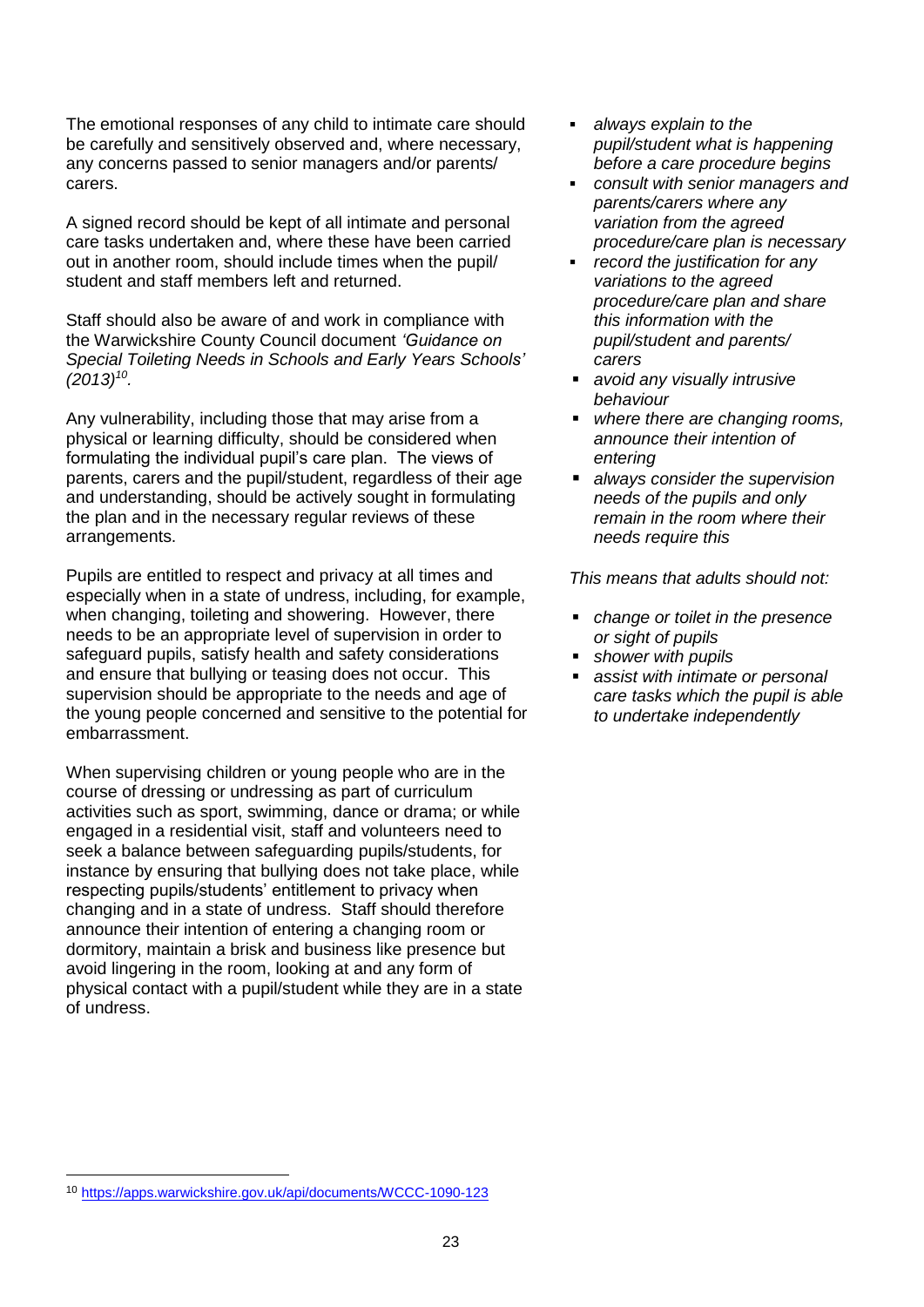# **17. Behaviour Management**

All children and young people have a right to be treated with respect and dignity even in those circumstances where they display difficult or challenging behaviour. Corporal punishment and smacking is unlawful in all schools and early years' schools.

Staff and volunteers should not use any form of degrading treatment to punish a pupil/student. The use of sarcasm, demeaning or insensitive comments towards children and young people; and any approach to behaviour management that seeks to persuade children to conform as a result of feeling shame and/or humiliation is completely unacceptable. Any sanctions or rewards used should be part of a behaviour management policy which is widely publicised and regularly reviewed.

Where pupils/students display difficult or challenging behaviour, staff and volunteers must follow the school/ setting's behaviour policy, using strategies appropriate to the circumstance and situation. The use of physical intervention can only be justified in exceptional circumstances and must be used as a last resort when other behaviour management strategies have failed.

Where a pupil/student has specific needs in respect of particularly challenging behaviour, a positive handling plan, including an assessment of risk, should be drawn up and agreed by all parties including, when appropriate, a medical officer.

The senior leadership team should ensure that the school/setting's behaviour policy includes clear guidance about the use of isolation and seclusion. The legislation on these strategies is complex and staff should take extreme care to avoid any practice that could be viewed as unlawful, a breach of the pupil's human rights and/or false imprisonment.

*This means that staff and volunteers should:*

- *not use force as a form of punishment*
- *try to defuse situations before they escalate, e.g. by distraction*
- *keep parents informed of any sanctions or behaviour management techniques used*
- *be mindful of and sensitive to factors both inside and outside of the school or setting which may impact on a pupil's behaviour, e.g. bullying, abuse, and where necessary take appropriate action*
- *follow the school/setting's behaviour management policy*
- *behave as a role model*
- *avoid shouting at children other than as a warning in an emergency/safety situation*
- *refer to national and local policy and guidance regarding Restrictive Physical Intervention (RPI)*
- *be aware of the legislation and potential risks associated with the use of isolation and seclusion*
- *comply with legislation and guidance in relation to human rights and restriction of liberty*

*This means that the school should:*

- *have in place a safe behaviour management policy that is not based on persuading children to conform by causing them to feel shame and/or humiliation*
- *where appropriate, develop positive handling plans in respect of individual pupils/students.*

# **18. The use of control and physical intervention**

There are circumstances in which adults working with children displaying extreme behaviours can legitimately intervene by using either non-restrictive or restrictive physical interventions. This is a complex area and staff, volunteers and the school must have regard to government guidance and legislation and local guidance produced by Warwickshire

*This means that the school/setting should:*

 *ensure it has a lawful physical intervention policy that is consistent with WSCB and*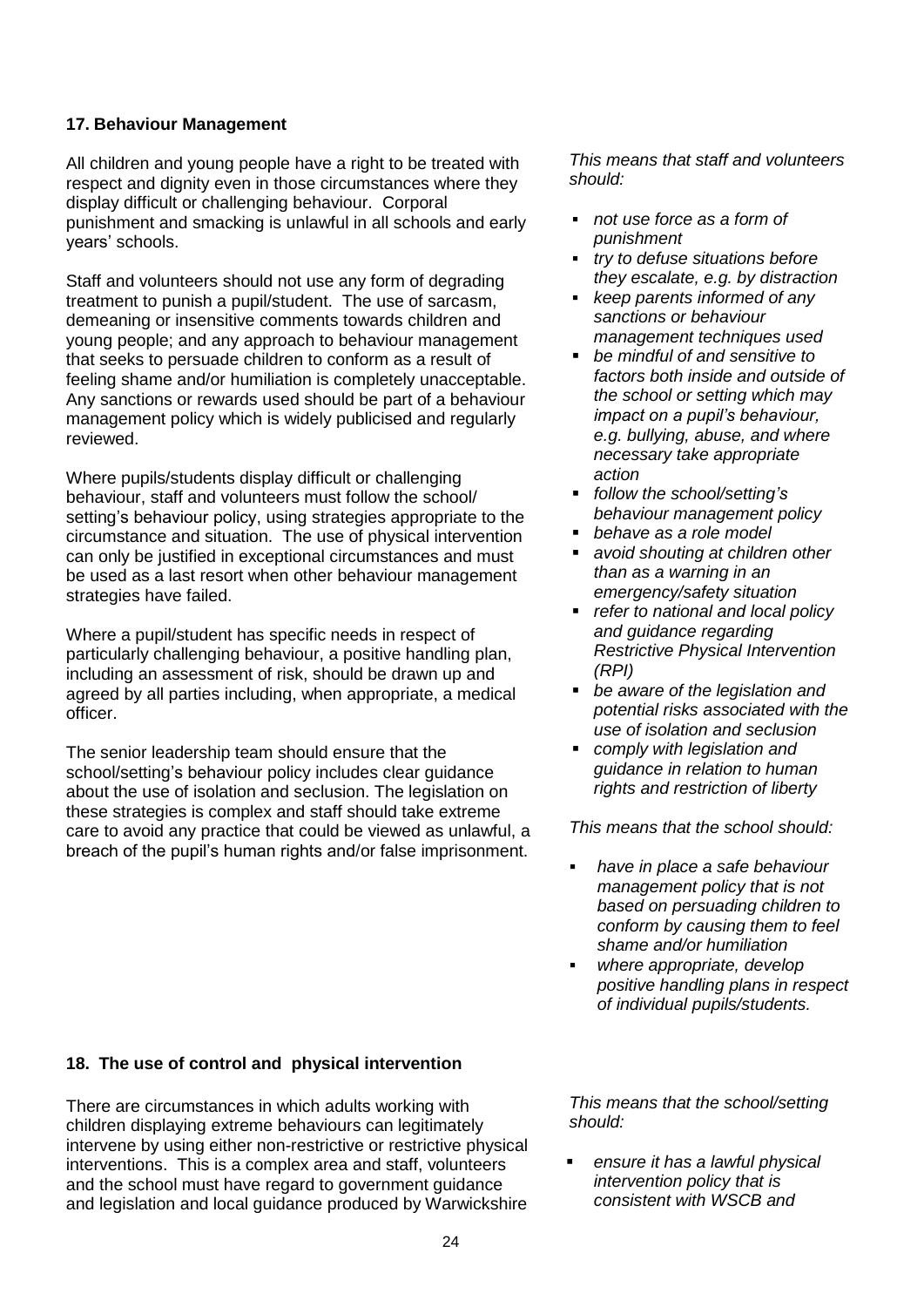County Council<sup>11</sup> as well as the school's behaviour management and safeguarding policies.

The law and guidance for schools states that adults may reasonably intervene to prevent a child from:

- committing a criminal offence
- injuring themselves or others
- causing damage to property
- engaging in behaviour prejudicial to good order and to maintain good order and discipline.

Great care must be exercised in order that adults do not physically intervene in a manner which could be considered unlawful.

Under no circumstances should physical force be used as a form of punishment. The use of unwarranted or disproportionate physical force is likely to constitute a criminal offence and will be reported and investigated in line with the WSCB inter-agency 'Allegations against staff or persons in positions of trust' procedure<sup>12</sup>.

When physical intervention is used it should be undertaken in such a way that maintains the safety and dignity of all concerned.

Where the school or school judges that a child's behaviour presents a serious risk to themselves or others, a robust risk assessment, which is reviewed regularly, must always be put in place.

Similarly, where it can be anticipated that physical intervention is likely to be required, individual care plans, drawn up in consultation with parents/carers and where appropriate, the pupil/student, should set out the strategies and techniques to be used and those which should be avoided. Parental consent does not permit schools to use unlawful physical intervention or deprive a pupil of their liberty.

In all cases where physical intervention occurs the incident and subsequent actions should be documented and reported. This should include written and signed accounts of all those involved, including the pupil/student. The parents/carers should be informed on the same day.

*government guidance and legislation and describes the context in which it is appropriate to use physical intervention* 

- *regularly acquaint staff with policy and guidance*
- *ensure that staff are provided with appropriate training and support*
- *has an agreed policy for when and how physical interventions should be recorded and reported, which allows for incidents to be tracked and monitored*

*This means that staff and volunteers should:*

- *adhere to the school or school's physical intervention policy*
- *always seek to defuse situations and avoid the use of physical intervention wherever possible*
- *where physical intervention is necessary, only use minimum force and for the shortest time needed*
- *record and report as soon as possible after the event any incident where physical intervention has been used.*

*This means that staff and volunteers should not:*

 *use physical intervention as a form of punishment* 

l

<sup>&</sup>lt;sup>11</sup> <http://www.warwickshire.gov.uk/wscbresources> - Appendix 22 'Guidance on the use of force and physical intervention'

<sup>12</sup> <https://apps.warwickshire.gov.uk/api/documents/WCCC-850-590>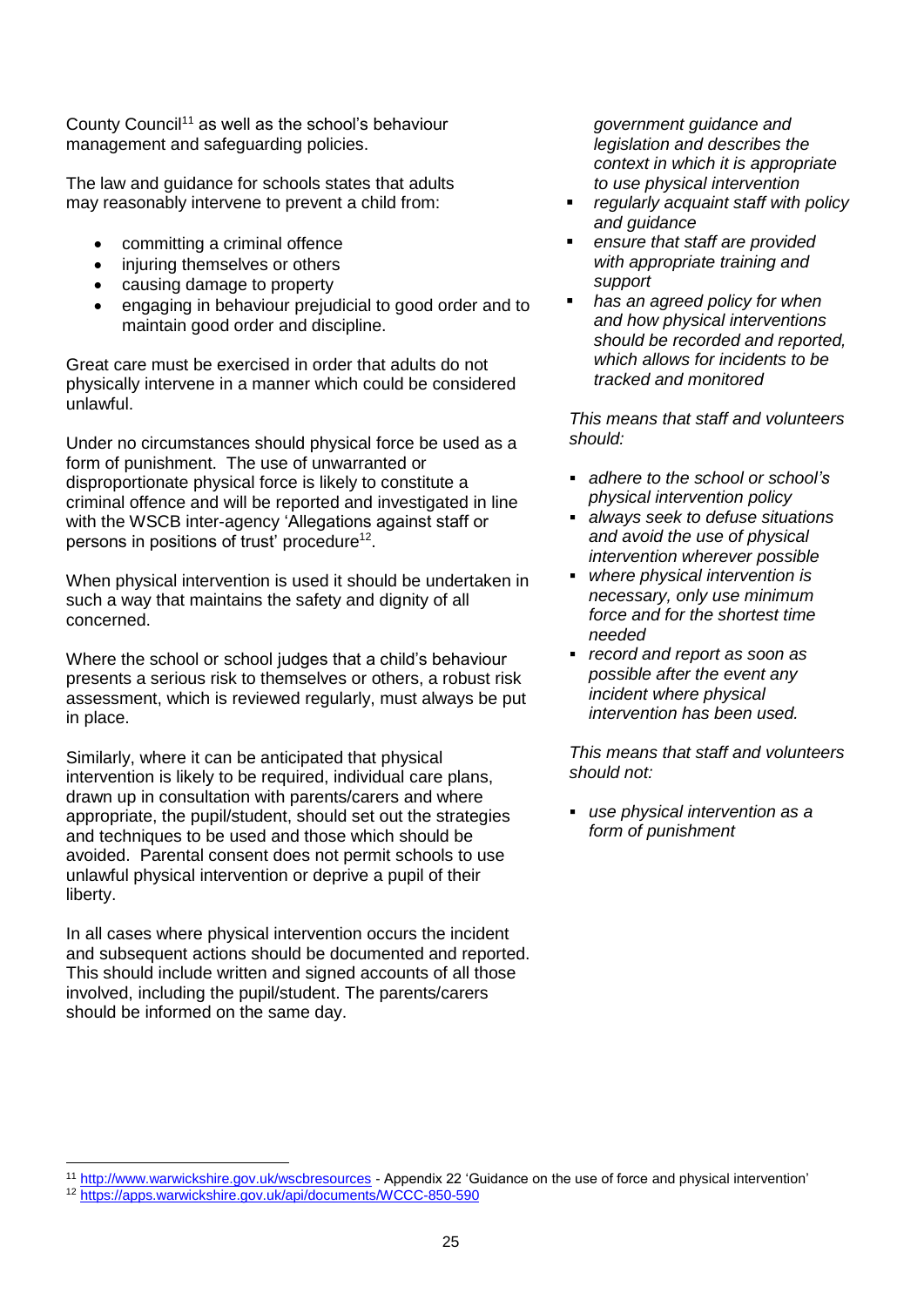# **19. Sexual conduct**

Any sexual behaviour by a member of staff or volunteer with or towards a pupil is unacceptable.

Pupils are protected by the same laws as adults in relation to non-consensual sexual behaviour. They are additionally protected by specific legal provisions depending on their age and understanding. This includes the prohibition of sexual activity with children by adults in a position of trust. It is an offence for a member of staff in a position of trust to engage in sexual activity with a pupil under 18 years of age<sup>13</sup>.

Any sexual activity between a member of staff or volunteer with a pupil/student irrespective of the latter's age will always be regarded as a grave breach of trust and a matter for disciplinary action.

The sexual activity referred to does not just involve physical contact including penetrative and non-penetrative acts. It may also include non-contact activities, such as causing children to engage in or watch sexual activity or the production of pornographic material. '*Working Together to*  Safeguard Children<sup>1,</sup> defines sexual abuse as "forcing or enticing a child or young person to take part in sexual activities, whether or not the child is aware of what is happening".

Allowing or encouraging a relationship to develop in a way which might lead to a sexual relationship is also unacceptable.

All members of staff and volunteers should therefore clearly understand the need to maintain appropriate boundaries in their contacts with children and young people.

There are occasions when adults embark on a course of behaviour known as 'grooming' where the sole purpose is to gain the trust of a child and manipulate that relationship so sexual abuse can take place. All staff and volunteers should undertake appropriate training so they are fully aware of those behaviours that may constitute 'grooming' and of their responsibility always to report to the Headteacher any concerns about the behaviour of a colleague which could indicate that a pupil is being groomed.

Staff and volunteers should also therefore be aware that conferring inappropriate special attention and favour upon a pupil/student might be construed as being part of a 'grooming' process and as such will give rise to concerns about their behaviour.

*This means that members of staff and volunteers should:*

- *not have any form of sexual contact with a pupil from the school or setting*
- *avoid any form of touch or comment which is, or may be considered to be, indecent*
- *not have sexual relationships with children and young people*
- *not have any form of communication with a child or young person which could be interpreted as sexually suggestive, provocative or give rise to speculation, e.g. verbal comments, letters, notes, (in writing or via text, e mail or social media), phone calls, physical contact*
- *not make sexual remarks to, or about, a child/young person*
- *not discuss sexual matters with or in the presence of children or young people other than within agreed curriculum content or as part of their recognised job role*
- *ensure that their relationships with children and young people clearly take place within the boundaries of a respectful professional relationship*
- *take care that their language or conduct does not give rise to comment or speculation. Attitudes, demeanour and language all require care and thought, particularly when members of staff are dealing with adolescent boys and girls.*

l

<sup>13</sup> Sexual Offences Act 2003: abuse of a position of trust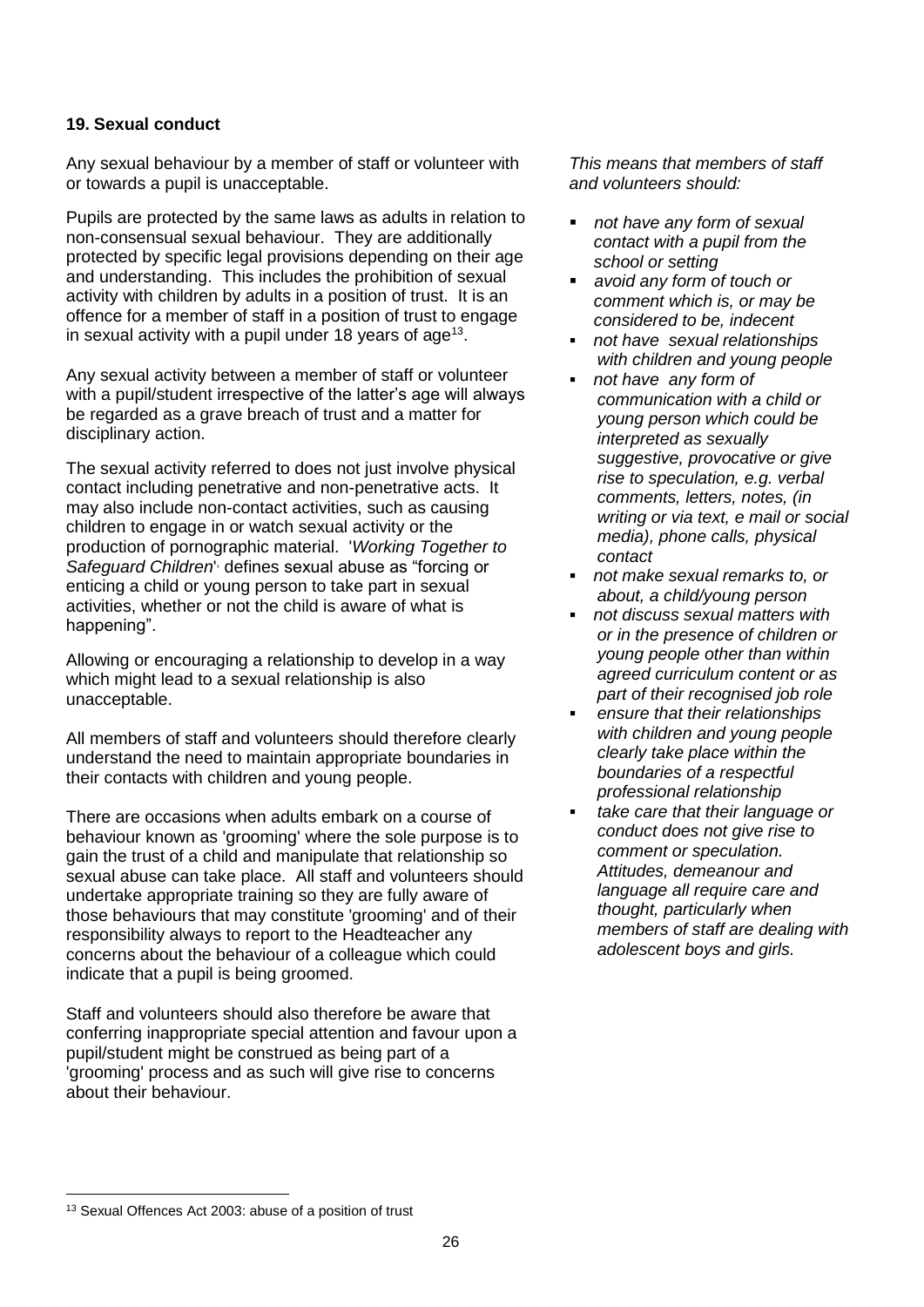# **20. One to one situations**

The school and all those who work within it have a responsibility to prepare for and make appropriate arrangements for situations in which staff or volunteers, including staff from external organisations might find themselves working with pupils/students on a one to one basis.

It is not realistic to state that one to one situations should never take place. However, it is appropriate to state that where there is a need, which has been agreed with a senior manager and/or parents/carers, for an adult to be alone with a child or young person, certain procedures and explicit safeguards must be in place. Wherever possible there should be a fully recorded discussion between the member of staff and their manager as to the reasons for this.

To safeguard both pupils and adults, a risk assessment in relation to the specific nature and implications of the one to one work should always be undertaken. Each assessment should take into account the individual needs of each pupil, safety arrangements for the pupil and adult should be agreed and the assessment should be reviewed regularly. Staff and volunteers should maintain an awareness of any areas of the school or setting which may place themselves or pupils/students in vulnerable situations.

One to one situations have the potential to make a child/young person more vulnerable to harm by those who seek to exploit their position of trust. Staff or volunteers working on a one to one basis with pupils/students may also be more vulnerable to allegations or complaints being made against them. Both possibilities should be recognised so that when one to one situations are unavoidable, reasonable and sensible precautions are taken. These might include, for example, staff and volunteers working on a one to one basis in visible areas; in rooms with doors left open; in alcoves/ corridors which afford some quiet and privacy but facilitate other adults passing by periodically; and ensuring that all rooms and areas in which one to one work might take place have observation windows. Every attempt should be made to ensure the safety and security of pupils/students and the staff and volunteers who work with them.

Arranging to meet with pupils from the school or setting away from the school/setting premises should not be permitted unless the necessity for this is clear and approval is obtained from the Headteacher/Principal or other senior colleague with delegated authority, the pupil and their parents/carers.

- *ensure that wherever possible there is visual access and/or an open door in one to one situations*
- *ensure that when lone working is an integral part of their role, full and appropriate risk assessments have been conducted and agreed*
- *avoid meetings with a child or young person in remote, secluded areas*
- *always inform other colleagues and/or parents/carers about the contact(s) beforehand, assessing the need to have them present or close by*
- *avoid use of 'engaged' or equivalent signs wherever possible. Such signs may create an opportunity for secrecy or the interpretation of secrecy*
- *always report any situation where a child becomes distressed or angry to a senior colleague*
- *carefully consider the needs and circumstances of the pupil/student involved when in one to one situations*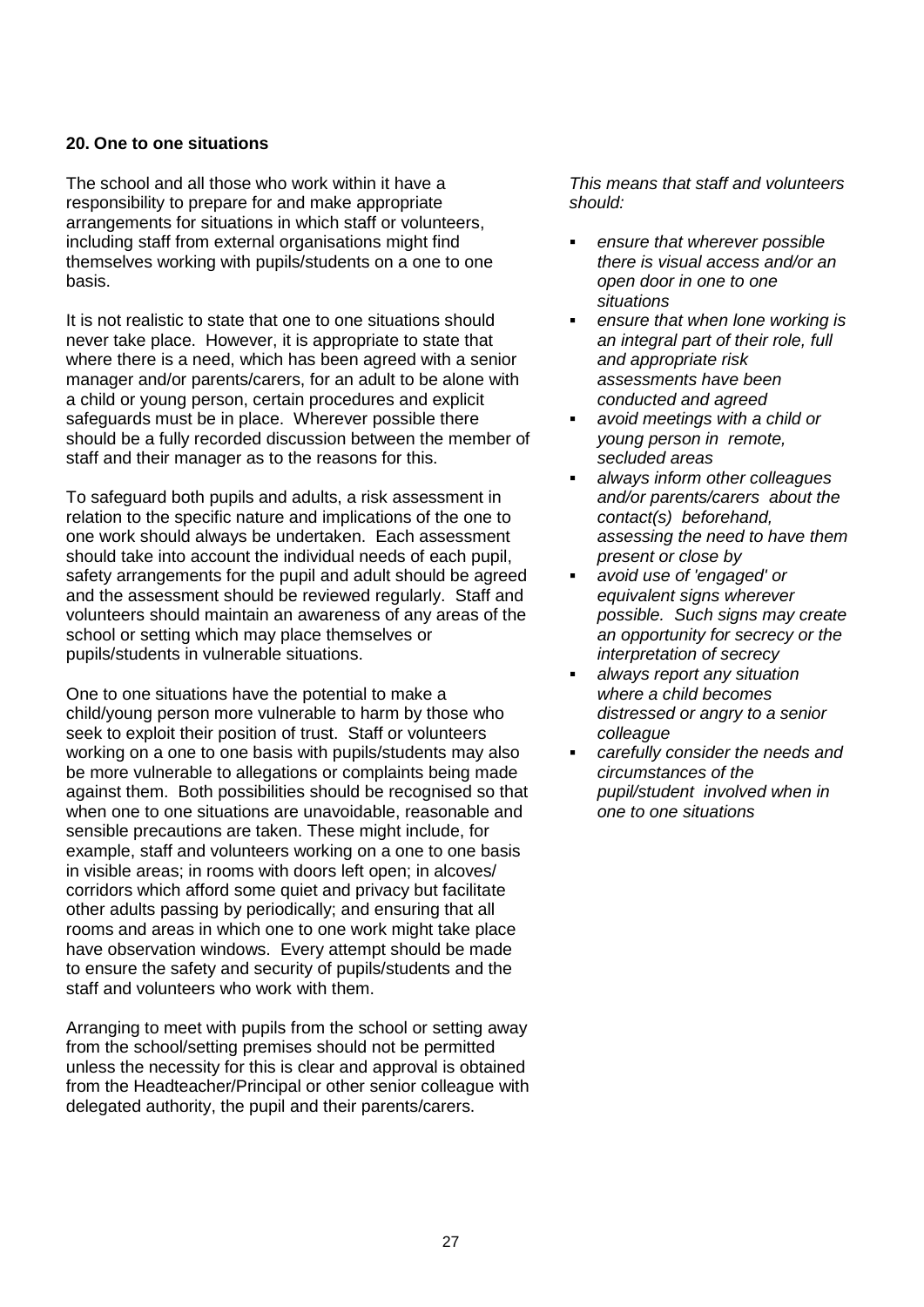# **21. Home visits**

All work with pupils and parents should, wherever possible, be undertaken in the school or setting or other recognised workplace. However, there are occasions when it is necessary to make one-off or regular home visits in response to urgent, planned or specific situations.

In these circumstances it is essential that appropriate policies and related risk assessments are in place to safeguard both pupils/students and members of staff who work with them, all of whom can be more vulnerable in these situations.

A risk assessment should be undertaken prior to any planned home visit taking place. The assessment should include an evaluation of any known factors regarding the pupil/student, parents/carers and others living in the household. Consideration should be given to any circumstances which might render the staff member becoming more vulnerable to an allegation being made, e.g. hostility, child protection concerns, complaints or grievances. Specific thought should be given to visits outside of 'school hours' or in remote or secluded locations. Following the assessment, appropriate risk management measures should be put in place before the visit is undertaken. In the unlikely event that little or no information is available, visits should not be made alone.

Where a programme of work is to be undertaken in the pupil/student's home, an appropriate work space should be provided and a written work plan/contract should be agreed with the pupil/student and parent/carer. This should include: clear objectives; content; timing; duration of sessions; ground rules; child protection and confidentiality statements. The plan should take into account the preferences of both the pupil/student and parent/carer. There should also be an agreement that the parent/carer or other suitable adult will remain in the home throughout the session.

Where the situation is such that changes in agreed work arrangements are required, a quick assessment will be necessary to determine if the session can continue. The Headteacher/Principal or line manager should then be informed as soon as is practically possible. Emergency situations should be reported to the Police or Children's Social Care and to the Headteacher/Principal/parent as appropriate.

If, in an emergency, such a one-off arrangement is required, the member of staff or volunteer must have a prior discussion with a senior manager and the parents or carers and a clear justification for such an arrangement must be agreed and recorded.

Under no circumstances should a member of staff or volunteer visit a pupil/student in their home outside agreed *This means that staff and volunteers should:* 

- *agree the purpose for any home visit with the Headteacher/ Principal or senior leader with delegated responsibility, unless home visits are an acknowledged and integral part of their role, e.g. Parent Support Advisors, Home/School link workers*
- *adhere to agreed risk management strategies*
- *avoid unannounced home visits wherever possible*
- *ensure there is visual access and/or an open door in one to one situations*
- *always make detailed records including times of arrival and departure and work undertaken*
- *ensure any behaviour or situation which gives rise to concern is discussed with their manager and, where appropriate, action is taken*
- *never make a home visit outside agreed working arrangements*
- *be vigilant in maintaining their privacy and mindful of the need to avoid placing themselves in vulnerable situations*
- *challenge any request for their personal accommodation to be used as an additional resource for the school/academy*
- *be mindful of the need to maintain professional boundaries*
- *refrain from asking pupils/students to undertake personal jobs or errands*

*This means that the school/setting should:*

- *ensure that it has home visit and lone-working policies, which all staff and volunteers are made aware of. These should include arrangements for risk assessment and management*
- *ensure that all home visits are*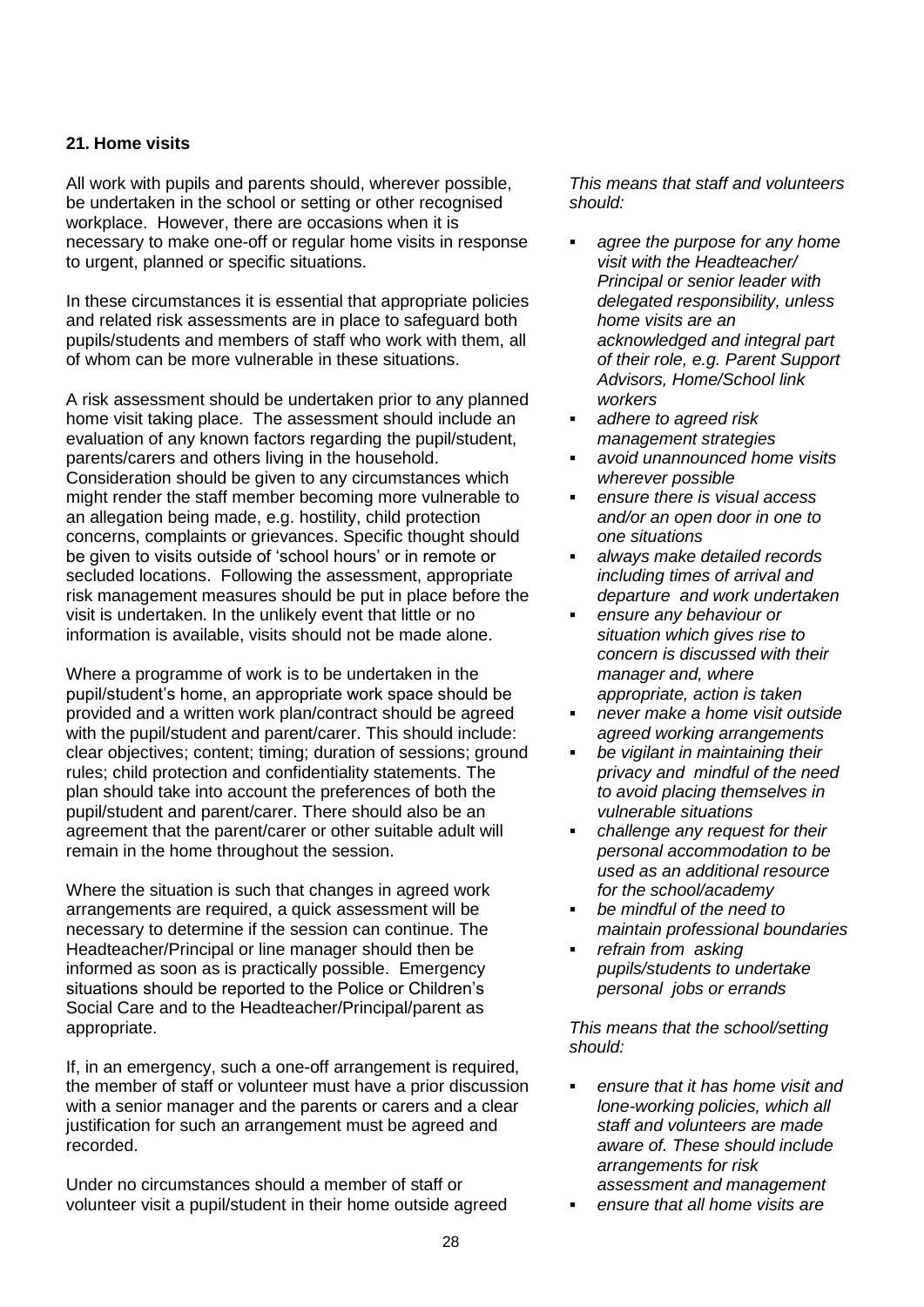work arrangements and no pupil-student should be in or invited into the home<sup>14</sup> of an employee or volunteer or that of a family member, colleague or friend unless the reason for that has been firmly established and agreed with parents/ carers and the Headteacher/Principal.

A written record of any such agreement should be maintained in the school or setting. Examples might include situations where a pupil/student is part of a member of staff/volunteer's extended family; or the member of staff/volunteer has an established social relationship with the pupil/student's parents/carers.

# **22. Transporting children and young people**

In certain situations staff or volunteers may be required or offer to transport pupils as part of their work. As with any other activity undertaken at work, the employer has a duty to carry out a risk assessment covering the health and safety of their staff and to manage any known risks<sup>15</sup>.

Consideration must be given to the potential distraction of the driver and the supervision of the passengers. A judgement should be made about the likely behaviour and individual of the child/ren. If any of them may require close supervision, then another adult should travel in the vehicle so that the driver is not distracted or compromised.

Staff and volunteers should not offer lifts to pupils unless the need for this has been agreed by a manager. A designated member of staff should be appointed to plan and provide oversight of all transport arrangements and respond to any concerns that may arise.

Wherever possible and practicable it is advisable that transport is undertaken other than in private vehicles, with at least one adult additional to the driver acting as an escort.

It is a legal requirement that all passengers wear seatbelts and it is the responsibility of the staff member who is driving the vehicle to ensure that this requirement is met. Staff and volunteers should also be aware of and adhere to current legislation regarding the use of appropriately fitted car seats/booster seats for younger children.

Staff and volunteers should ensure that their behaviour is safe and that the transport arrangements and any vehicle used to transport pupils meet all legal requirements. They

 $\overline{a}$ 

*justified and recorded*

- *ensure that staff and volunteers are not exposed to unacceptable risk*
- *make clear to staff and volunteers that, other than in a an emergency, they should not enter a home if a parent/carer is absent*
- *ensure that staff and volunteers have access to a school owned mobile telephone and an emergency contact person*

- *plan and agree arrangements with all parties in advance*
- *respond sensitively and flexibly where any concerns arise*
- *take into account any specific or additional needs of the pupil*
- *have an appropriate licence/permit for the vehicle*
- *ensure they are fit to drive and free from any drugs, alcohol or medicine which is likely to impair their judgement and/or ability to drive*
- *ensure that if they need to be alone with a pupil, e.g. in an emergency, this is for the minimum possible time*
- *be aware that the safety and welfare of the pupil who they are transporting is their responsibility until they are safely passed over to a parent/carer*
- *report the nature of the journey, the route and expected time of arrival in accordance with agreed procedures*
- *ensure that their behaviour and all arrangements ensure vehicle, passenger and driver*

<sup>&</sup>lt;sup>14</sup> This includes any home or domestic schools used or frequented by the adult

<sup>15</sup> See also<https://www.gov.uk/government/publications/health-and-safety-advice-for-schools>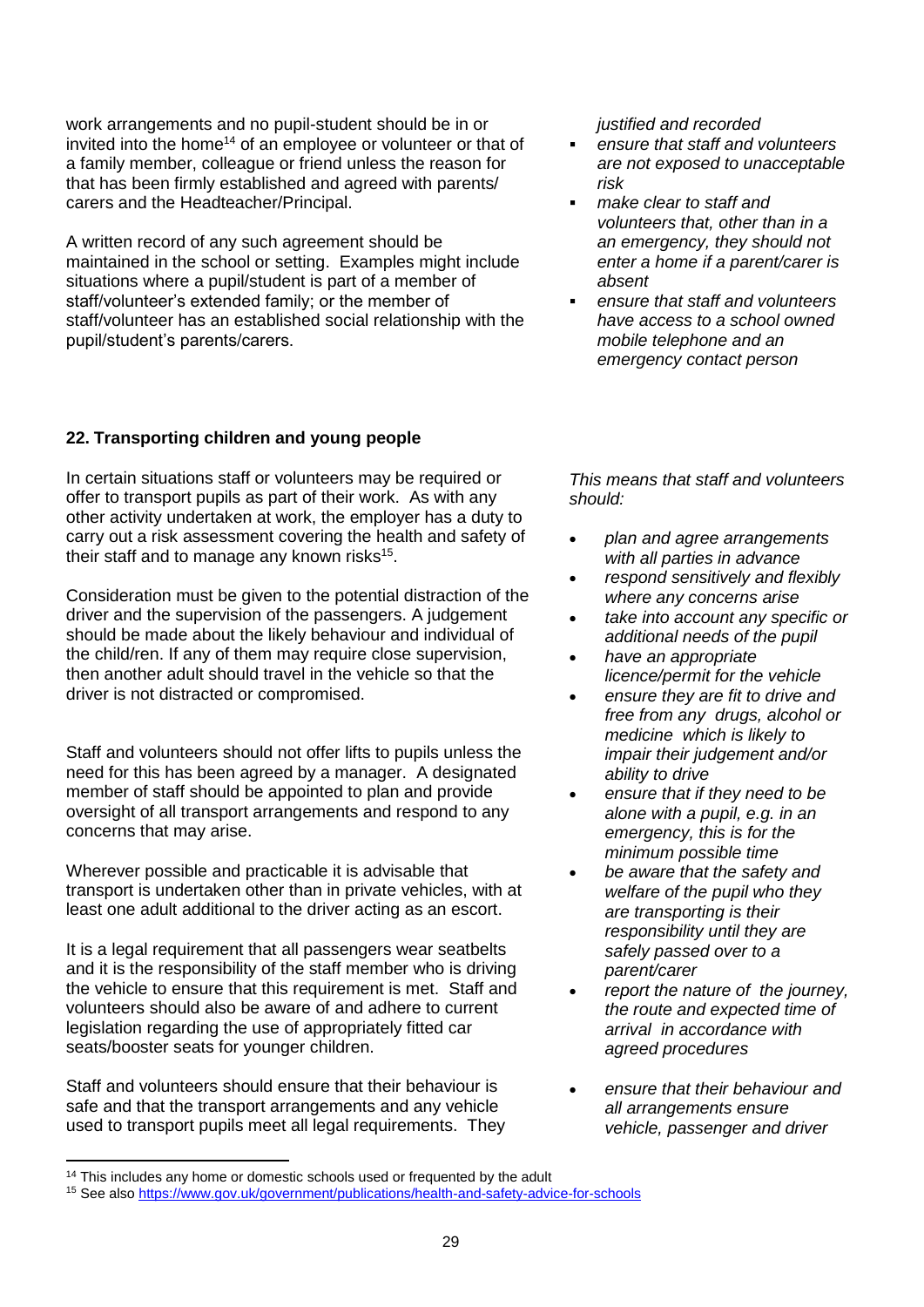should ensure that the vehicle is roadworthy and appropriately insured and that the maximum carrying capacity is not exceeded.

Staff and volunteers should never offer to transport pupils outside of their normal working duties, other than in an emergency or where not doing so would mean the child might be at risk. In those circumstances the matter should be recorded and reported to both the member of staff/volunteer's line manager and the child's parent(s) at the earliest possible opportunity. The school's health and safety policy and/or educational visits policy should set out the arrangements under which staff may use private vehicles to transport pupils.

*safety. This includes having proper and appropriate insurance for the type of vehicle being driven* 

- *ensure that any impromptu or emergency arrangements of lifts are recorded and can be justified*
- *refer to local and national guidance for educational visits*

*This means that the school/setting should:*

- *have appropriate policies for transporting pupils/students seek evidence that:*
	- o *all privately owned vehicles used to transport pupils are safe. This means that the driver holds a valid MOT certificate, where relevant, that the driver certifies the vehicle has been serviced in line with the manufacturers schedule and that the driver carries out any pre-use checks specified by the manufacturer.*
	- o *the driver is suitable. This means that they hold a valid licence for the type of vehicle and meet any employer requirements*
	- o *there is a valid insurance policy covering the driver and the vehicle for the intended use. This may require that the driver has 'business use' cover.*
- *retain evidence of the above with the risk assessment*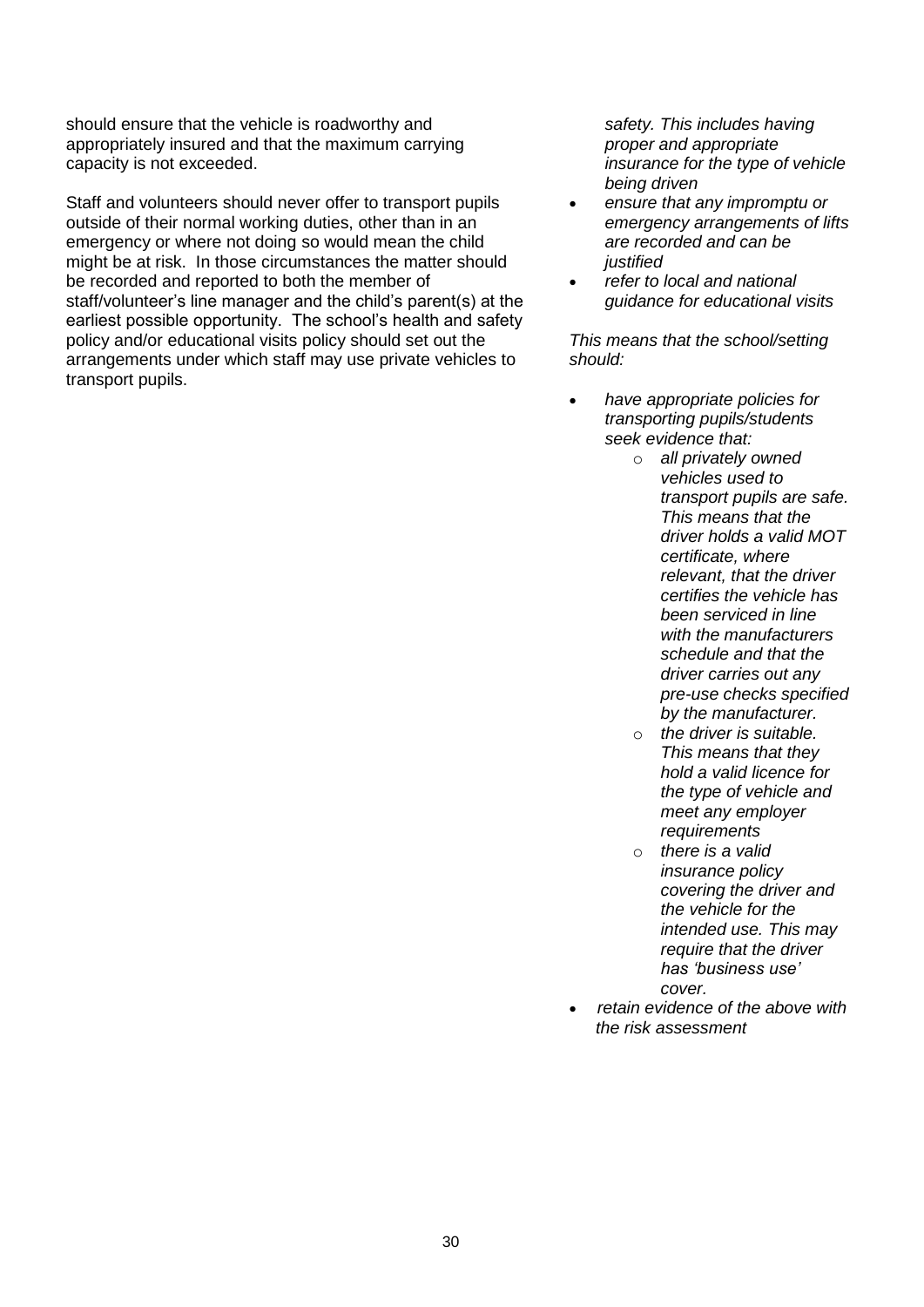# **23. Educational visits, trips, outings and after-school activities**

Staff responsible for organising educational visits should be familiar with the Department for Education's advice on Health and Safety available at

[https://www.gov.uk/government/publications/health-and](https://www.gov.uk/government/publications/health-and-safety-on-educational-visits)[safety-on-educational-visits](https://www.gov.uk/government/publications/health-and-safety-on-educational-visits)

The duties in the Health and Safety at Work etc. Act 1974 and the supporting regulations apply to activities taking place on or off the school premises (including school visits) in Great Britain. All school employers must have a Health and Safety policy. This should include policy and procedures for off-site visits, including residential visits and any school-led adventure activities.

The Management of Health and Safety at Work Regulations (1999) impose a duty on employers to produce suitable and sufficient risk assessments. This would include assessment of any risks to employees, children or others during an educational visit, and the measures that should be taken to minimise these risks. For regular activities, such as taking pupils to a local swimming pool, the risks should be considered under the school's general arrangements and a check to make sure that the precautions remain suitable is all that is required. For annual or infrequent activities, a review of an existing assessment may be all that is needed. For new higher-risk activities or trips, a specific assessment of the significant risks should be carried out.

Health and Safety arrangements require members of staff to keep colleagues/employers aware of their whereabouts, especially when involved in activities outside the usual workplace.

Staff and volunteers should take particular care when supervising pupils/students in the less formal atmosphere of an educational visit where a more relaxed discipline or informal dress and language code may be acceptable. However, staff and volunteers remain in a position of trust and need to ensure that their behaviour remains professional at all times and stays within clearly defined professional boundaries and cannot be interpreted as seeking to establish an inappropriate relationship or friendship.

Where out of school activities include overnight stays, careful consideration needs to be given to sleeping arrangements. Pupils/students, staff, volunteers and parents should be informed of these prior to the start of the trip. In all circumstances, those organising trips and outings must pay careful attention to ensuring safe staff/pupil/student ratios and a suitable gender mix of staff.

- *adhere to the school/setting's educational visits policy/ guidance*
- *always have another member of staff or volunteer present in out of workplace activities, unless otherwise agreed with a senior manager*
- *undertake risk assessments in line with the school's policy*
- *have written parental consent to the activity*
- *ensure that their behaviour remains professional at all times(see section 7)*
- *never share beds with pupils/students.*
- *not share bedrooms unless it involves a dormitory situation or is necessary in order to meet a child or children's specific needs; there is no practicable alternative; there are always at least two members of staff present; and the arrangements have been previously discussed with a senior manager, parents/carers and pupils /students unless the party is placed in the situation unexpectedly.*
- *refer to local and national guidance for Educational visits, including exchange visits (both to the UK and abroad)*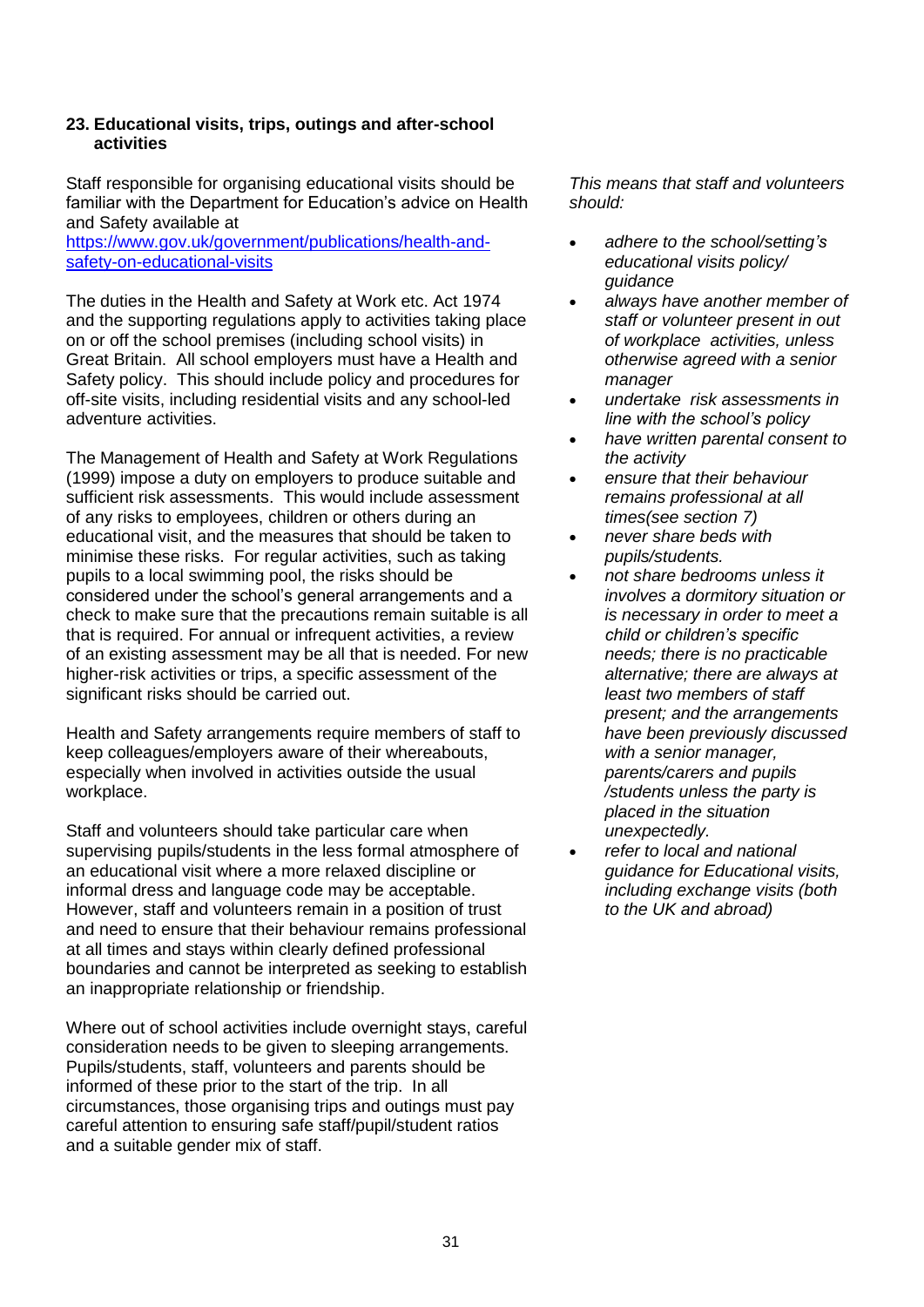Before all overnight stays, there should be a robust written briefing, which must include sleeping arrangements for pupils/students and staff; supervision arrangements when children are getting dressed and undressed and are asleep; the management of any unanticipated situations in which a member of staff or volunteer finds themselves working oneto-one with a pupil/student; and reporting arrangements including any safeguarding and whistleblowing issues.

# **24. First aid and administration of medication**

All settings should have an adequate number of qualified first-aiders. Parents should be informed when first aid has been administered.

Any member of school staff may be asked to become a qualified first-aider or to provide support to pupils with medical conditions, including the administering of medicines, but they cannot be required to do so unless this forms part of their contract of employment<sup>16</sup>.

Staff should receive sufficient and suitable training and achieve the necessary level of competence before they take on responsibility to support children with medical conditions.

Advice on managing medicines is included in the statutory guidance on supporting pupils at school with medical conditions 17,18, . In circumstances where a pupil needs medication regularly, this would usually be recorded in their individual healthcare plan. This provides details of the level and type of support a child needs to manage their medical condition effectively in school and should include information about the medicine to be administered, the correct dosage and any storage requirements.

When administering first aid, wherever possible, staff and volunteers should ensure that another adult is present, or aware of the action being taken.

After discussion with parents, children who are competent should be encouraged to take responsibility for managing their own medicines and procedures. This could include for example, the application of any ointment or sun cream, or use of inhalers or Epipens.

If a member of staff or volunteer is concerned or uncertain about the amount or type of medication being given to a pupil/student, provided by a parent/carer or prescribed, this should be discussed with the Designated Safeguarding Lead.

*This means that the school/setting will:*

- *ensure there are trained and named individuals to undertake first aid responsibilities, including paediatric first aid if relevant*
- *ensure training is regularly monitored and updated*
- *refer to local and national First Aid guidance and guidance on meeting the needs of children with medical conditions.*
- *always ensure that arrangements are in place to obtain parental consent for the administration of first aid or medication*

- *adhere to the school or school's policies for health and safety, supporting pupils with medical conditions and administering first aid or medication*
- *make other staff aware of the task being undertaken*
- *have regard to pupils' individual healthcare plans*
- *always ensure that an appropriate health/risk assessment is undertaken prior to undertaking certain activities*
- *explain to the pupil/student what is happening.*
- *always act and be seen to act in the pupil/student's best interests*
- *report and record any*

l <sup>16</sup> Teachers cannot be required to do these tasks but other members of staff, whose contracts are agreed locally, can be required to do so if their contracts provide for it.

<sup>&</sup>lt;sup>17</sup> DfE Supporting Pupils at School with Medical Conditions, September 2014.

<https://www.gov.uk/government/publications/supporting-pupils-at-school-with-medical-conditions--3> <sup>18</sup> DfES Guidance for First Aid in School 2000.

[https://www.gov.uk/government/uploads/system/uploads/attachment\\_data/file/306370/guidance\\_on\\_first\\_aid\\_for\\_schools.pd](https://www.gov.uk/government/uploads/system/uploads/attachment_data/file/306370/guidance_on_first_aid_for_schools.pdf) [f](https://www.gov.uk/government/uploads/system/uploads/attachment_data/file/306370/guidance_on_first_aid_for_schools.pdf)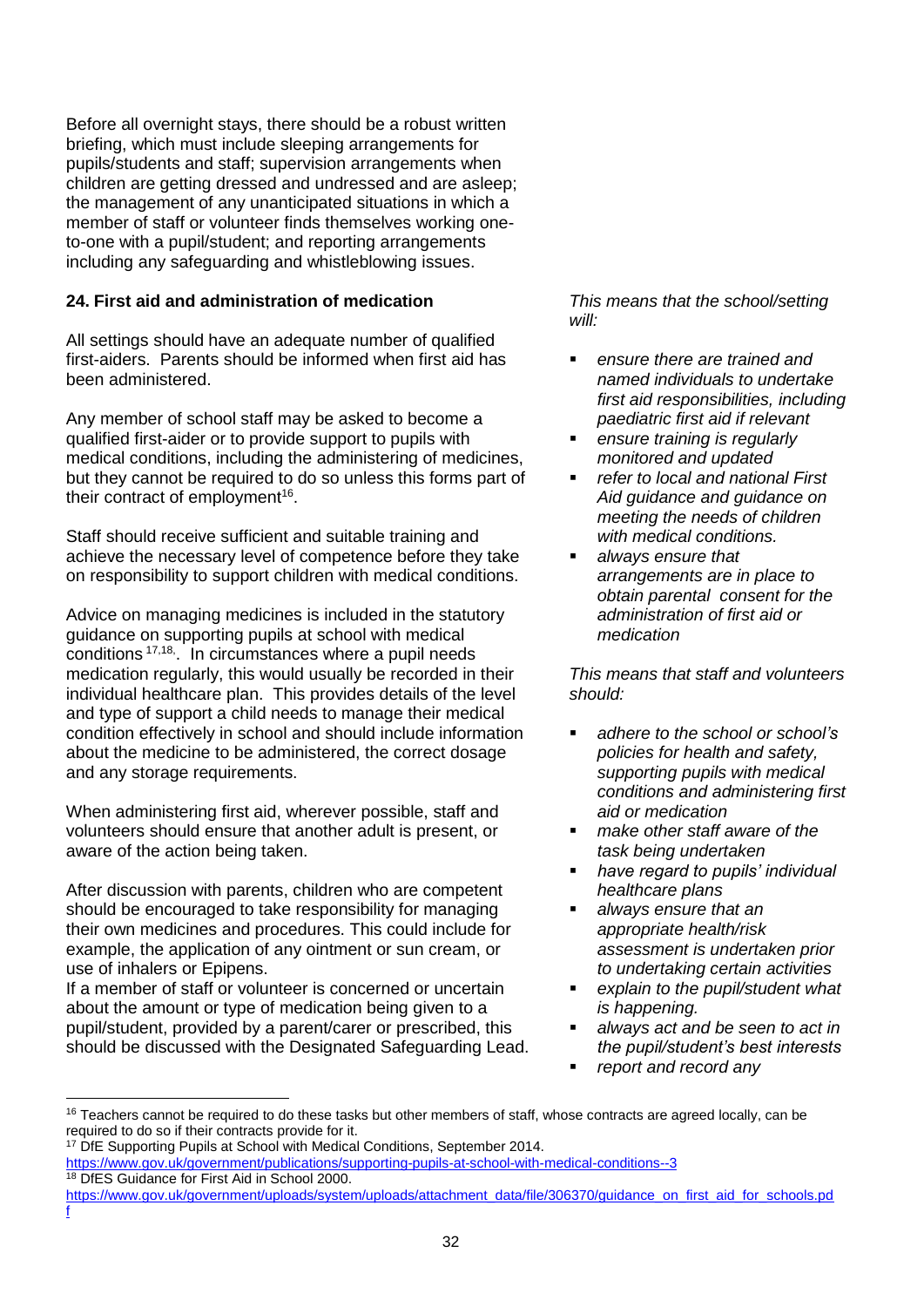Adults taking medication which may affect their ability to care for children should seek medical advice regarding their suitability to do so and providers should ensure that they only work directly with children if that advice confirms that the medication is unlikely to impair their ability to look after children. Employers are also responsible for managing the performance of their employees and for ensuring they are suitable to work with children.

Risk assessment is likely to recommend that staff medication on the premises must be securely stored and out of reach of children at all times

# **25. Photography, videos and other images**

Many educational activities involve recording images. These may be undertaken for displays, publicity, to celebrate achievement and to provide records of evidence of the activity.

Under no circumstances should staff or volunteers be expected or allowed to use their personal equipment to take or store images of pupils/students at or on behalf of the school or setting, including during educational visits, residential trips and other off-site activities such as sports events. That includes the use of any device which can be used for taking/recording images, e.g. cameras, mobilephones, smart phones, tablets, web-cams etc.

Whilst images are regularly used for very positive purposes, adults need to be aware of the potential for these to be taken and/or misused or manipulated for indecent or 'grooming' purposes. Particular regard needs to be given when images are taken of young or vulnerable children who may be unable to question why or how the activities are taking place.

Pupils who have been previously abused in a manner that involved images may feel particularly threatened by the use of photography, filming etc. Staff and volunteers should therefore remain sensitive to any pupil who appears uncomfortable and should recognise the potential for misinterpretation.

Making and using images of pupils will require the age appropriate consent of the individual concerned and their parents/carers. Images will not be displayed on websites, in publications or in a public place without such consent. The definition of a public place includes areas where visitors to the school/setting have access.

For the protection of pupils/students, the following guidelines must be followed when using images for the purposes of publicising the school/setting:

 if the image is used, avoid naming the child, (or, as a minimum, use first names rather than surnames)

*administration of first aid or medication*

 *not work with pupils whilst taking medication unless medical advice confirms that they are able to do so* 

*This means that staff and volunteers should:*

- *adhere to the school/setting's policy in relation to the creation and storage of images of pupils/students*
- *only publish images of pupils where they and their parent/carer have given explicit written consent to do so*
- *only take images where the pupil/student is happy for them to do so*
- *only retain images when there is a clear and agreed purpose for doing so*
- *store images in an appropriate secure place in the school or setting using equipment owned by the school/setting*
- *ensure that a designated senior member of staff is aware that the photographic/image capturing equipment is being used and for what purpose*
- *be able to justify images of pupils in their possession*
- *avoid making images in one to one situations*
- *report any concerns about any inappropriate or intrusive photographs found*

- *take images of pupils for their personal use*
- *display or distribute images of pupils/students unless they are sure that they have parental consent to do so (and, where*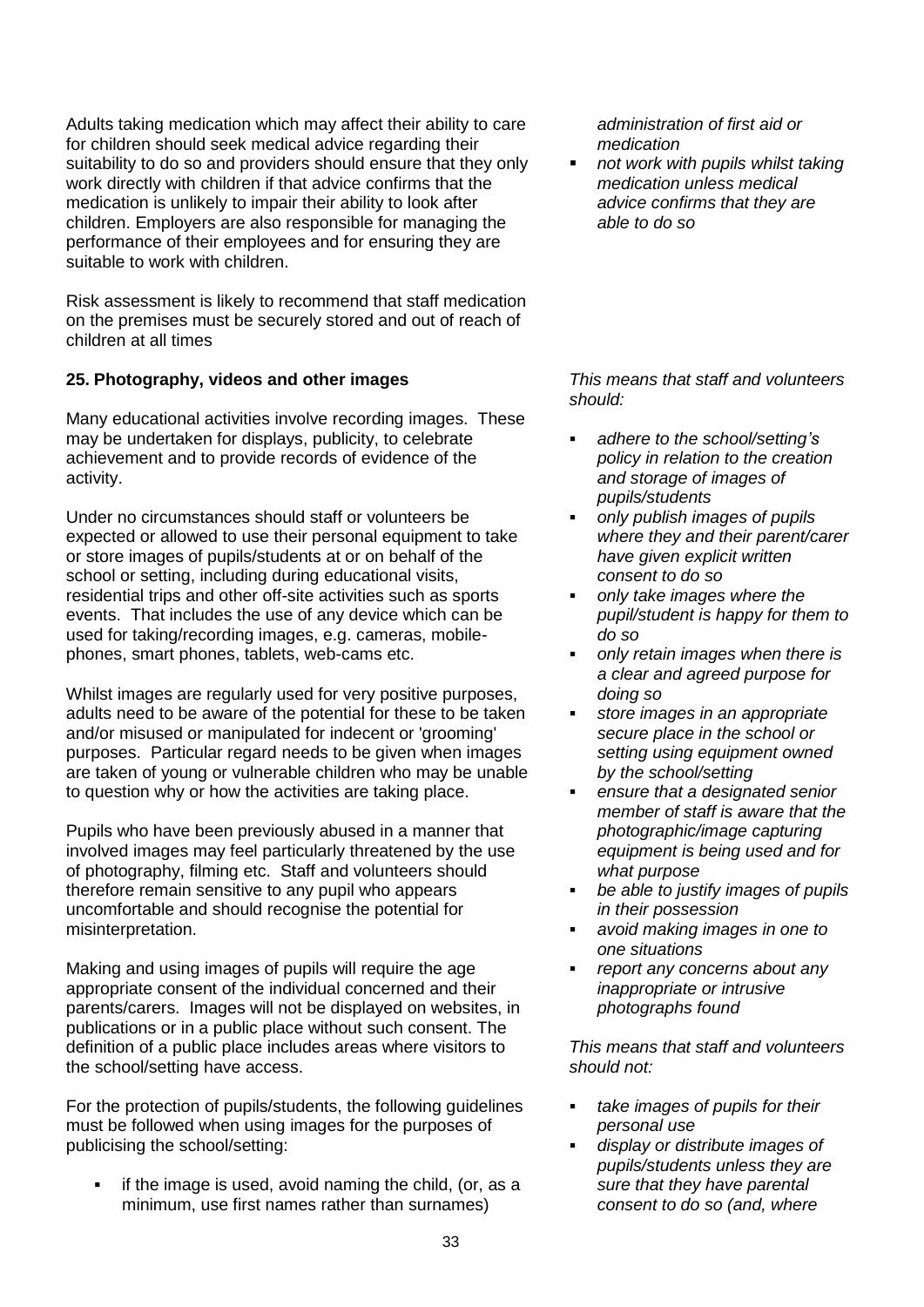- **i** if the child is named, avoid using their image
- it must be established whether the image will be retained for further use, where and for how long
- images should be securely stored and used only by those authorised to do so.

Staff and volunteers should familiarise themselves with Warwickshire County Council guidance '*Images of children guidance for children and young people in Warwickshire*' 19 .

# **26. Exposure to inappropriate images**

Staff should take extreme care to ensure that children and young people are not exposed, through any medium, to inappropriate or indecent images. The school/setting and staff and volunteers working directly with pupils/students need to ensure that internet enable ICT equipment used by pupils/students has the appropriate filters and restrictions to minimise the likelihood of access to inappropriate material.

There are no circumstances that will justify adults making, downloading, possessing or distributing indecent images or pseudo-images of children (child abuse images). Accessing

l

*appropriate, consent from the child)* 

- *take images of pupils/students using any equipment not provided or authorised by the school to take, record and store images of pupils/students*
- *take images of children in a state of undress or semi-undress or which could be considered as indecent or sexual*
- *take images 'in secret', or take images in situations that may be construed as being secretive.*
- *take images of a child's injury, bruising or similar (eg. following a disclosure of abuse) even if requested by children's social care.*

*This means that the school will:* 

 *ensure that a robust policy in respect of the taking, recording, storage and publication of images of pupils/students that is compliant with WCC guidance 'Use of Images Guidance for Children and Young People in Warwickshire' is in place and that staff and volunteers are fully briefed about its contents*

*This means that the school will:*

- *have clear online safety policies in place about access to and use of the internet*
- *make guidance available to staff, volunteers and pupils/students about appropriate usage.*

- *follow the school/setting's acceptable use and e-safety policies*
- *ensure that children cannot be exposed to indecent or inappropriate images*
- *ensure that any films or material shown to pupils/students are age appropriate*

<sup>19</sup> <http://www.warwickshire.gov.uk/wscbresources> - Appendix 27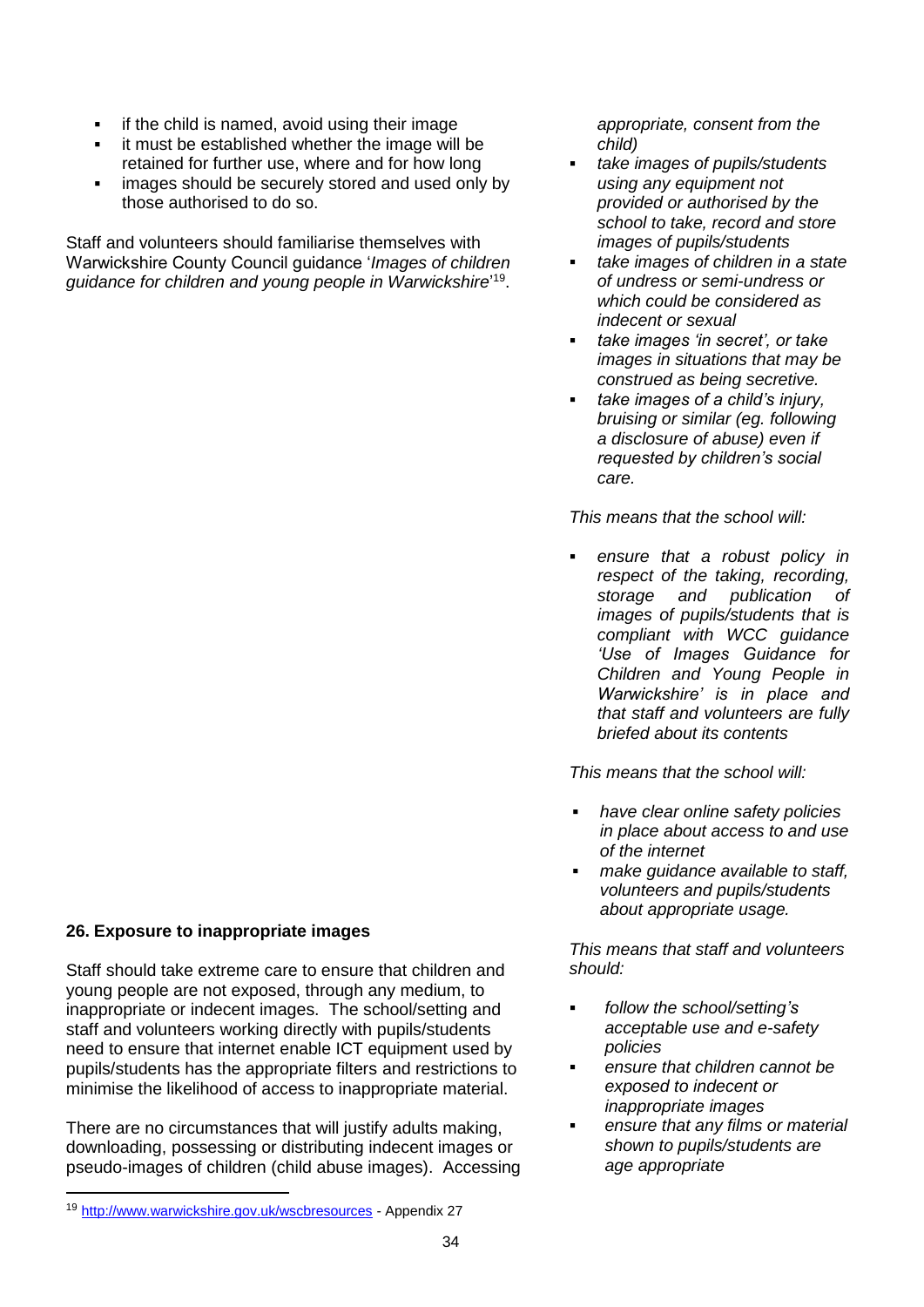these images, whether using the school/setting's or personal equipment, on or off the premises, or making, storing or disseminating such material is illegal.

If indecent images of children are discovered on the school/setting's premises or on the school/setting's equipment an immediate referral should be made to the Designated Officer (formerly LADO) in the Local Authority and the Police should be contacted. The images/equipment will be secured and there should be no attempt to view or delete the images as this could jeopardise necessary criminal action. If the images are of children known to the school, a referral should also be made to children's social care via the  $MASH<sup>20</sup>$ .

Under no circumstances should members of staff or volunteers use equipment belonging to the school/setting to access pornography. Personal equipment containing pornography or links to it should never be brought into or used in the school/setting. This will raise serious concerns about the suitability of the adult to continue working with children and young people.

Staff and volunteers should keep their passwords confidential, should educate pupils/students to do the same and should not allow unauthorised access to equipment. In the event of any indecent images of children or unsuitable material being discovered on a device the equipment should not be tampered with in any way. It should be secured and isolated from the network, and the LADO contacted without delay. Adults should not attempt to investigate the matter or evaluate the material themselves as this may lead to a contamination of evidence and a possibility they will be at risk of prosecution themselves.

# **27. Personal living accommodation including on site provision**

As stated above, staff should generally not invite any pupils/students into their living accommodation unless the reason to do so has been firmly established and agreed with the Headteacher/Principal and the pupil's parents/carers.

It is not appropriate for staff to be expected or requested to use their private living space for any activity, play or learning. This includes seeing pupils for e.g. discussion of reports, academic reviews, tutorials, pastoral care or counselling. Managers should ensure that appropriate accommodation for such activities is found elsewhere in the school.

l

- *be vigilant in maintaining their privacy, including when living in on-site accommodation*
- *be mindful of the need to avoid placing themselves in vulnerable situations*
- *refuse any request for their accommodation to be used as an*

<sup>&</sup>lt;sup>20</sup> Further advice re: how school staff should respond when finding indecent images of children can be found at [https://www.safeguardinginschools.co.uk/wp-content/uploads/2016/08/Sexting-in-schools-and-colleges-UKCCIS-August-](https://www.safeguardinginschools.co.uk/wp-content/uploads/2016/08/Sexting-in-schools-and-colleges-UKCCIS-August-2016.pdf)[2016.pdf](https://www.safeguardinginschools.co.uk/wp-content/uploads/2016/08/Sexting-in-schools-and-colleges-UKCCIS-August-2016.pdf)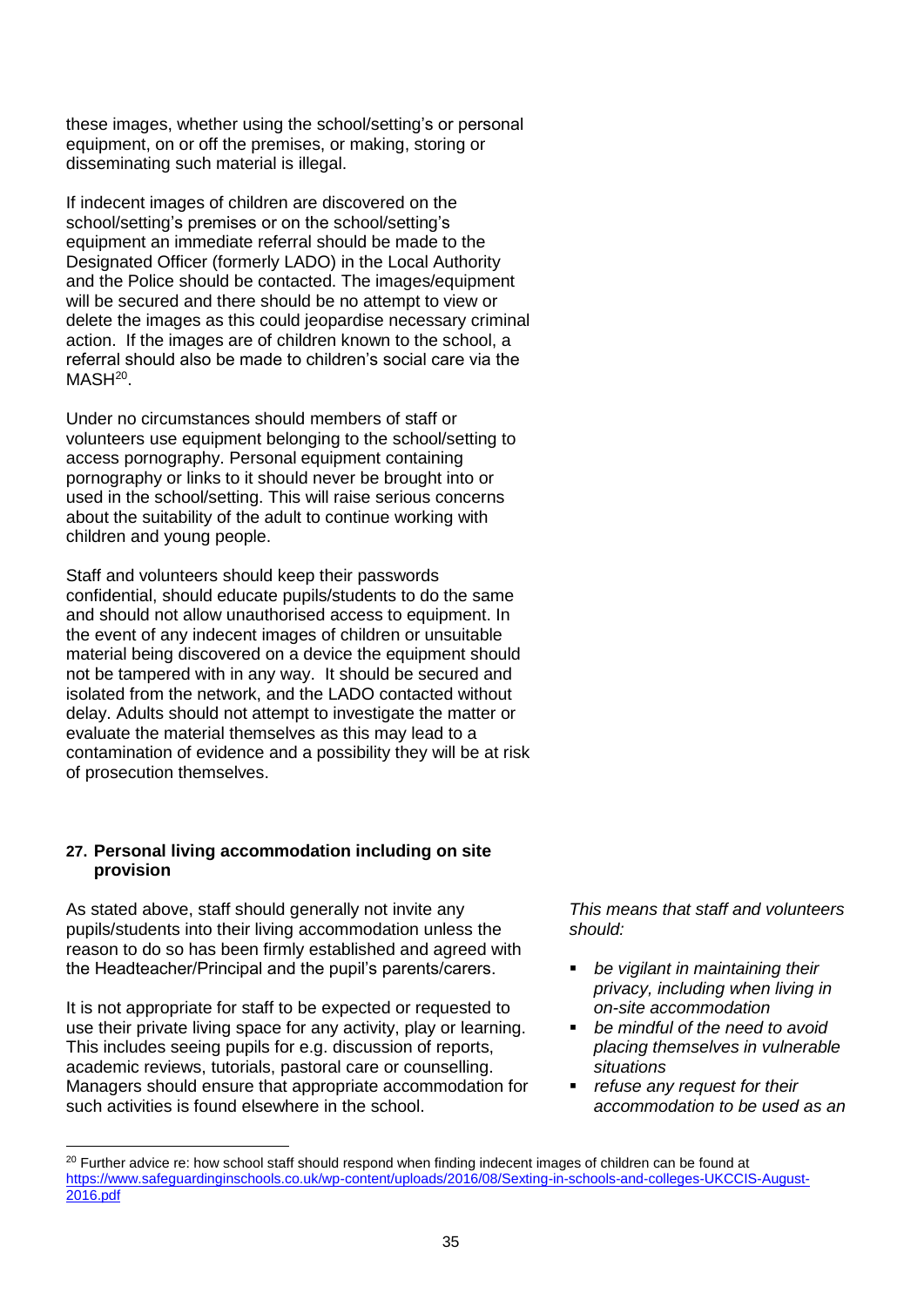Under no circumstances should pupils be asked to assist adults with jobs or tasks, either for or without reward, at or in their private accommodation. Neither should they be asked to do so by friends or family of any employee or volunteer.

This guidance should also apply to all other persons living in or visiting the private accommodation.

# **28. Overnight supervision and examinations**

There are occasions during exam periods when timetables clash and arrangements need to be made to preserve the integrity of the examination process. In these circumstances examination boards may allow candidates to take an examination the following morning, including on Saturdays.

The supervision of a candidate on journeys to and from the centre and overnight may be undertaken by the candidate's parent/carer or centre staff.

The examination board requires the centre to determine a method of supervision which ensures the candidate's wellbeing. As a result in some circumstances staff may be asked to volunteer to supervise students. The overriding consideration should be the safeguarding of both the pupil and staff. The school/setting does not therefore endorse the practice of staff supervising candidates overnight in their own homes. Where necessary, the school/setting will arrange a 'sleep-over' on the school premises, supervised by a minimum of two members of staff.

Where arrangements are made for staff members to supervise a pupil overnight then all necessary safeguards will be put in place.

# **29. Curriculum**

Many areas of the curriculum can include or raise subject matter which is sexually explicit or of a political or otherwise sensitive nature. Care should be taken to ensure that resource materials cannot be misinterpreted and clearly relate to the learning outcomes identified by the lesson plan. This can be supported by developing ground rules with pupils/students to ensure sensitive topics can be discussed in a safe learning environment. This plan should highlight particular areas of risk and sensitivity and care should especially be taken in those areas of the curriculum where usual boundaries or rules are less rigorously applied, e.g. drama.

*additional resource for the school or school*

- *be mindful of the need to maintain appropriate personal and professional boundaries*
- *not ask pupils to undertake jobs or errands for their personal benefit*

*This means that:*

 *the school/setting will ensure that all arrangements reflect a duty of care towards pupils and staff* 

*Where staff do supervise candidates overnight:* 

- *a full health and safety risk assessment must be undertaken*
- *all arrangements should be made in partnership and agreement with the pupil and parents/carers*
- *arrangements involving one to one supervision must be avoided.*
- *as much choice, flexibility and contact with 'the outside world', should be incorporated into any arrangement so far as is consistent with appropriate supervision*
- *whenever possible, independent oversight of arrangements should be made*
- *any situation which gives rise to complaint, disagreement or misunderstanding should be reported*
- *staff should have regard to any local and national guidance*

- *have clear written lesson plans*
- *take care when encouraging pupils to use self-expression not to overstep personal and professional boundaries*
- *be able to justify all curriculum materials and relate these to clearly identifiable lessons*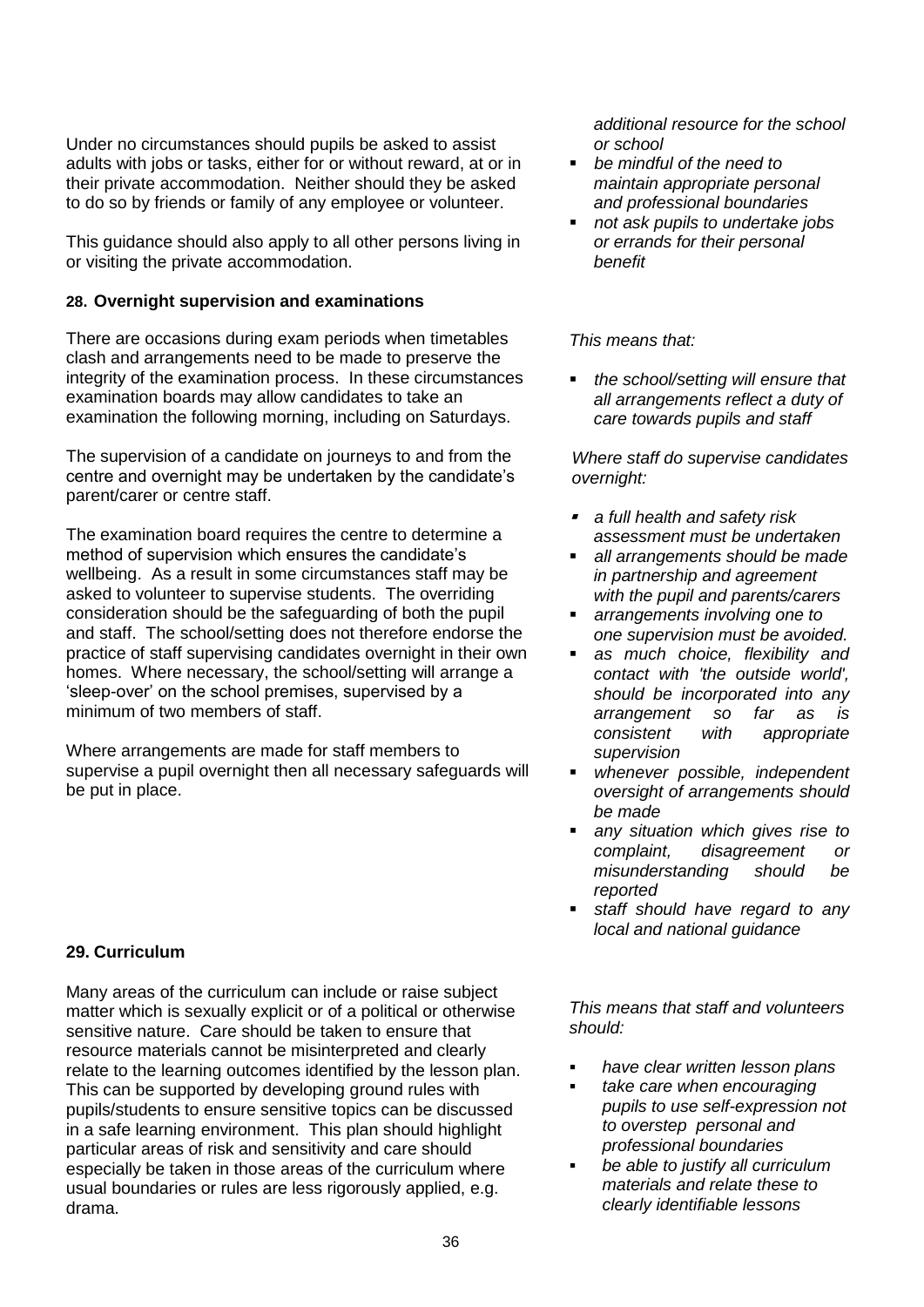The curriculum can sometimes include or lead to unplanned discussion about subject matter of a sexually explicit, political or otherwise sensitive nature. Responding to pupils/students' questions requires careful judgement and staff should take guidance in these circumstances from the Designated Safeguarding Lead.

Care should be taken to comply with the school/setting's policy on spiritual, moral, social, cultural (SMSC) aspects of the curriculum which should promote fundamental British values and be rigorously reviewed to ensure it is lawful and consistently applied. Staff should also comply at all times with the school/setting's policy for relationships and sex education (RSE). It should be noted that parents have the right to withdraw their children from all or part of any relationships and sex education provided (but not from the National Curriculum for Science).

# **30. Whistleblowing**

Whistle blowing is the mechanism by which staff and volunteers can voice their concerns, made in good faith, without fear of repercussion. The school has a clear and accessible whistle blowing policy that meets the terms of the Public Interest Disclosure Act 1998. Staff and volunteers who use whistle blowing procedures should have their employment rights protected.

Staff and volunteers should recognise their individual responsibilities to bring matters of concern to the attention of the Headteacher/Principal and/or relevant external agencies including the LADO when appropriate and that to not do so may result in charges of serious neglect on their part where the welfare of children may be at risk.

In relation to whistle blowing concerning an allegation of abuse by a member of staff or volunteer or any breach of this Code of a safeguarding nature, staff and volunteers must comply with section 31 below.

#### *plans.*

*This means that staff and volunteers should not:*

- *enter into or encourage inappropriate discussions which may offend or harm others*
- *undermine fundamental British values*
- *express any prejudicial views*
- *attempt to influence or impose their personal values, attitudes or beliefs on pupils/students*
- *discuss aspects of their own personal and sexual relationships with pupils/students*

*This means that the school/setting will:*

- *ensure that an appropriate whistle-blowing policy that is shared with all staff and volunteers is in place*
- *include in the whistleblowing policy how to escalate concerns if they believe that safeguarding arrangements in a setting are not effective, or a child/ren are not being protected*
- *ensure that a clear procedure for dealing with allegations against staff and volunteers which is in line with Warwickshire Safeguarding Children Board's procedure for the management of allegations is in place. This means that staff and volunteers should:*
- *report any behaviour by colleagues or any other adult working with children in the school/setting that raises concern to the Headteacher/Principal (using yellow forms) regardless of source*
- *escalate their concerns by reporting directly to the LADO if they believe a child or children are not being protected or where*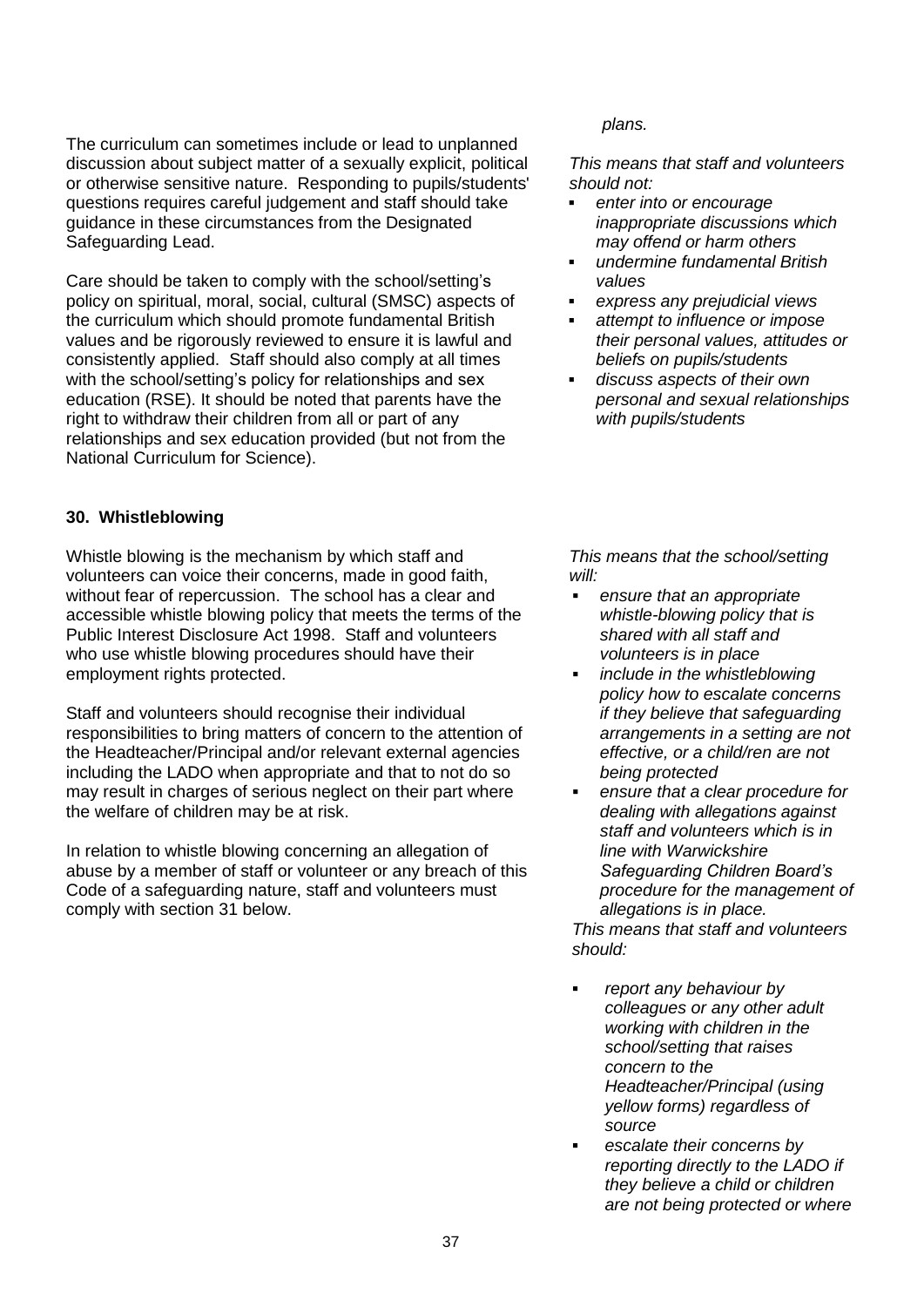**31. Sharing concerns and recording incidents**

All members of staff and volunteers should be aware of the school/setting's child protection and safeguarding procedures, including procedures for dealing with allegations against staff, volunteers and other adults that work with pupils/students.

All staff and volunteers should feel able to raise concerns about any poor or unsafe practice and any potential failure in the school/setting's safeguarding regime and have confidence that any such concerns will be taken seriously by the Headteacher/Principal<sup>21</sup>.

To that end, staff and volunteers have a duty to report any breach of this code of conduct including what may seem minor contraventions and all concerns about poor practice or possible child abuse by colleagues to the Headteacher/ Principal without delay in line with the school/setting's child protection and safeguarding procedures $22^*$ .

That duty is not restricted to but includes specific allegations being made or incidents being witnessed, by any person, of abuse perpetrated by any member of staff, volunteer or other adult who works with children and young people.

The recommended format for all staff in schools to record any such poor practice or possible child abuse by colleagues or other adults who work with children is the pro forma 'Logging A Concern about the behaviour of an adult who works with children', also known as the 'Yellow form'. All such forms should be passed directly to the Headteacher. Alternatively, staff are free to approach the Headteacher directly to discuss their concerns.

In the event of any allegation being made to a member of staff or volunteer other than the Headteacher/Principal, information should be clearly and promptly recorded and reported to the Headteacher/Principal without delay.

Members of staff and volunteers should always feel able to discuss with their line manager any difficulties or problems that may affect their relationship with or behaviour towards pupils/students, so that appropriate support can be provided and/or action can be taken.

All reports of breaches of this code of conduct and all specific allegations of abuse must be taken seriously and properly

l

*they have concerns about the Headteacher/Principal's response.*

*This means that staff and volunteers should:*

- *be familiar with the school's system for recording concerns both about children and the behaviour of adults who work with children*
- *know how to contact the LADO, WCC safeguarding service and Ofsted/regualatory body directly if required*
- *take responsibility for recording any incident, and passing on that information where they have concerns about any matter pertaining to the welfare of an individual in the school/setting*

*This means that the school/setting:*

 *should have an effective, confidential and accessible system for recording and managing concerns raised by any individual regarding adult's conduct and any allegations against staff and volunteers*

<sup>21</sup> Keeping Children Safe in Education (DfE 2021) paragraph 75

<sup>&</sup>lt;sup>22</sup> In the event of any member of staff or volunteer having concerns about the Headteacher/Principal breaching this code of conduct or abusing a child, they should contact the Chair of Governors without delay.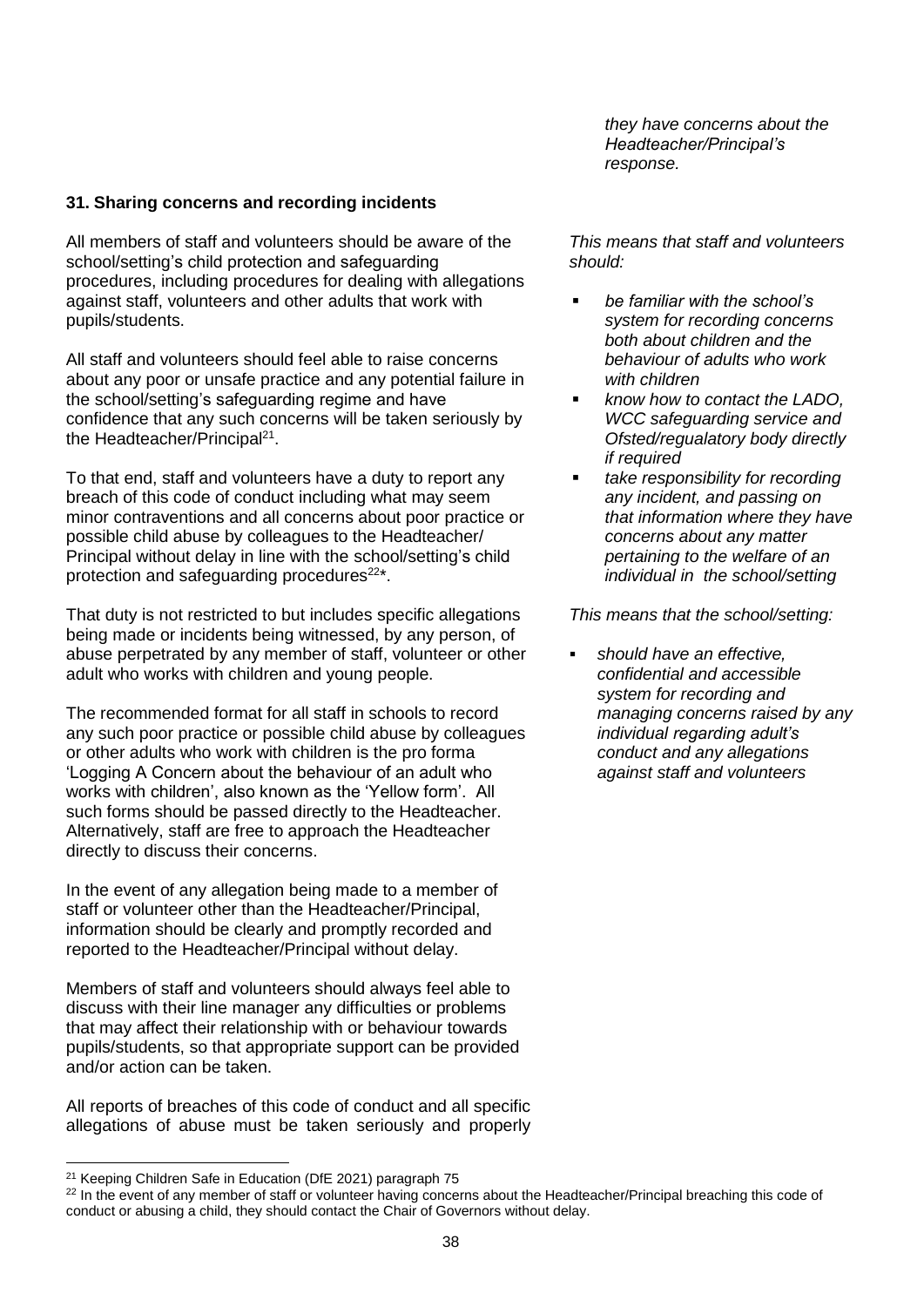investigated in accordance with school and Warwickshire Safeguarding Children Board procedures and statutory guidance. Staff who are the subject of allegations are advised to contact their professional association or Trade Union.

It is essential that accurate and comprehensive records are maintained wherever concerns are raised about the conduct or actions of adults working with or on behalf of pupils/students.

\* In the event of any member of staff or volunteer having concerns about the Headteacher/Principal breaching this code of conduct or abusing a child, they should contact the Chair of Governors without delay. Alternatively, staff and volunteers are free to contact the Designated Officer in the Local Authority or the Education Safeguarding Manager to discuss their concerns.

To that end, contact details for the Chair of Governors, Designated Officer and Education Safeguarding Manager will be readily accessible to all staff and volunteers via the safeguarding noticeboard in the staff room.

# **32. Tutoring of School Pupils**

# 32.1 Independent Tutoring

Members of staff and volunteers, who undertake tutoring outside school on a self-employed basis, should ensure that they do not tutor children who attend this school/setting outside the school premises as this would be a blurring of professional boundaries. It is appropriate for staff and volunteers to offer independent tutoring to pupils at the school/setting on the school premises on a self-employed basis at lunch times or outside school hours for subjects not available through the regular curriculum (e.g. musical instrument tuition, dance, minority interest sports), subject to written approval by the Headteacher, written parental consent and compliance by the teacher with this Code at all times. Members of staff must also inform their Headteacher/Principal if they undertake any additional employment outside the school premises including tutoring of children who attend different schools and always ensure they have the parents' / carers' consent.

# 32.2 One-to-One Tuition

The above paragraph does not apply where tutors employed by the Local Authority or a school are undertaking tuition under the one-to-one tuition programme, where pupils and tutors are identified by the school.

# **33. Professional behaviour**

Employees must not misuse or misrepresent their position, qualifications or experience or bring the reputation of the school into disrepute. Such behaviour may lead to disciplinary action and in the case of a teacher's professional misconduct may lead to a referral to the National College of Teaching and Learning (NCTL). Serious safeguarding related allegations that are upheld will be referred to the Disclosure and Barring Service (DBS).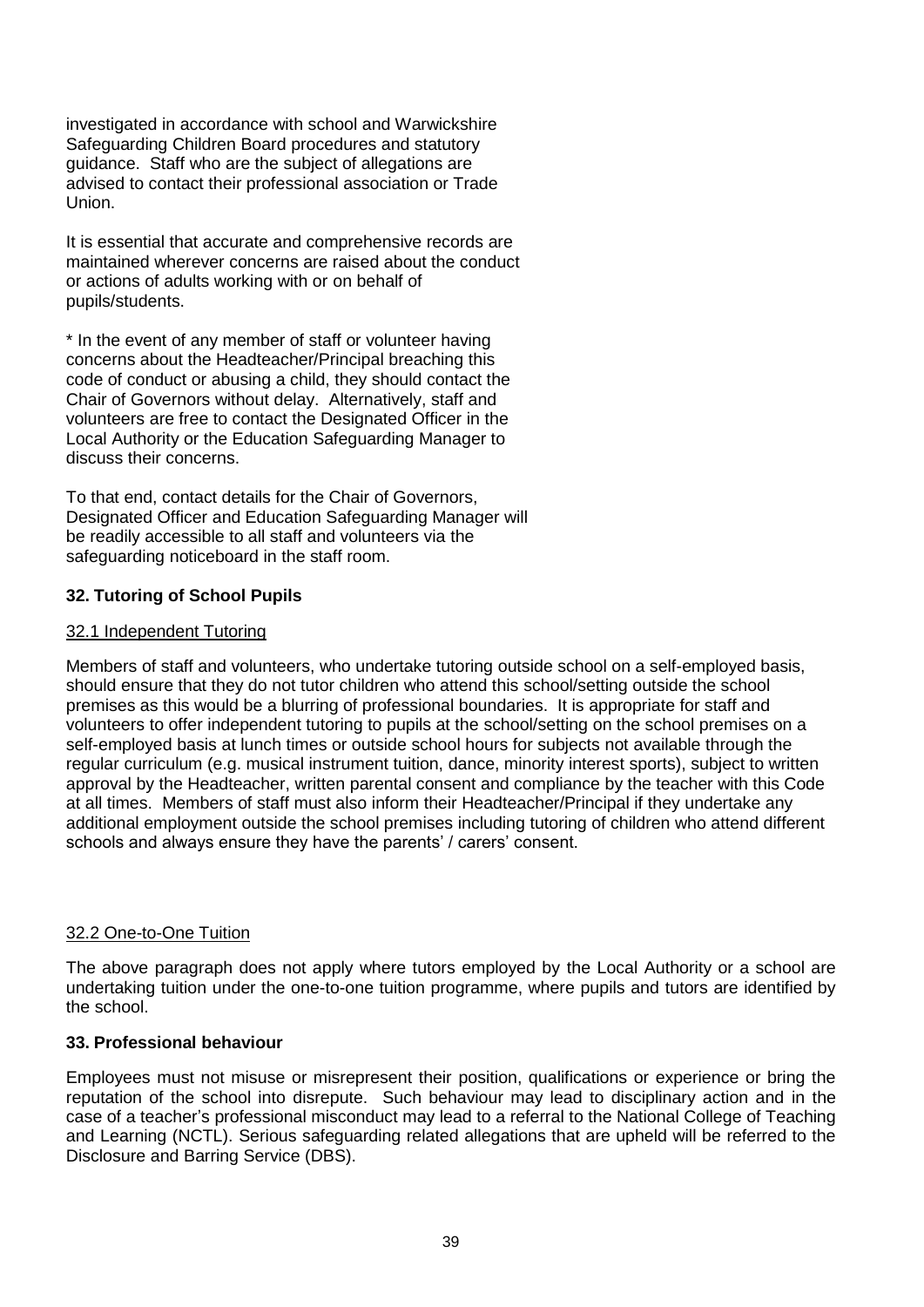# **34. Criminal actions**

School employees must inform the Headteacher/Principal (Chair of Governors if the employee is the Headteacher/Principal) immediately if they are subject to a criminal conviction, caution, ban, police enquiry, investigation or pending prosecution.The Headteacher/Principal or Chair will discuss the situation with the employee in the context of their role and responsibilities in order to help safeguard children, other employees at the school and the school's reputation.

# **Required reading:**

- School's Safeguarding and Child Protection policy and procedure.
- Misconduct Policy
- Teacher Standards

# **35. Declaration of interests**

An employee is required to declare any situation whereby a group or organisation they are associated with would be considered to be in conflict with the ethos of the school. Membership of a trade union or staff representative group would not need to be declared. Employees should also consider carefully whether they need to declare to the school their relationship with any individual(s) where this might cause a conflict with school activities. For example, a relationship with a Governor, another staff member or a contractor who provides services to the school.

Failure to make a relevant declaration of interests is a serious breach of trust and therefore if employees are in doubt about a declaration, they are advised to take advice from their Headteacher/Principal or trade union.

All declarations, including nil returns, should be submitted in writing to the Headteacher/Principal on a school Declaration of Business and Pecuniary Interests. (Appendix 1 – Pro Forma).

# **36. Probity of records and other documents**

The deliberate falsification of documents is not acceptable. Where an employee falsifies records or other documents, including those held electronically, this will be regarded as a serious disciplinary matter and potentially a criminal offence. Where an employee who has claimed any benefit, including housing benefit, either directly or indirectly and has failed to disclose their full earnings, this will be investigated as a potential allegation of gross misconduct and the employee may be dismissed and referred to the Police.

#### **37. Financial inducements**

# 37.1 Financial Regulations for schools

All school employees must comply with the school's and Local Authority's Financial Regulations (where the school is a maintained school). Employees should familiarise themselves with the regulations but some of the principal employee requirements are summarised below.

# 37.2 Business Contacts

"Business contact" refers to any person, body or organisation with which the school is involved on a financial or charitable basis (including contractors; developers; consultants; regional or national charities). This also includes business contacts who are potential suppliers (e.g. they are tendering for future business).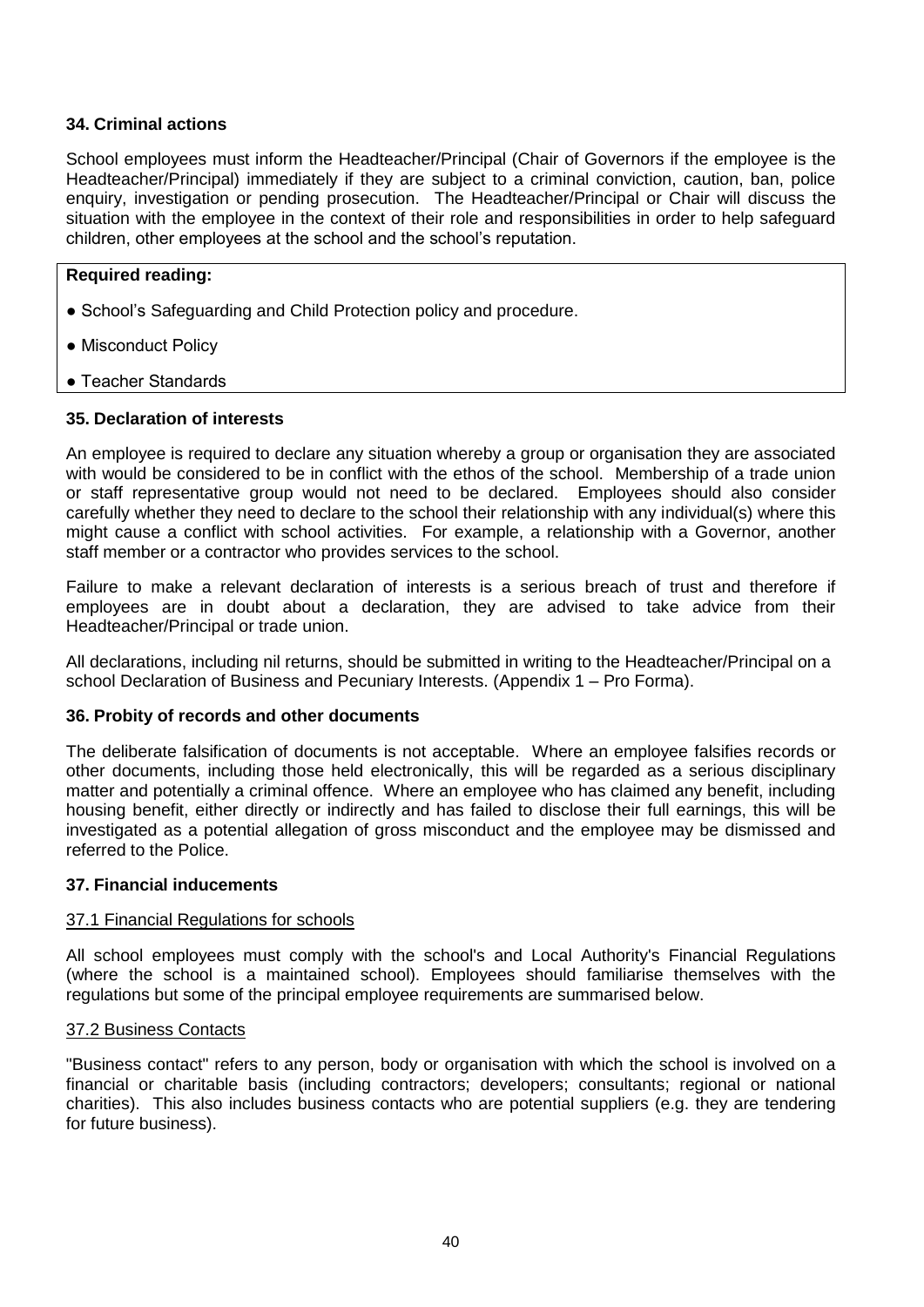# 37.3 Declaration of gifts

Any gifts that are received should be declared in writing to the Governing Body on the Register of Gifts and Hospitality (Appendix 2 – pro forma) with the exception of those items specifically identified in sections below. This document shall remain available for inspection by the Governing Body and local authority's Internal Audit team where it is the employer.

#### 37.4 Gifts or hospitality to an employee

Where a business contact offers a personal gift, personal payment or other incentive such as secondary employment to an employee, these should not be accepted and should be returned with a suitable official letter. Such offers should be declared to the Governing Body and recorded in the Register of Gifts and Hospitality.

If it is not possible to return gifts then the employee who deals with that supplier should declare the gift to the Governing Body who will keep a record of it and decide how it is to be used. Such gifts remain the property of the school and should be included in the Register of Gifts and Hospitality.

The only exceptions to these are:

- Low cost, functional items suitable for business use rather than personal use and displaying the supplier's logo e.g. diaries, calendars and pens. These items may be accepted and do not have to be included in the Register of Gifts and Hospitality.
- Gifts offered by parents or students to school staff to express their thanks, such as boxes of chocolates. However, only gifts with an individual value of £25 or less may be accepted. Such gifts do not have to be declared in writing to the Governing Body or be included in the Register of Gifts and Hospitality. For the avoidance of doubt employees must always refuse gifts of money.

Where hospitality in the form of meals and drinks is offered by a business contact, this is only acceptable where it forms part of a normal business meeting (for example, refreshments at training events or meals at evening meetings). Offers of hospitality to specific events, such as a dinner or sporting event, should only be accepted after authorisation from the Governing Body. These would normally only be approved where there is a clear and demonstrable benefit to the school and the hospitality would not expose the school to criticism that the business contact was exerting undue influence. These should be recorded in the Register of Gifts and Hospitality.

Visits by employees to exhibitions, demonstrations, conferences, business meals and social functions in connection with the school's business and authorised by the school, shall be at the school's expense.

#### 37.5 Gifts or hospitality to the school

Where a business contact sends a gift to the school (for example, a stationery supplier sending a gift), these should not be accepted and should be returned to the supplier. Such offers should be declared to the Governing Body and recorded in the Register of Gifts and Hospitality.

If it is not possible to return the gift, the employee who usually deals with the supplier should declare the gift to the Governing Body who will keep a record of it and decide how it is to be used. Such gifts remain the property of the school and should be included in the Register of Gifts and Hospitality. The only exceptions to this are low cost, functional items suitable for business use (as opposed to personal use), such as diaries, calendars or pens, may be accepted and do not have to be declared on the Register of Business Interests.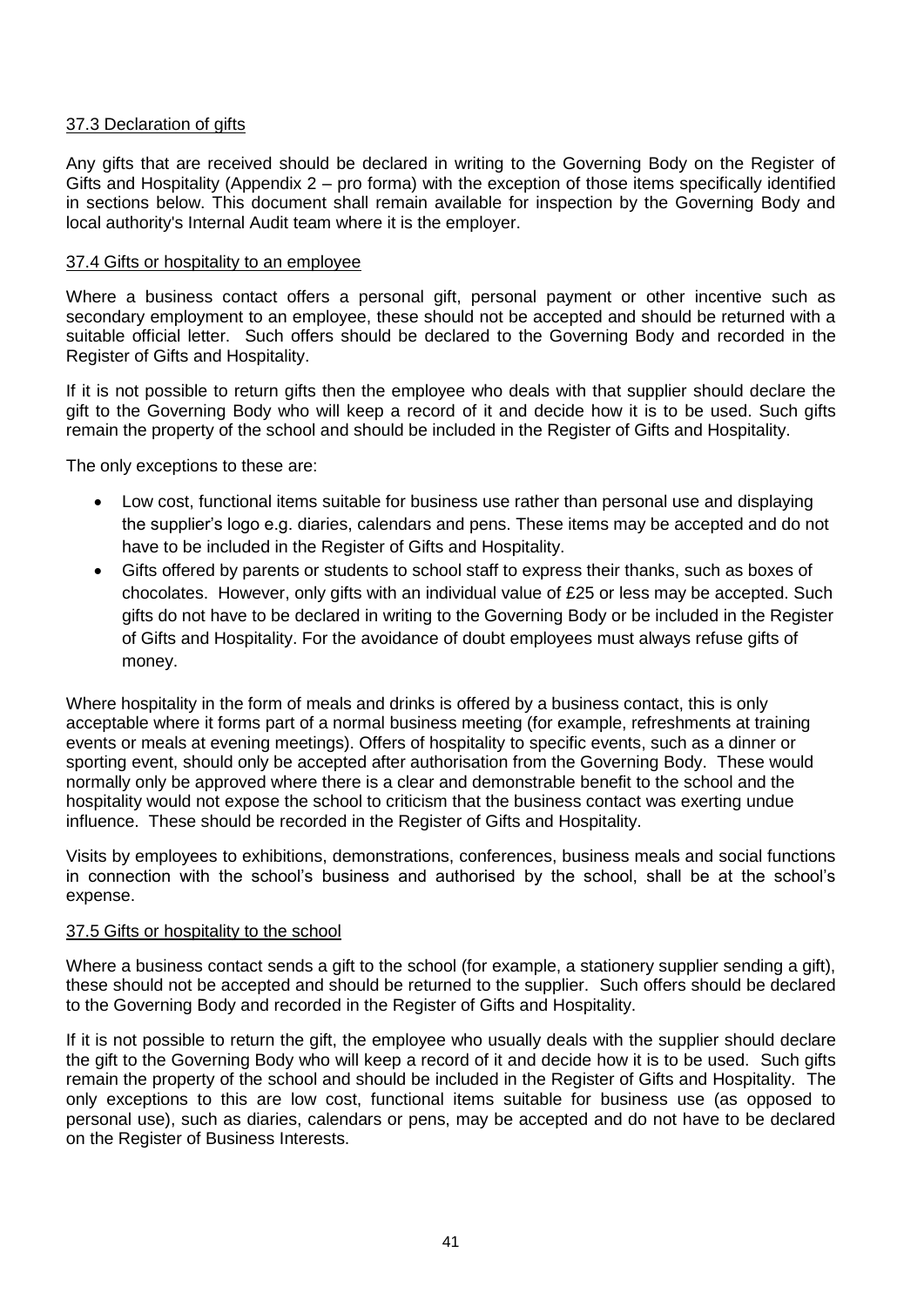# 37.6 Use of school contacts

Apart from participating in concessionary schemes arranged by trade unions or other such groups for their members, employees shall not use school business contacts for acquiring materials or services.

#### **Required reading:**

#### Scheme of Financial Delegation

#### **38. Other employment**

Subject to para 32.1 above, employees are permitted to take up secondary employment outside the school, as long as the activity does not constitute a conflict of interest, adversely affect their primary employment at the school or exceed the legal maximum working week of 48 hours as defined by the Working Time Regulations. The secondary employment must be undertaken outside the working hours of the employee's normal post and employees are required to keep the Headteacher/Principal (Governing Body if the employee is the Headteacher/Principal) informed of their employment at other organisations.

#### **39. Health and safety**

Employees must adhere to the school's Health and Safety policy, procedure and guidance and must ensure that they take every action to keep themselves and everyone in the school environment safe and well.

This includes taking immediate safety action in a potentially harmful situation (either at school or offsite) by complying with statutory and school guidelines and collaborating with colleagues, agencies and the Local Authority.

#### **Required reading:**

CAT Health and Safety Policy.

# **40. Use of alcohol and illegal drugs**

The taking of illegal drugs or alcohol during working hours is unacceptable and will not be tolerated. All employees are expected to attend work without being under the influence of alcohol or illegal drugs and without their performance being adversely impacted by the consumption of alcohol or illegal drugs. If alcohol or drug usage impacts on an employee's working life, the school has the right to discuss the matter with the employee and take appropriate action (disciplinary/capability procedures), having considered factors such as the school or Local Authority's reputation and public confidence in the school and the employee.

## **41. Use of school premises, equipment & communication systems**

School equipment and systems (phone, email and computers) are available only for school-related activities and should not be used for the fulfilment of another job or for personal use. This is unless authorised by the Headteacher/Principal (NB for the Headteacher/Principal this is the Chair of Governors); in case of an emergency, or where used for brief periods outside of working hours.

This includes photocopying facilities, stationery and premises. It also applies to access provided for remote use (e.g. hand held portable devices etc.) and to staff working outside of school premises and using their own IT equipment.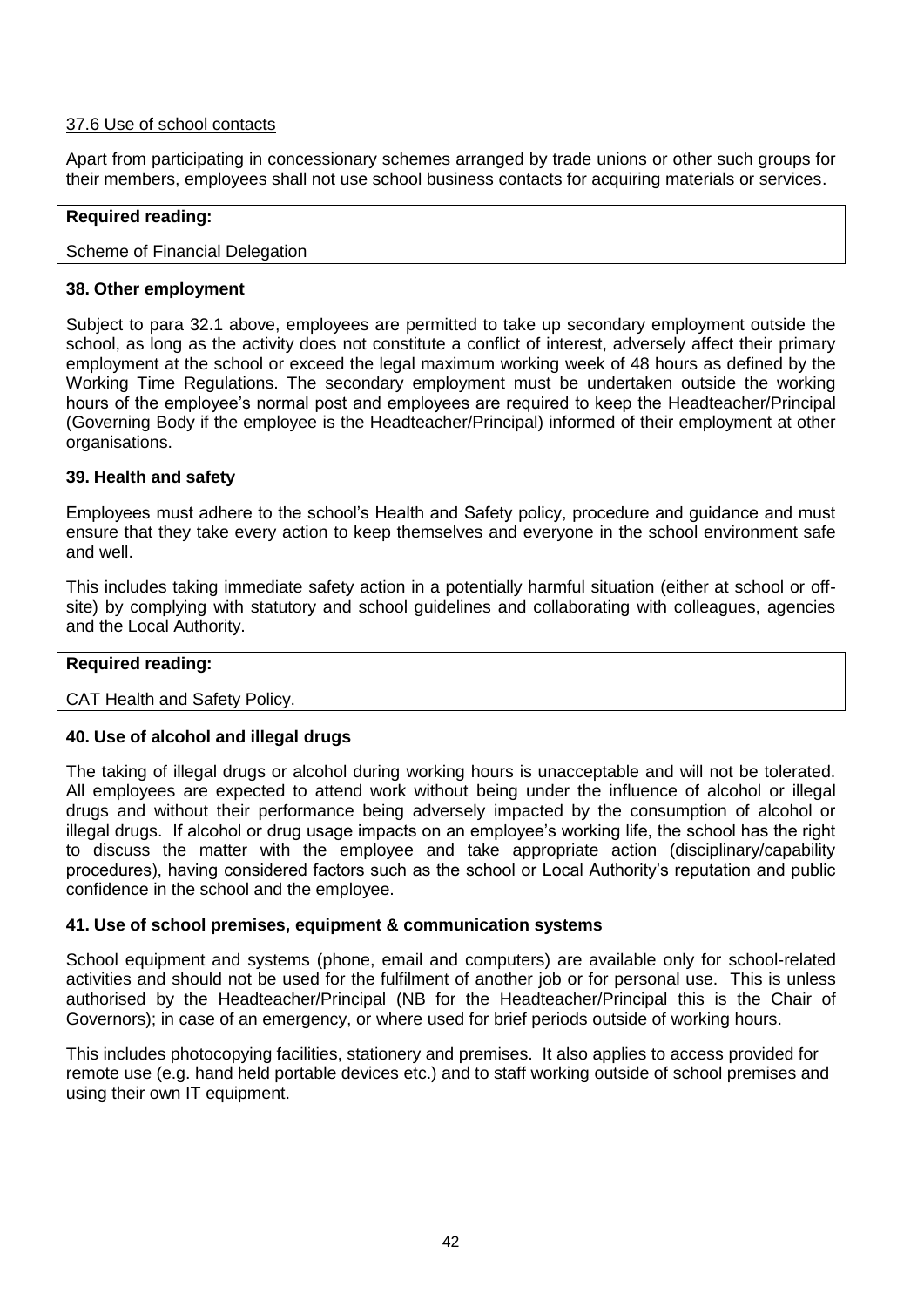Illegal, inappropriate or unacceptable use of school equipment or communication systems may result in disciplinary action and in serious cases could lead to an employee's dismissal. This list is not exhaustive and includes:

- creating, sending or forwarding any message that would reasonably be considered inappropriate or unacceptable.
- committing or implying commitment to any contractual arrangements.
- accessing, publication or circulation of illegal, offensive, unacceptable, inappropriate or non-work related material.
- any illegal activities.
- posting confidential information about the school and/or other employees, children or parents on social networking sites.
- gambling or gaming.
- unauthorised use of school facilities (or employee's personal IT equipment), for personal use during employee's working time.

Employees receiving inappropriate communication or material or who are unsure about whether something he/she proposes to do might breach this policy should seek advice from their Headteacher/Principal.

The school has the right to monitor e-mails, phone calls, internet activity or document production, principally in order to avoid offensive or nuisance material and to protect systems from viruses but also to ensure proper and effective use of systems. Communication systems may be accessed when the school suspects that the employee has been misusing systems or facilities, or for the investigation of suspected fraud or other irregularity.

Accredited Trade Union representatives can use school communication systems for the purposes of undertaking trade union duties and these will be treated as confidential.

Passwords should not be shared and access to computer systems must be kept confidential. Breach of this confidentiality may be subject to disciplinary action. Where appropriate the school should consider a system of proxy access. Any school equipment that is used outside school premises, for example laptops, should be returned to the school when the employee leaves employment or upon request by the Headteacher/Principal.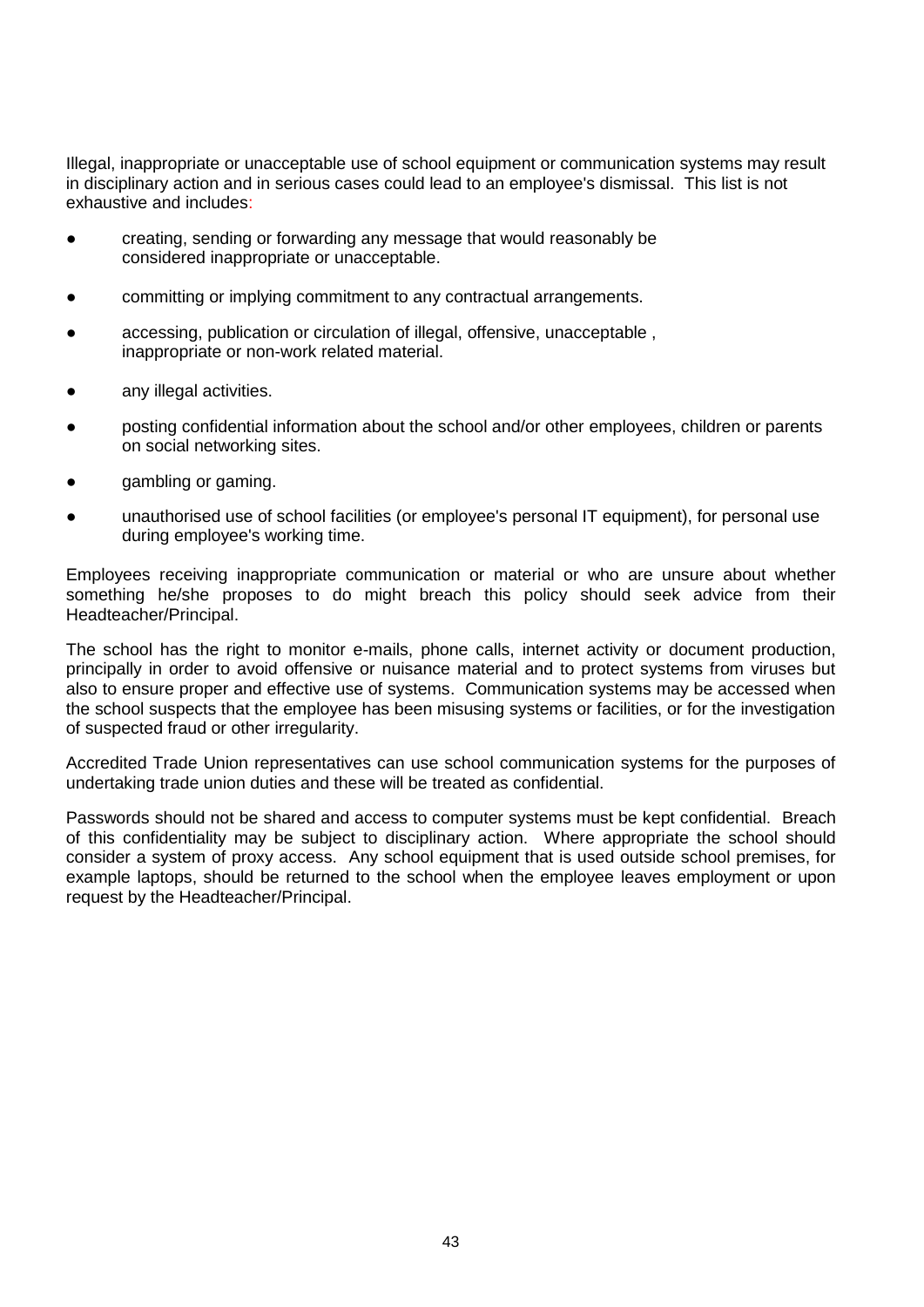# **42. Frequently Asked Questions**

Q1. Why do we need to have a Code of Conduct?

A1. It is important that all employees are aware of the standards of behaviour expected by the Governing Body and that these standards are systematically and fairly applied. Maintenance of those standards will contribute to the school fulfilling its statutory responsibility to safeguard and promote the welfare of all pupils/students. Employees also need to be aware of the potential consequences of not adhering to the Code.

Q2.What happens if I breach the Code?

A2. Failure to observe the code of conduct could lead to action being taken under the Schools' Model Procedure for Misconduct relating to School Staff. This does not preclude appropriate action being taken against an employee under other procedures for reasons other than misconduct, for example unsatisfactory performance, which would be dealt with under the Capability Procedure. Please refer to both procedures for the detailed process involved and the potential outcomes which might follow a breach of the Code of Conduct.

Any breach of the code by agency staff must be referred to the agency to be dealt with.

It is not possible to cover all situations which may occur at work. Nor is it possible to state that any single incident of misconduct will always attract the same penalty, bearing in mind such factors as mitigation, previous conduct and personal circumstances.

Q3. How do I know if I am using the internet and email in the correct way?

A3. There are guidelines in the Code of Conduct. However you should make yourself aware of the guidance and the school's Acceptable Use Policy. Ask the Headteacher/Principal or Business Manager/school office if you are unsure.

Q4. What do I do if I am offered a gift by a supplier or a customer?

A4. A gift of less than £25 can be seen as a 'token', for example diaries or calendars are acceptable. However, if the gift is valued at £25 or more you should refuse it. In a situation where a refusal might be difficult or considered offensive then you should consult your Headteacher/Principal who will decide on the appropriate action.

Q5. My father in law is on the Board of Directors for one of the schools' potential contractors, what do I need to do?

A5. This would constitute a conflict of interest if you are involved in the process of awarding contracts, or had any influence with the contract. If you have such a relationship you should declare this personal interest by completing Appendix x (pro forma).

Q6. I have become involved in a close relationship with a team member who I manage. Can I continue with my normal management role?

A6.You should not be involved in any disciplinary, appraisal or any other employment decision for an employee with whom you have a personal relationship. You also need to be aware that professional boundaries must be maintained. If there is any disruption in the workplace or obvious favouritism, action could be taken under the appropriate procedure. If you have any doubts, please contact your manager / Headteacher/Principal for advice.

Q7. One of the pupils/students I work with has asked for my personal mobile number and email address. What should I do?

A7. You should not give your personal mobile phone number or email address to a pupil/student unless there is a specific need which has been agreed with your line manager, Headteacher, parents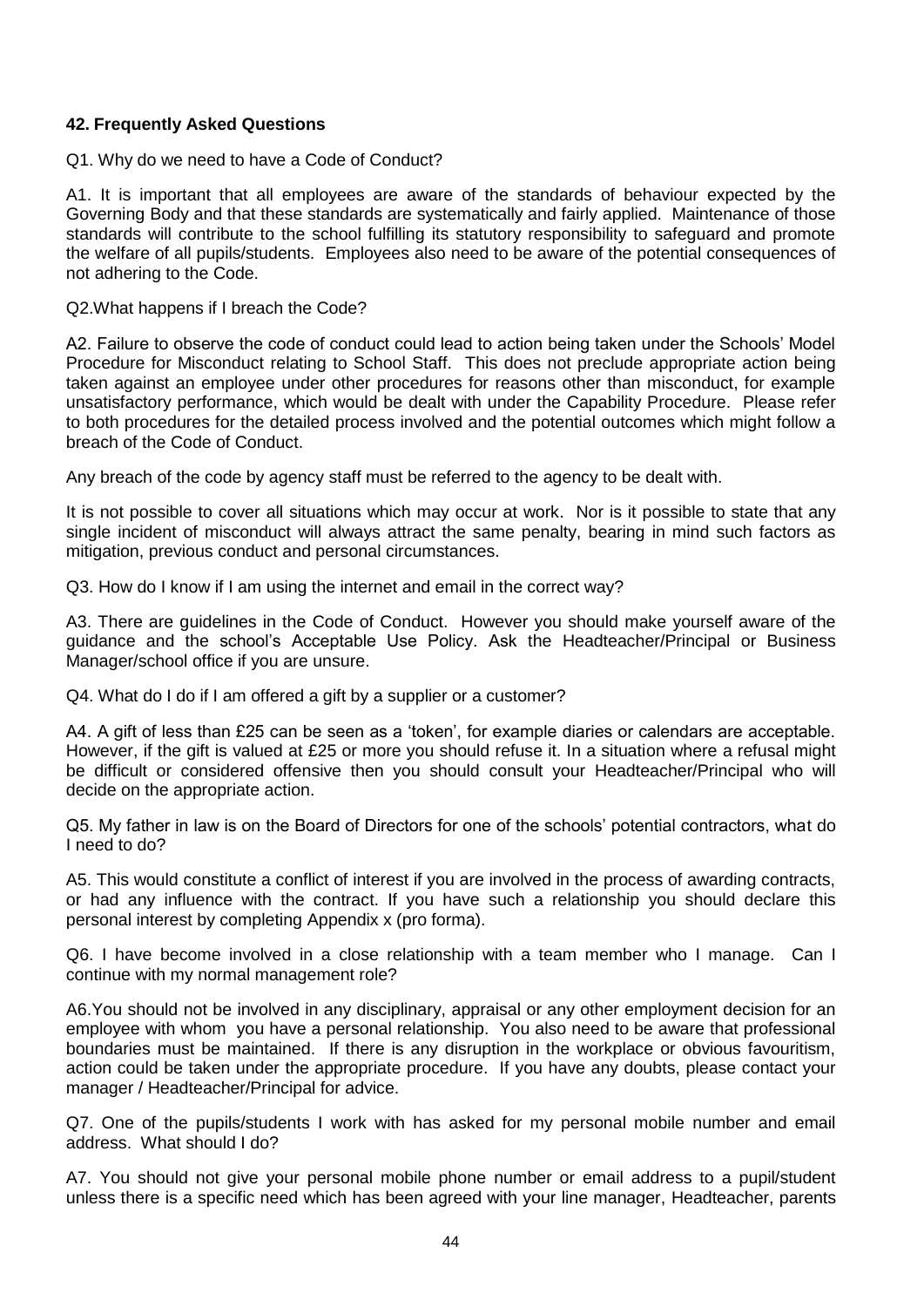or carers. However, this would be a rare occurrence. If the pupil/student persists in their request you should speak to your line manager/ Headteacher/Principal.

Q8. I work with vulnerable pupils/students who can display extreme behaviours. How should I deal with such a situation?

A8. Initially you should try to diffuse the situation. If this is not possible then you may need to consider physical intervention. Any physical intervention should be based upon a risk assessment (either formal or 'dynamic', i.e. on the spot) and be in the pupil/student's best interests. It must be reasonable, proportionate and considered absolutely necessary. If physical intervention is used, you must record and report the situation as soon as possible according to local arrangements. Please also refer to Local Authority '*Guidance on the Use of Force and Physical Intervention'.*

Q9. I use social networking sites a lot in my own time but am regularly contacted to be a 'friend' by pupils/students whom I teach within my school. What should I do?

A9. You need to check your security schools to make sure only those people you wish to have access to your web pages can see them. You should decline the 'friends' requests of pupils and their parents and maintain a strictly professional working relationship. If you are unsure, you should speak with your line manager / Headteacher/Principal.

Q10. I work as a contractor and my niece has asked me for a job as a cleaner for whom I would be the line manager for. Can I recruit her?

A10. If there is a vacancy then it would need to be advertised. Your niece can choose to apply for the post, but as she is a relative you should not be involved in the recruitment and selection process as it would be considered a conflict of interest.

If your niece is appointed by another manager and you are her line manager, you must maintain a strictly professional relationship at work and you must not be involved in any employment decisions, for example, appraisals, pay decisions, etc.

Q11. If I go to the schools' Christmas party and get drunk, what business is it of school?

A11. As an employee of Council and/or school, if you partake in activities linked with work then it can be genuinely classed as an extension of your employment and we would expect you to conduct yourself appropriately. If your behaviour was influenced by alcohol and you behaved in an inappropriate way (i.e, actions against a fellow employee or member of the public, school reputational damage), this could result in disciplinary action being taken.

Q13. I work as a cleaner within a number of schools; do I need to inform each school that I am working somewhere else?

A13. You must inform the Headteacher/Principal of each school that you work for a number of schools and the total hours that you work. If this exceeds 48 hours per week, you will need to sign an 'opt out form'. You also need to consider your work life balance and your health if you are working this number of hours.

Q13. I often let off steam via Facebook about my day at work. What business is this of the school?

A13. There would potentially be damage to the school reputation as members of the public can access and view this. The comments could be identified with harassment if named people are linked to the school. This could result in allegations of misconduct that the school would investigate under the Model Procedure for Misconduct of School Staff.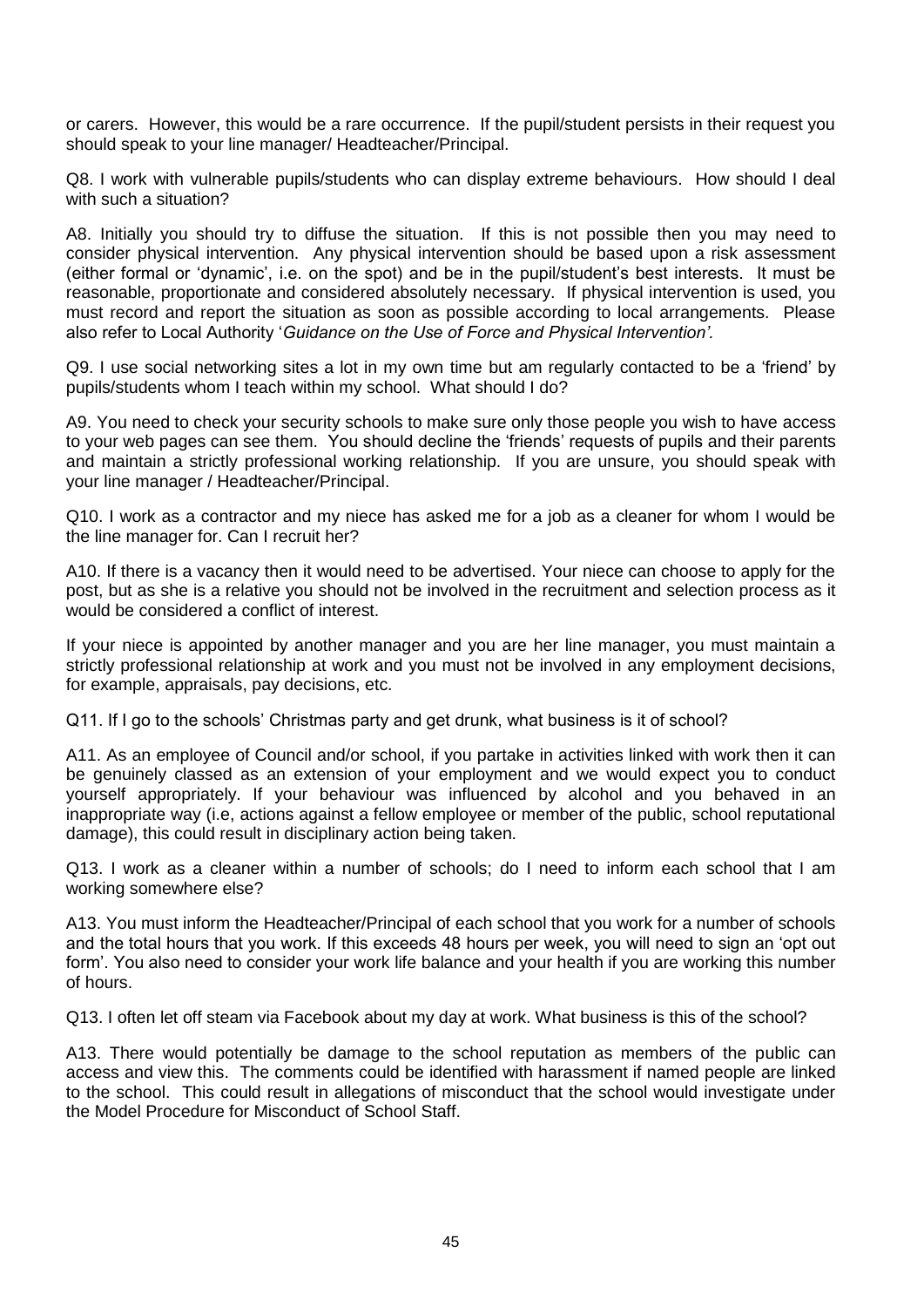**APPENDIX 1**